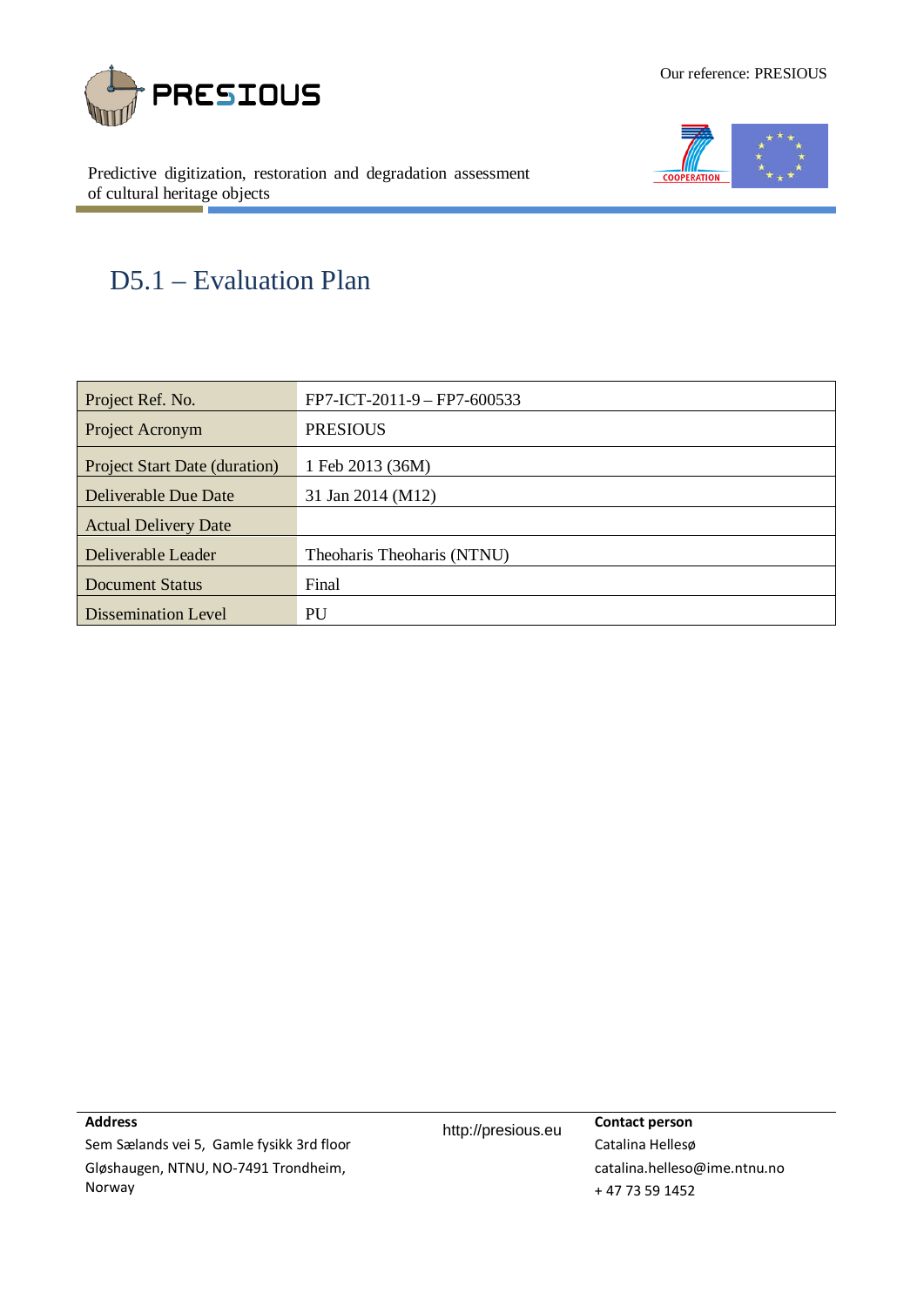



Predictive digitization, restoration and degradation assessment of cultural heritage objects

| <b>Deliverable Identification Sheet</b> |                                                                                                                                                                                                                                                             |                  |  |  |  |  |  |
|-----------------------------------------|-------------------------------------------------------------------------------------------------------------------------------------------------------------------------------------------------------------------------------------------------------------|------------------|--|--|--|--|--|
| Project Ref. No.                        | FP7-ICT-2011-9 - FP7-600533                                                                                                                                                                                                                                 |                  |  |  |  |  |  |
| Project Acronym                         | <b>PRESIOUS</b>                                                                                                                                                                                                                                             |                  |  |  |  |  |  |
| <b>Document Name</b>                    | PRESIOUS-D5.1                                                                                                                                                                                                                                               |                  |  |  |  |  |  |
| <b>Contractual Delivery Date</b>        | 31 Jan 2014 (M12)                                                                                                                                                                                                                                           |                  |  |  |  |  |  |
| Deliverable Number                      | D5.1                                                                                                                                                                                                                                                        |                  |  |  |  |  |  |
| Deliverable Name                        | <b>Evaluation Plan</b>                                                                                                                                                                                                                                      |                  |  |  |  |  |  |
| Type                                    | Document (.docx)                                                                                                                                                                                                                                            |                  |  |  |  |  |  |
| <b>Deliverable Version</b>              | 2.8                                                                                                                                                                                                                                                         |                  |  |  |  |  |  |
| <b>Status</b>                           | Final                                                                                                                                                                                                                                                       |                  |  |  |  |  |  |
| Associated WP / Task                    | WP5 / T5.1                                                                                                                                                                                                                                                  |                  |  |  |  |  |  |
| Author(s)                               | T. Theoharis                                                                                                                                                                                                                                                | <b>NTNU</b>      |  |  |  |  |  |
|                                         | G. Papaioannou<br>AUEB-RC                                                                                                                                                                                                                                   |                  |  |  |  |  |  |
| <b>Other Contributors</b>               | R. Gregor, T. Schreck                                                                                                                                                                                                                                       | <b>UKON</b>      |  |  |  |  |  |
|                                         | M. Savelonas, I. Pratikakis                                                                                                                                                                                                                                 | <b>ATHENA-RC</b> |  |  |  |  |  |
|                                         | P. Mavridis                                                                                                                                                                                                                                                 | <b>AUEB-RC</b>   |  |  |  |  |  |
|                                         | P. Perakis                                                                                                                                                                                                                                                  | <b>NTNU</b>      |  |  |  |  |  |
| Project Officer                         | Philippe Gelin                                                                                                                                                                                                                                              |                  |  |  |  |  |  |
| Abstract                                | The evaluation plan should include a description of the methodology,<br>planned experiments and tests, validation software and tools that will<br>be used and created for the task, the timing of activities and identified<br>data sets that are required. |                  |  |  |  |  |  |
| Keywords                                | Evaluation, plan                                                                                                                                                                                                                                            |                  |  |  |  |  |  |
| Sent to Internal Reviewer               | 8 Jan 2014                                                                                                                                                                                                                                                  |                  |  |  |  |  |  |
| <b>Internal Review Completed</b>        | 20 Jan 2014                                                                                                                                                                                                                                                 |                  |  |  |  |  |  |
| <b>Circulated to Participants</b>       | 24 Jan 2014                                                                                                                                                                                                                                                 |                  |  |  |  |  |  |
| <b>Read by Participants</b>             | 27 Jan 2014                                                                                                                                                                                                                                                 |                  |  |  |  |  |  |
| <b>Approved by General</b><br>Assembly  | 31 Jan 2014                                                                                                                                                                                                                                                 |                  |  |  |  |  |  |

# **Address**

http://presious.eu **Contact person** Catalina Hellesø [catalina.helleso@ime.ntnu.no](mailto:catalina.helleso@ime.ntnu.no) + 47 73 59 1452

Sem Sælands vei 5, Gamle fysikk 3rd floor Gløshaugen, NTNU, NO-7491 Trondheim, Norway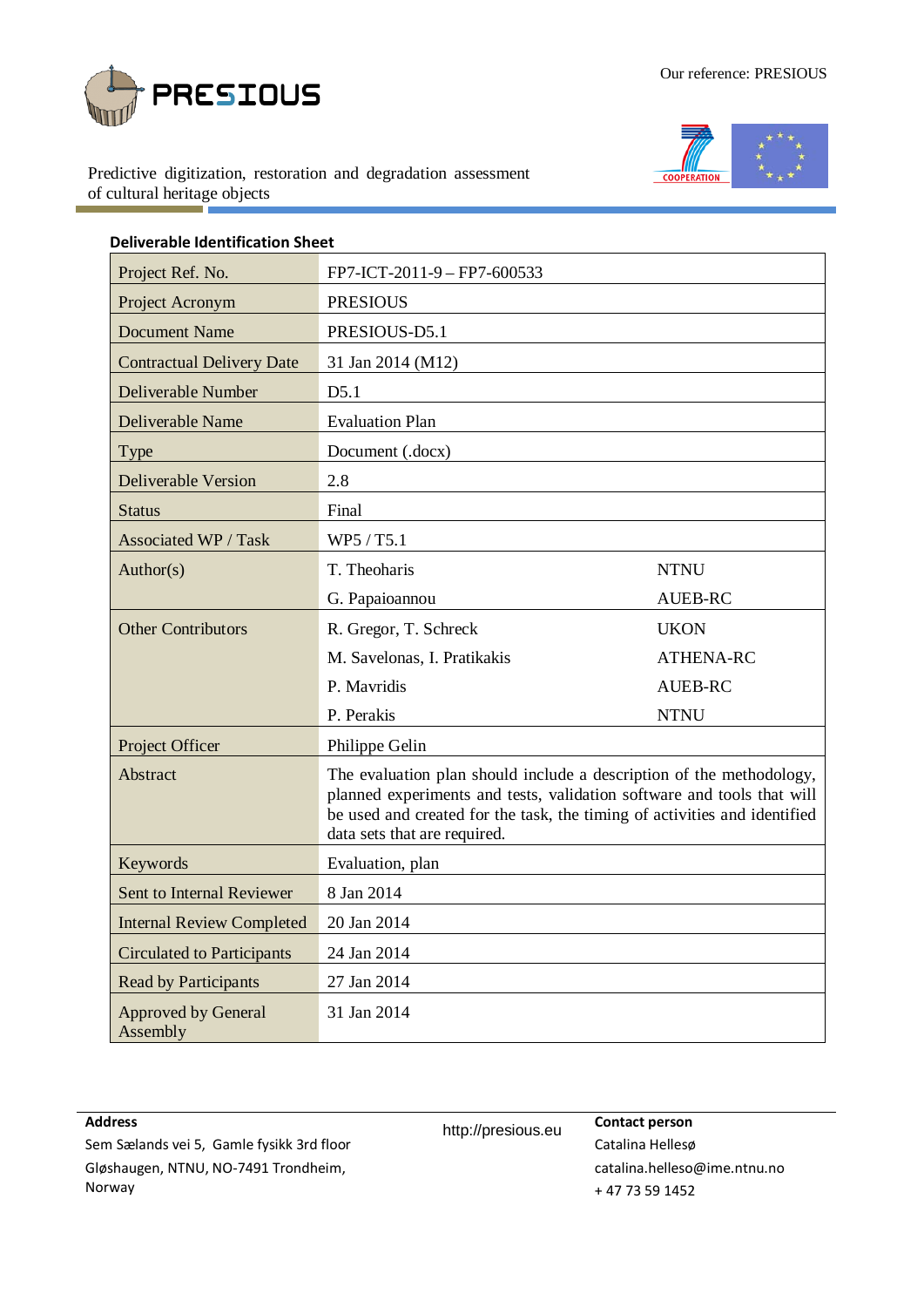# **Document Revision History**

| <b>Date</b> | <b>Version</b> | <b>Author/Editor/Contributor</b> | <b>Summary of Changes</b>                                                                                                                                                                      |
|-------------|----------------|----------------------------------|------------------------------------------------------------------------------------------------------------------------------------------------------------------------------------------------|
| 18/10/2013  | 0.1            | T. Theoharis                     | First draft of evaluation report. Discussed in<br>GA. First planning of methodology for the<br>evaluation.                                                                                     |
| 20/11/2013  | 2.2            | G. Papaioannou, P. Mavridis      | Reformatted the draft, added structuring<br>and criteria by component, split the<br>scenaria from the evaluation experiments,<br>added content for WP2 and WP4, added<br>figures for scenaria. |
| 1/12/2013   | 2.4            | T. Theoharis                     | Unified the document,<br>distributed<br>to<br>partners for contribution                                                                                                                        |
| 22/12/2013  | 2.5            | R. Gregor                        | WP4 and WP5 contribution. Restructuring<br>of WP4 experiments section.                                                                                                                         |
| 24/12/2013  | 2.41           | M. Savelonas, I. Pratikakis      | WP2 experiments added                                                                                                                                                                          |
| 27/12/2013  | 2.51           | G. Papaioannou                   | Formatted and edited WP4 experiments<br>chapter.                                                                                                                                               |
| 2/1/2014    | 2.6            | G. Papaioannou                   | Added the evaluation section of WP5 tasks.<br>Pending contribution from UKON, ATHENA.                                                                                                          |
| 6/1/2014    | 2.7            | T. Theoharis                     | Section 4.4.2 completed. Two 2.6 versions<br>consolidated. TT comments added.                                                                                                                  |
| 27/1/2014   | 2.8            | T. Theoharis                     | Changes from partners consolidated                                                                                                                                                             |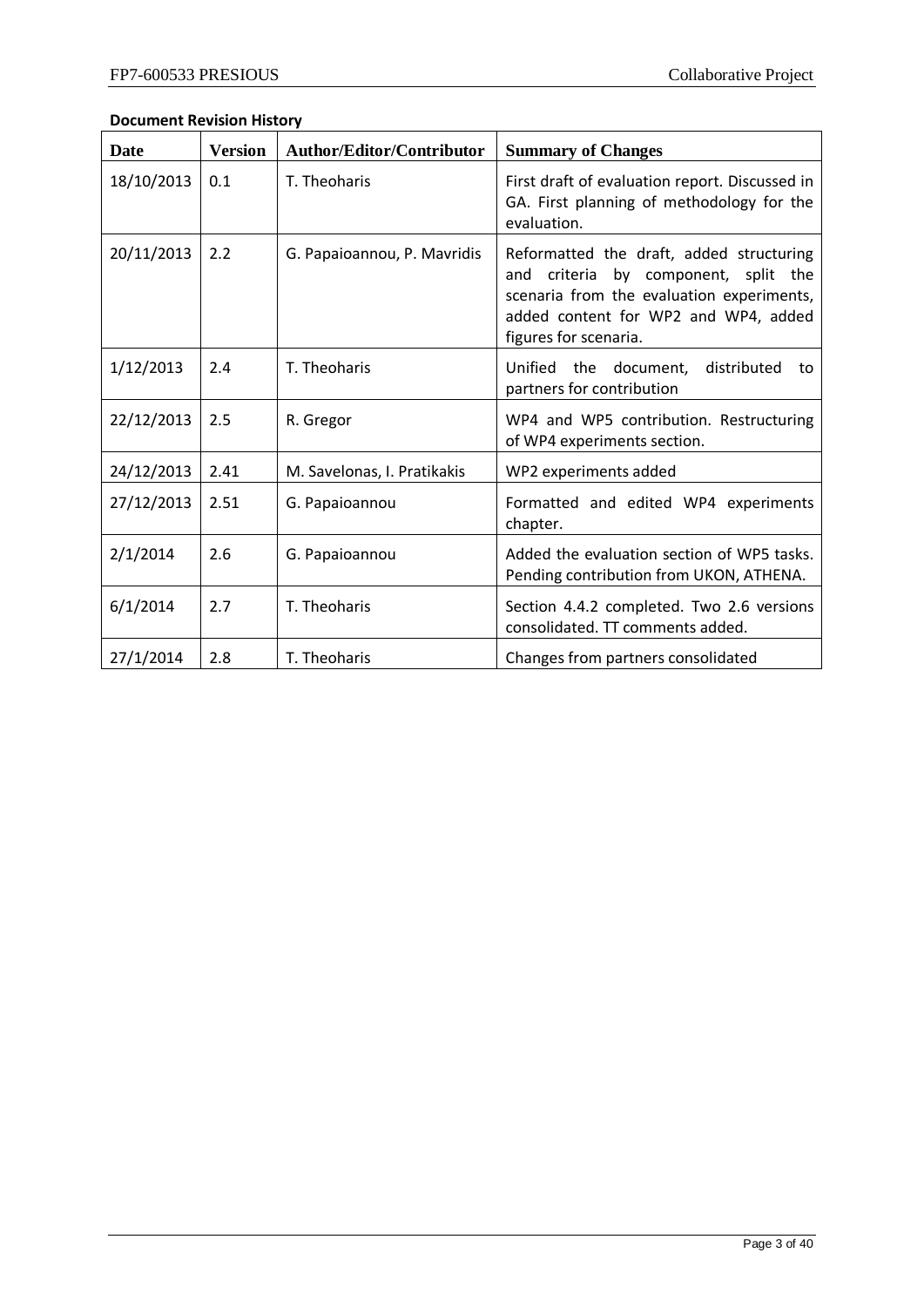# **Table of Contents**

| 3.1. APPLICATION SCENARIA FOR OBJECTIVE 1 (ON-THE-FLY AUTO-COMPLETION FOR 3D DIGITIZATION)  7    |  |
|--------------------------------------------------------------------------------------------------|--|
| 3.2. APPLICATION SCENARIA FOR OBJECTIVE 2 (ESTIMATION AND PREDICTION OF MONUMENT DEGRADATION) 8  |  |
|                                                                                                  |  |
| 3.2.2. Object Erosion: Surface Geometry and surface physicochemical data (E-GESC).               |  |
| 3.2.3. Object Erosion: Surface Geometry and volume physicochemical data (E-GEVC).                |  |
| 3.3. APPLICATION SCENARIA FOR OBJECTIVE 3 (3D CH FRACTURED OBJECT RESTORATION AND COMPLETION). 9 |  |
|                                                                                                  |  |
|                                                                                                  |  |
|                                                                                                  |  |
|                                                                                                  |  |
|                                                                                                  |  |
|                                                                                                  |  |
|                                                                                                  |  |
|                                                                                                  |  |
|                                                                                                  |  |
|                                                                                                  |  |
|                                                                                                  |  |
|                                                                                                  |  |
|                                                                                                  |  |
|                                                                                                  |  |
|                                                                                                  |  |
|                                                                                                  |  |
|                                                                                                  |  |
|                                                                                                  |  |
|                                                                                                  |  |
|                                                                                                  |  |
|                                                                                                  |  |
|                                                                                                  |  |
|                                                                                                  |  |
|                                                                                                  |  |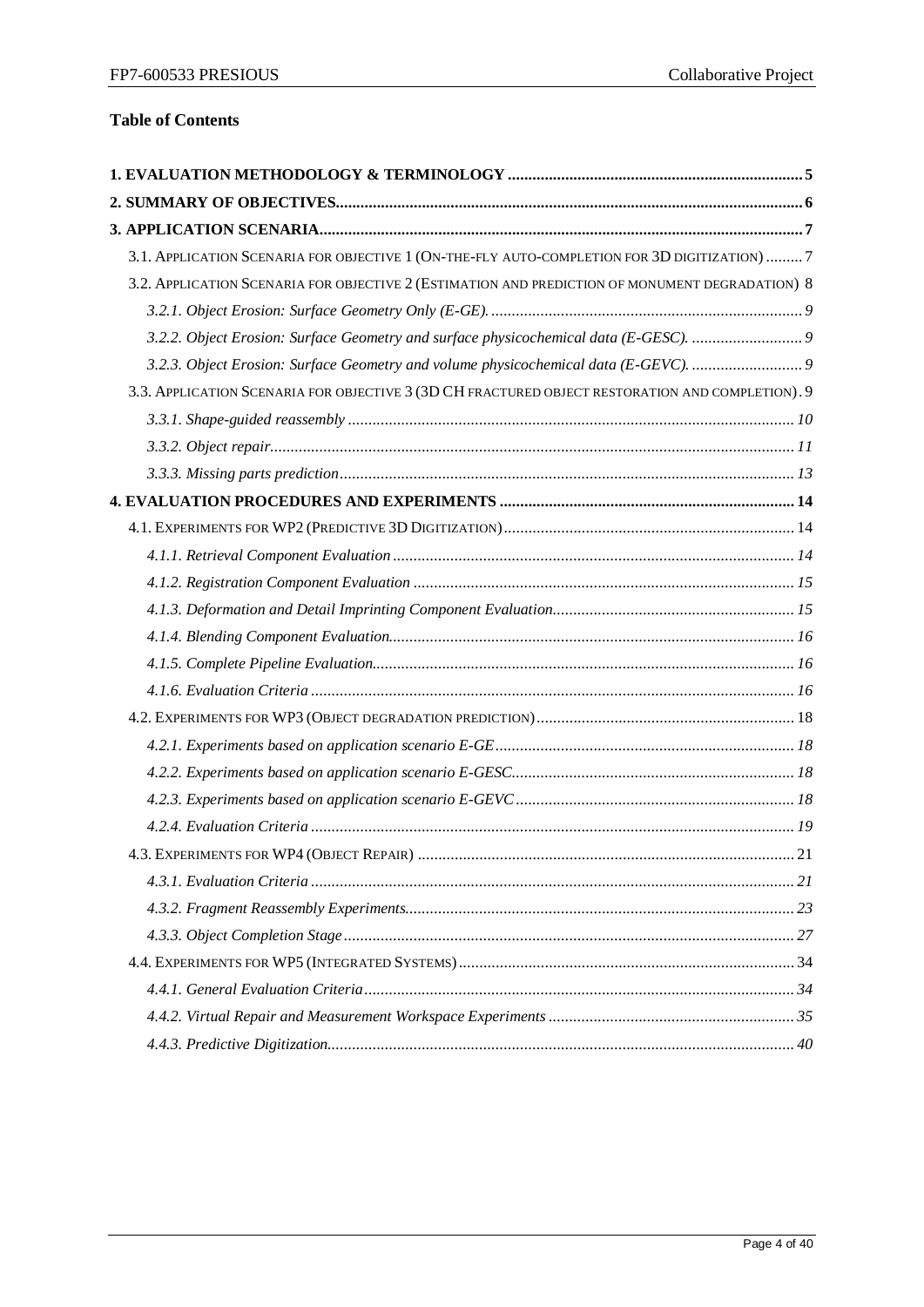# **PRESIOUS - Deliverable 5.1: Evaluation Plan**

# <span id="page-4-0"></span>**1. EVALUATION METHODOLOGY & TERMINOLOGY**

As detailed in the description of work, there will be two evaluation phases; the first will focus on the algorithms developed within WP2, WP3 and WP4 (deliverable D5.4), while the second will focus on the integrated systems (deliverable D5.8).

The method of evaluation is based upon **application scenaria** (see section 3), i.e. realistic scenaria that are defined to address each of the 3 main project objectives (corresponding to WP2, WP3 and WP4) as well as the integrated systems (WP5). An application scenario is parameterized for execution by defining the data that it will operate upon and the ground truth data that it will be evaluated against; it thus forms an **experiment** (see section 4). The relationship between application scenaria and experiments is 1-many. A scenario and consequently, an experiment, is evaluated through **evaluation criteria** (see below) which provide the evaluation feedback. The execution of an experiment may involve **evaluation data** as well as **relevant evaluation software** or other **tools**; these may be off-theshelf or purpose-built.

A number of **evaluation criteria** will be established per Work Package (WP2, WP3, WP4, WP5). These criteria will serve as **indicators** that will show the degree of success of the project outcomes, in accordance to the agreed upon Description of Work. Specific target values cannot be set from the outset as the ranges of the associated variables are mostly unknown at the time this plan is drafted. Reaching the state-of-the-art will be ensured by peer-reviewed scientific publications and project reviews. The evaluation criteria along with the experiments define a 2D evaluation matrix that determines which criteria will be applied to which experiments.

The **timing** of the evaluation is as follows. After delivery of the first modules of WP2, WP3 and WP4 (M18), all suitable experiments will be conducted and initial values of the applicable evaluation criteria will be derived. At this point it may become necessary to make adjustments to the evaluation criteria. A pre-delivery version of the integrated systems (WP5) will also be evaluated via experiments; note that the first version of the integrated systems is due on M24. The above will be reported at the First Evaluation report (D5.4 - M24). The final versions of the modules of WP2, WP3 and WP4 are due on M30 and the final integrated systems (WP5) on M36. The Final Evaluation report (D5.8 - M36) will report on the final experiments and will contain the final values of the evaluation criteria.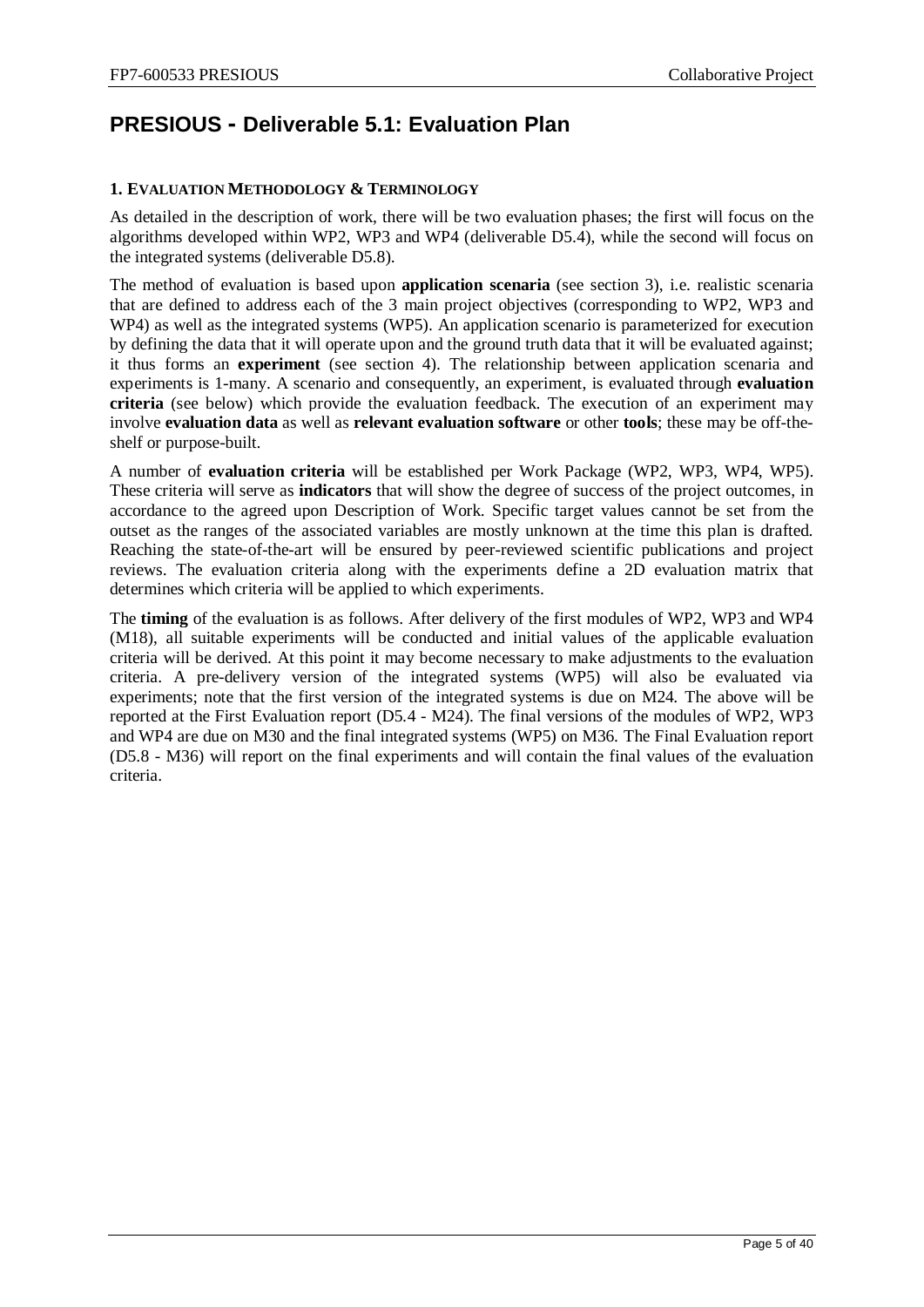#### <span id="page-5-0"></span>2. **SUMMARY OF OBJECTIVES**

For convenience, we provide below a brief description of the project's objectives, as described in Part B of PRESIOUS Description of Work.

**O1. On-the-fly auto-completion for 3D digitization**. The shape of digitized CH objects can be potentially predicted during acquisition, based on the gradually available partial scans of an object. The stream of input point cloud data from the acquisition source will be used to interactively retrieve and fit the closest matching candidate shape from parts of digitized artifact repository models as well as template models (categorized primitive objects), onto the acquired geometry, thus predicting and automatically suggesting the geometry for the parts not yet scanned. As the acquisition data are the starting point for all subsequent processing steps, their quality and reliability are significant issues. Corrections and fine details can be locally applied, where necessary, using localized complementary scans, effectively minimizing the overall time and cost of the scanning procedure or eliminating the need to post-process the data or attempt scanning in hard to reach surfaces of the original CH artifact. Furthermore, the project team will investigate prediction confidence metrics for the automatic suggestion of additional digitization passes. CH objects are especially good candidates for such a system since they can often be categorized, possess regularity, symmetries or repeated patterns and salient features. Furthermore, typical acquisition cases involve immovable, large or heavy to lift parts and fragments, which can be digitized in place, since inaccessible parts could be predicted though auto-completion. Finally, it can greatly assist low-budget scanning equipment and techniques in delivering smoother and richer geometric information.

**O2. Estimation and prediction of monument degradation.** Based on present-time surface shape, material measurements and environmental data, the project will investigate highly efficient techniques for forward and inverse deterioration prediction. This will allow to essentially move the artifact's surface condition "back and forth in time" and visualize the dynamic state of the deteriorating object, in the context of geometric and textural alterations. In order to include geometric information in the simulation model, PRESIOUS will conduct a number of timed, high-accuracy differential surface scans on the degrading monuments. Also, using the digitized data of the monument in its current state, similar surface regions will be retrieved and fitted to the degrading surface. This will act as an additional constraint for the simulation by providing an indication of the intact state of the object.

**O3. 3D CH fractured object restoration and completion (missing parts synthesis).** By exploiting existing CH objects in an example-based object restoration process, automated procedures will be developed for fractured artifact reassembly in three dimensions. This resembles the solution to a threedimensional puzzle where the pieces are either intact or broken artifacts retrieved from relevant CH object repositories and the target result is predicted from approximate model templates, which act as constraining guides. The developed techniques will rely on retrieval and feature extraction techniques, similar in nature to the predictive scanning problem. Subsequently, novel techniques for the recovery (prediction) and automatic geometry generation of missing elements will be developed; the missing elements prediction will be conducted at multiple levels of detail (general shape, detail sculpting) and will thereby aid the physical repair process of the actual objects.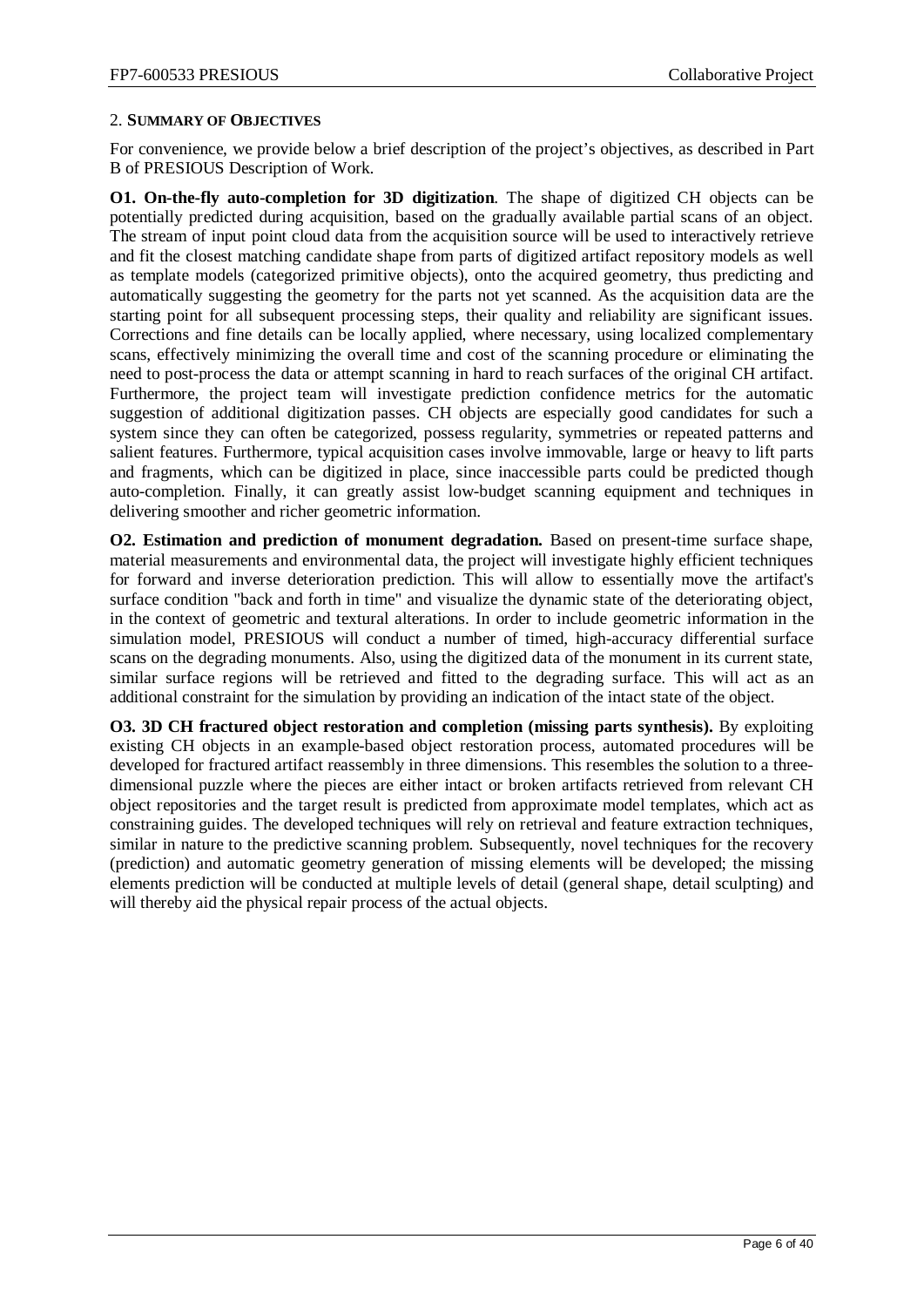#### <span id="page-6-0"></span>**3. APPLICATION SCENARIA**

The following scenaria are typical use-cases that correspond to the 3 main objectives of PRESIOUS as well as to the integrated systems.

#### <span id="page-6-1"></span>**3.1. Application Scenaria for objective 1 (On-the-fly auto-completion for 3D digitization)**

Predictive digitatization mainly involves a retrieval and a reshaping stage, with each stage comprising one or more components. The proposed scenario will encompass experiments to evaluate each component individually, as well as the overall pipeline. In the latter case, the dependency of the pipeline performance on the performance of individual components, as well as the interdependency of component performances will be investigated. [Figure 1,](#page-7-1) presents a high-level user-space workflow of the predictive digitization pipeline. The proposed scenario maps to this pipeline, emphasizing on the novel aspects of the project. The methods covered are related to WP2, but also involve the interactive parts of the integrated platform (*predictive digitization platform* – WP5). Given a partial 3D object, the retrieval stage performs a query on the database of 3D objects and retrieves a ranked list of objects that are geometrically similar to the input. This geometric similarity is quantified by means of a distance metric, calculated over the output of appropriately defined 3D shape descriptors. The reshaping stage determines the transformation that is uniformly applied to each one of the retrieved objects in order to align it with the partial scan of the input. Given one or more pairs of aligned objects, fitting and detail imprinting are performed, resulting in local deformations to the template object that minimize the distance between the two objects of each pair. Finally, blending is performed on the deformed objects with the initial partial scanned data to produce the final output of our algorithm, which is the predicted scan.

The proposed scenario will involve a database of pottery objects, created from the Hampson Archeological Museum collection. This choice was based upon the challenges induced by the particular objects as well as the availability of a large dataset of such objects which can support the operational pipeline of WP2.

The Centre of Advanced Spatial Technologies - University of Arkansas worked on the digitisation of numerous artefacts from the Hampson museum collection using a Konica-Minolta Vivid 9i shortrange 3D laser scanner. The digitisation was performed at a precision close to 0.2 mm. The 3D digital replicas are covered by the creative common 3.0 license and are offered for online browsing or downloading in both high ( $>1M$  polygons) and low ( $\leq$  25K polygons) resolutions.

As a testbed for content based retrieval and partial matching experiments, 384 models of low resolution were downloaded from the website of the museum along with associated metadata information. Initially the models were classified by the museum into six general classes (Bottle, Bowl, Jar, Effigy, Lithics and Others). As the current classification did not ensure similarities based on geometry within a given class, an extended geometry-oriented classification was performed. The models were divided into 16 distinct classes, namely appendages, ball-like-short-neck, bottles-widebody-long-neck, bottles-wide-prism-body-long neck, bottles-wide-body-medium-neck, bottles-widebody-short-neck, ducks, flat-long, open, open-curved, other, pipes, sphere-like-long-neck, tooth, tripod base and twins. The queries will be: i) real partial scans, acquired from pottery objects, which are of representative objects from the Hampson collection and have been specifically constructed for this purpose, ii) artificial partial queries, created by slicing and cap filling a number of complete 3D objects from the Hampson collection, originating from those classes that are densely populated. In the first case, scanning will be performed by means of the Breuckmann scanner, whereas in the latter case artificial partial queries will have a reduced surface compared to the original 3D object.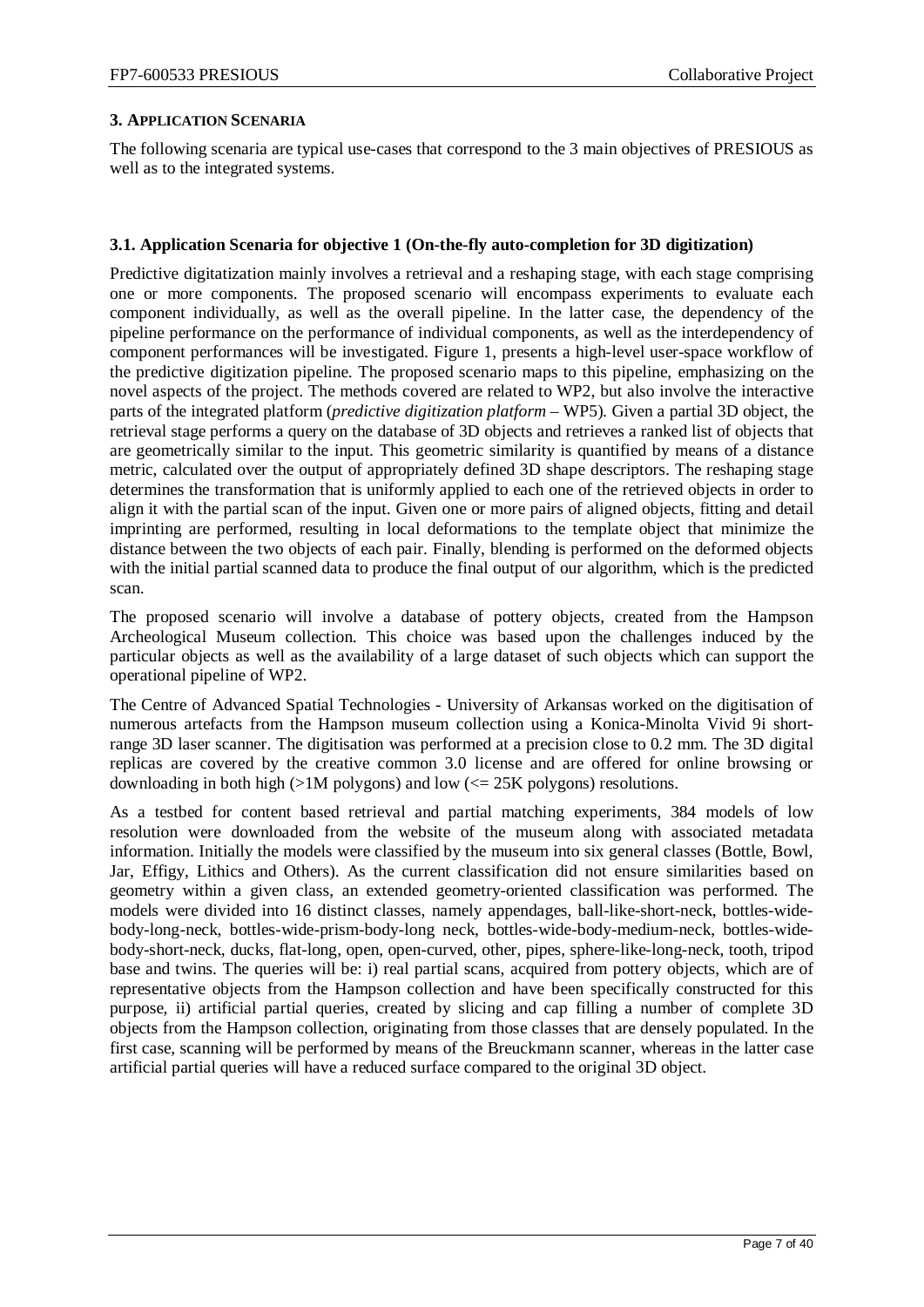

<span id="page-7-1"></span>**Figure 1.** User workflow for objective 1 and mapping of its procedures to the tasks of WP2 and WP5.

#### <span id="page-7-0"></span>**3.2. Application Scenaria for objective 2 (Estimation and prediction of monument degradation)**

WP3 consists of three components, which will be briefly described (see [Figure 2\)](#page-7-2). The main component is the *Erosion Simulator*, which simulates the erosion process on the surface or volume of an input stone. The *Stone Builder* is used to synthetically generate a specific type of surface or volume stone data and is used to either fill in plausible stone data that fits to given stone samples, or to synthesize the stone data from scratch for a specific stone type. The *Differential Geometry Measurer* is an auxiliary module that aligns subsequent scans of the same stone surface and measures the difference (erosion) between them; it is not subject to evaluation but it is an evaluation tool (s/w).



<span id="page-7-2"></span>**Figure 2**. Erosion Simulator Components

The following scenaria concern the forward (in time) projection of the erosion prediction process. Reverse erosion prediction (going back in time) will be evaluated by swapping the initial and final datasets. However, since erosion is a non-deterministic physiochemical process with inherent loss of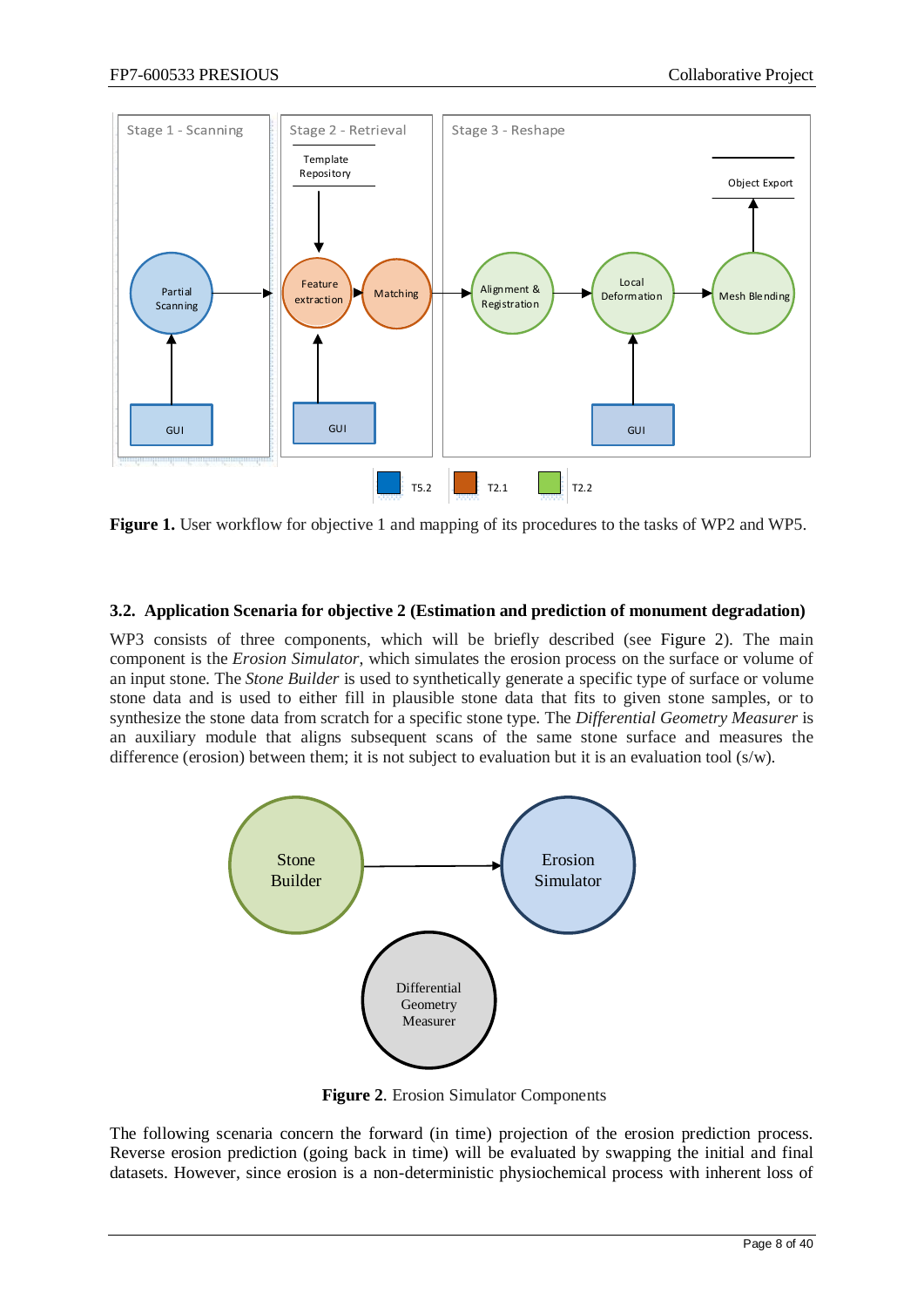information, the reverse algorithmic procedure can only approximate the initial data and is unlikely to result in the initial data again. Furthermore, this process, i.e. going back in time – is complemented by the object repair process of WP4. We outline 3 scenaria below.

# <span id="page-8-0"></span>*3.2.1. Object Erosion: Surface Geometry Only (E-GE).*

In the Erosion-GEometry only (E-GE) scenario the input is geometric surface data of a known stone type. The erosion simulator produces the eroded surface geometry after certain period(s) of time, given a set of erosion parameters. The output surface can be displayed.

# <span id="page-8-1"></span>*3.2.2. Object Erosion: Surface Geometry and surface physicochemical data (E-GESC).*

In the Erosion-GEometry and Surface Chemistry (E-GESC) scenario, the input is physicochemical data samples over the surface geometry. The surface physicochemical data for larger areas may be synthetically generated from known sample points. The surface monitored will be limited to an area of a few millimeters if Scanning Electron Microscopy (SEM) is used for monitoring the changes in chemical composition and surface morphology. It may also be possible to use X-ray microtomography (micro-CT) for covering a larger area and assessing changes in the interior and exterior parts. The erosion simulator produces the eroded surface geometry and surface physicochemical data after certain period(s) of time, given a set of erosion parameters. The output surface can be displayed.

# <span id="page-8-2"></span>*3.2.3. Object Erosion: Surface Geometry and volume physicochemical data (E-GEVC).*

In the Erosion-GEometry and Volume Chemistry (E-GEVC) scenario, the input is physicochemical data samples over the volume of the object plus surface geometry. The volume physicochemical data may be synthetically generated from known surface sample points (obtained using SEM) or volume sample points (obtained using micro-CT). The erosion simulator produces the eroded surface geometry and volume physicochemical data after certain period(s) of time, given a set of erosion parameters. The output surface can be displayed. This scenario will be applied provided that the above volume physicochemical data are available.

# <span id="page-8-3"></span>**3.3. Application Scenaria for objective 3 (3D CH fractured object restoration and completion)**

In [Figure 3,](#page-9-1) we present a high-level user-space workflow of the object restoration and automatic completion pipeline. The three proposed scenaria map to this pipeline, but each one emphasizes on a specific novel aspect of the project. The methods covered in the scenaria are related to WP4, but also cover the interactive parts of the final platform (*virtual repair and measurement platform* – WP5) which are involved in the presented use cases. **All components** of the pipeline are tested through at least one of the provided scenaria.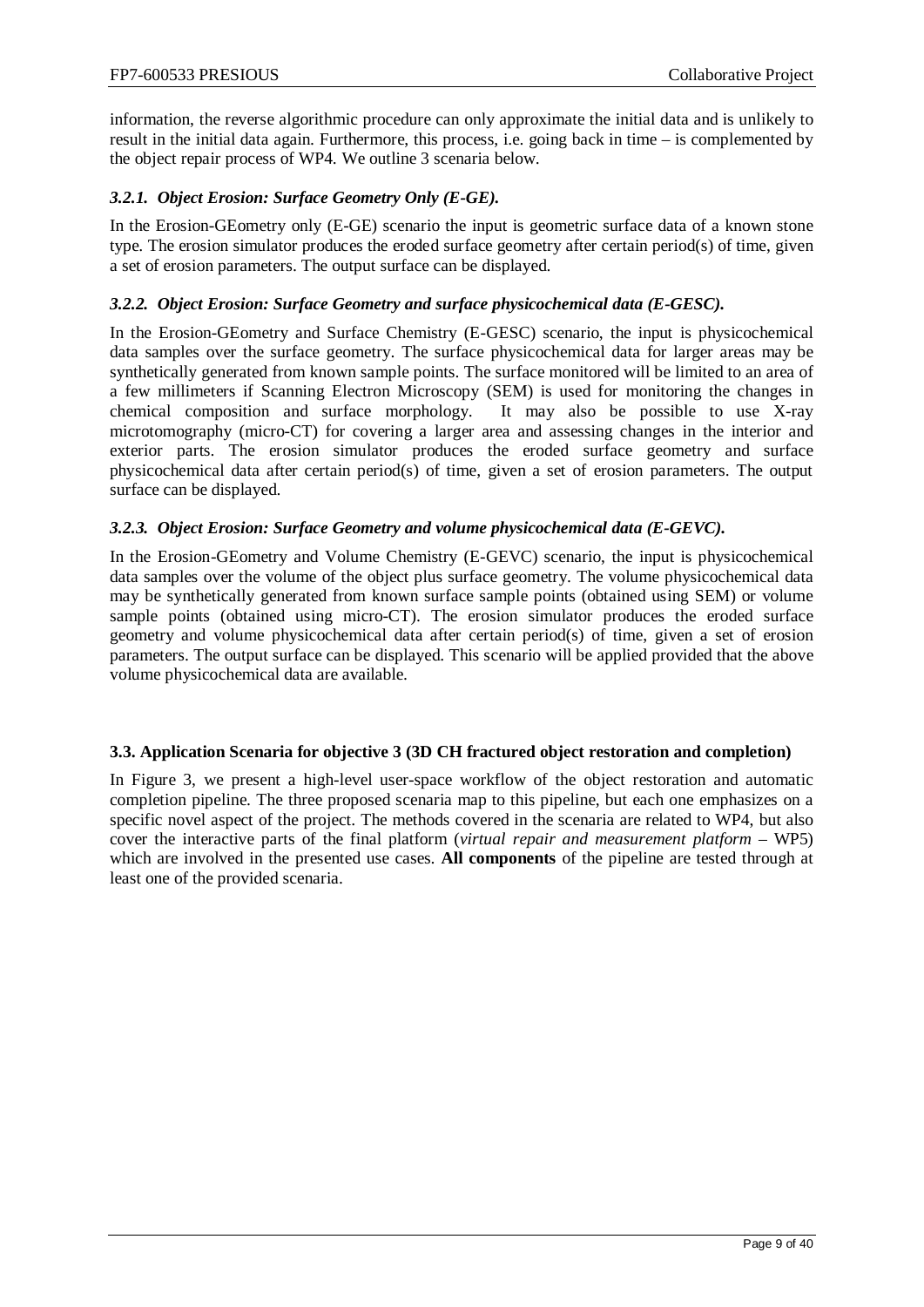

<span id="page-9-1"></span>**Figure 3.** User workflow for objective 3 and mapping of its procedures to the tasks of WP4 and WP5.

# <span id="page-9-0"></span>*3.3.1. Shape-guided reassembly*

One of the scientific goals of PRESIOUS is to combine object matching techniques with retrieval and feature extraction methods in order to enable the reassembly of fragmented artefacts that have been severely damaged or whose parts are missing. This functionality is embodied within the current scenario, where apart from fragments with contact surfaces that can provide adequate support for geometric matching based on them alone, we will attempt to reassemble loosely coupled fragments. The test objects will be incomplete, consisting of fragments that do not precisely match, have large gaps between them or, in the worst case, are disjoint. To solve such a 3D puzzle, we will demonstrate how external criteria such as external surface features and predicted or user-provided overall shape of the reconstructed object may contribute to this effort. This scenario essentially maps to T4.1 and the first stages of an object repair workflow using the restoration environment of T5.1, including the GUI interaction. [Figure 4](#page-10-1) highlights the components that are involved in the scenario.

From the perspective of a user, the scenario involves the following tasks in the virtual repair and measurement platform:

- Objects (fragments) from one or more collections are loaded into the workspace. The objects may be annotated and searchable / categorized, although this is not a requirement for the subsequent stages (we may only have the raw geometric data of scanned objects). The user may additionally limit the "reassembly set" to specific objects only by selection, or can even manually provide some known associations between fragments.
- Objects can be manipulated using 3D gizmos and transformation tools, they can be measured, have their attributes, identified fractured faces etc displayed and can be also manually aligned (with computer-assisted snapping of fractured surfaces).
- At any time, given the current reassembly set, the user can initiate a "blind" reassembly, i.e. a geometric reassembly with no external constraints (see next).
- At any time, usually when the results from the blind reassembly are not satisfactory due to major fragment incompatibilities, the user may request a constrained reassembly using one or more of the specialized algorithms developed for T4.1 that take into account one or more of external features such as a "guide" object (user-defined or based on shape similarity), or surface features of the fragments.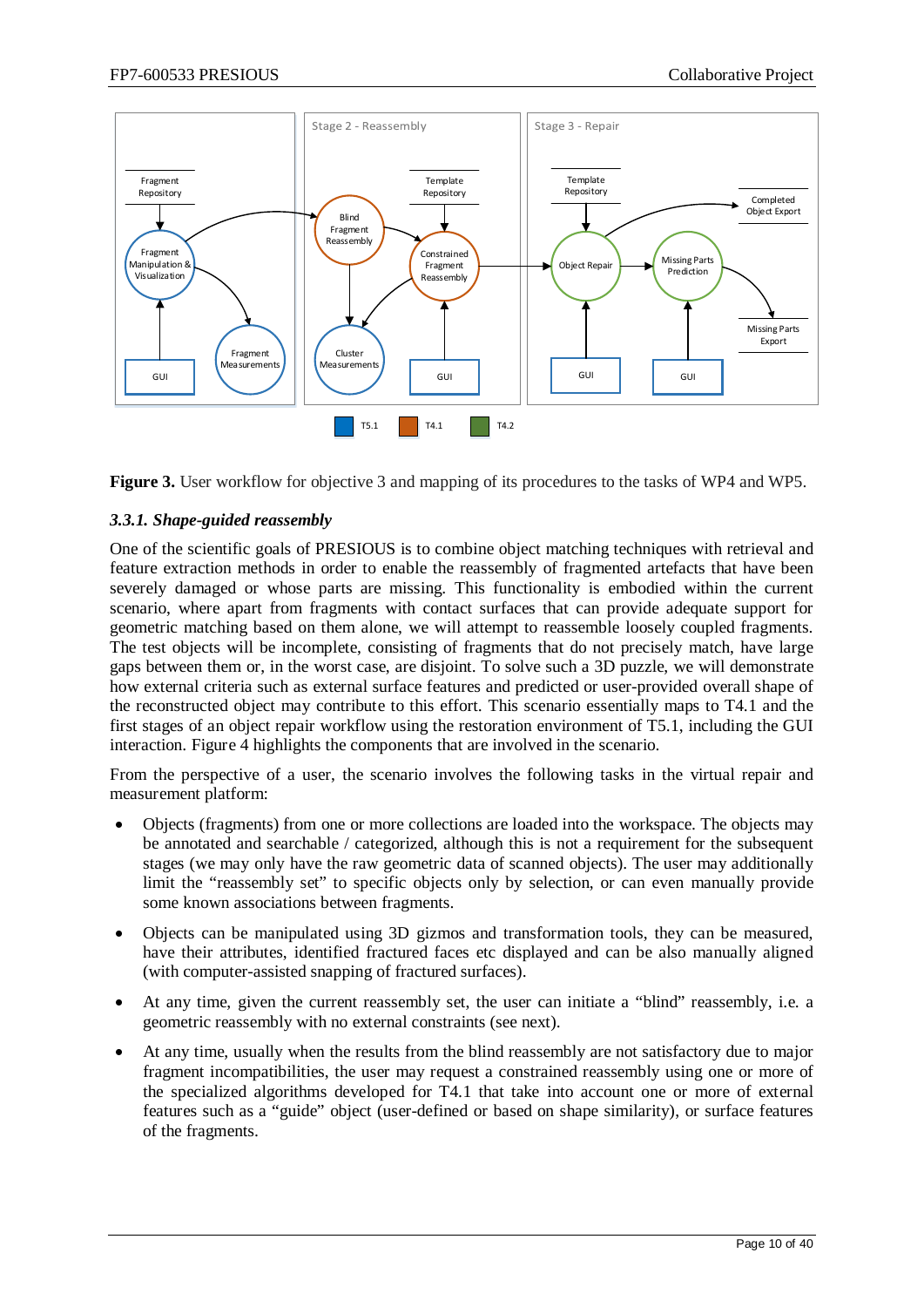• After a reassembly session or an assisted manual pairing, the user can assess the validity of a solution, by measuring object inter-penetration, gaps (matching error) and by visually inspecting the fragment positioning.



**Figure 4.** Components involved in scenario [3.3.1.](#page-9-0)

# <span id="page-10-1"></span><span id="page-10-0"></span>*3.3.2. Object repair*

 $\overline{a}$ 

After digitized fragments of objects have been reassembled<sup>[1](#page-10-2)</sup> in stage 2, according to T4.2, the *Object* Scenario 3.3.1). As a result, a *single mesh* shall be computed that represents the completed, repaired *Repair Scenario* aims to repair the remaining defects of the partial object (i.e. the result of Reassembly object. The repair scenario is targeted at defects that have not been addressed by previous processing steps. Also all aligned fragment shapes have to be merged into a single shape. [Figure 5](#page-11-0) provides an overview of the involved tasks.

<span id="page-10-2"></span> $1$  more specifically: the reassembly scenario computes an aligned set of fragments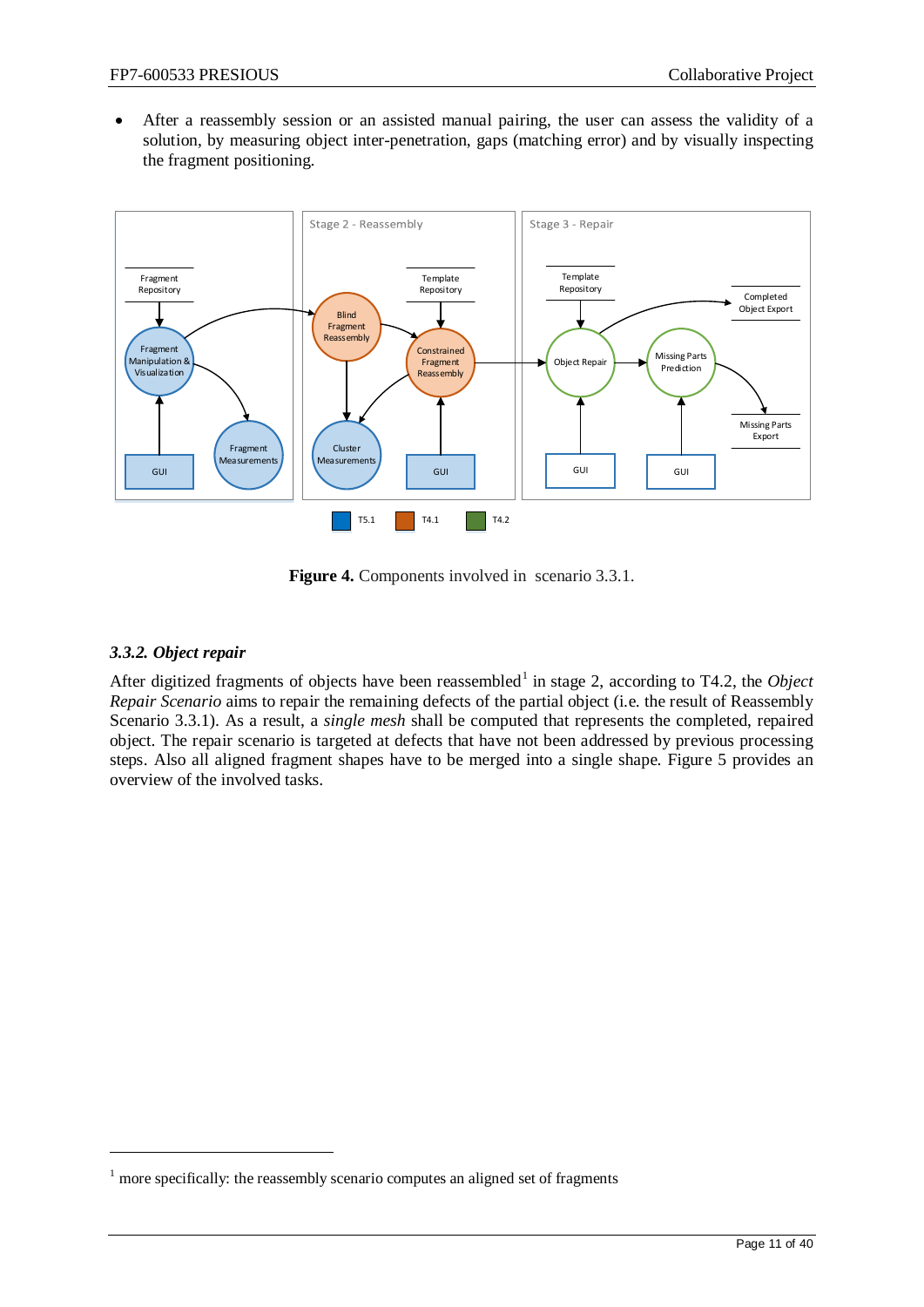

**Figure 5.** Components involved in scenario [3.3.2.](#page-10-0)

<span id="page-11-0"></span>From the user's point of view, the following sub-tasks are accomplished in the Object Repair Scenario:

- Missing large parts: Not all fragments of a CH object might have been recovered and digitized, thus the repair scenario aims to fill in these missing parts based on the retrieval of similar shapes from a shape repository. Depending on the available shapes in the repository, this can be achieved in a partially automated workflow. It is however expected that the user is required to provide additional information that aims in finding, selecting or synthesizing surfaces that approximate the overall shape without such missing large parts.
- Fracture edges: Fragment shapes are not modified in Stage 2. However, between complementary aligned fragments, there exist a certain number of surface patches that correspond to the (exposed) fracture geometry itself and do not belong to the original, intact surface. These patches have to be removed.
- Merging of shapes: Subsequently, all remaining surface patches have to be merged into a single shape.
- Removal of small scale defects: After relevant input surface parts have been merged into a single shape, a certain number of them will contain surface patches that are affected by smaller defects of the fragment of the physical object. Yet still the corresponding surface patches are potentially located near the exterior surface of the completed object. Hence these patches have to be identified – either by user input or by automated heuristics - and removed in the Object Repair Stage.
- Inpainting: Following the removal of small-scale-defect areas, the merged surface patches are expected to contain holes and gaps. In addition, certain parts of the intact surface might be derived from a template shape of a rather primitive nature that does not provide realistic smallscale features while still encoding plausible information of global shape curvature (see next scenario). The inpainting task synthesizes small-scale local shape features on both, the aforementioned holes and gaps as well as surface areas that stem from rather primitive template shapes without a plausible amount of small scale local features. By default, this synthesis of small-scale features relies on local features that are present on adjacent surface areas. Alternatively, the user might choose a different strategy as e.g. a symmetry-based approach or manual selection of source and target areas.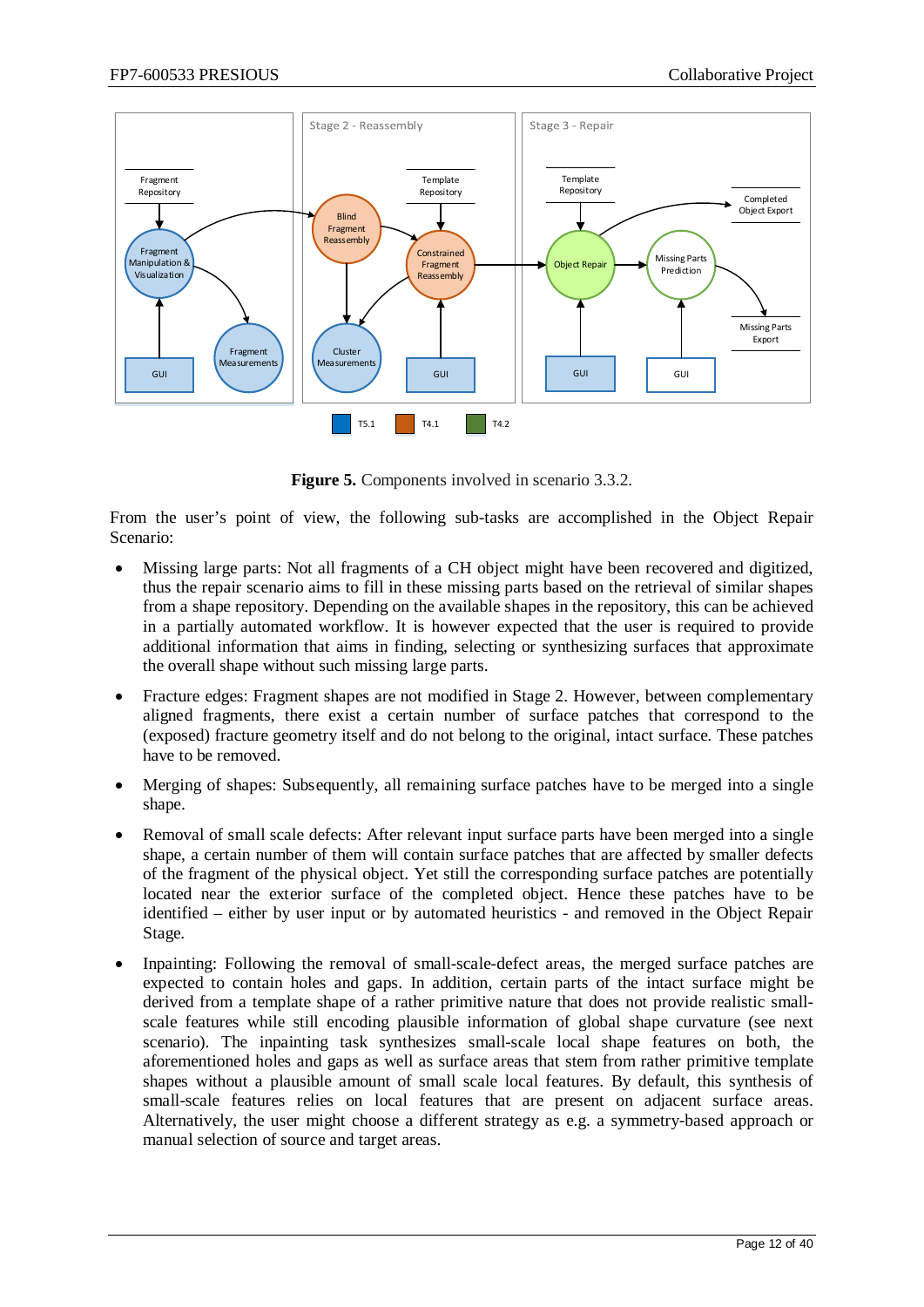# <span id="page-12-0"></span>*3.3.3. Missing parts prediction*

After the computation of a "completed" object in the object repair scenario, the Missing Parts Prediction Scenario is aimed to compute missing parts, based on the aligned fragments that are computed in Stage 2 (Object Reassembly) and the "completed" object from the preceding scenario. Essentially, the missing parts can be computed as the difference of the partial object (i.e. the aligned fragments) and the "completed" object. Subsequently, this difference then has to be cleaned from segments of too small diameter. Such segments could e.g. result from the small volume between two closely aligned fragments. [Figure 6](#page-12-1) illustrates the involved Stages for computing the missing parts.

These segments could then be used for the production of physical parts (e.g. by printing or milling) to produce physical artefacts that could in turn be combined with the existing physical fragments of the object to reassemble the originating CH object.



<span id="page-12-1"></span>**Figure 6.** Components involved in scenario [3.3.3.](#page-12-0)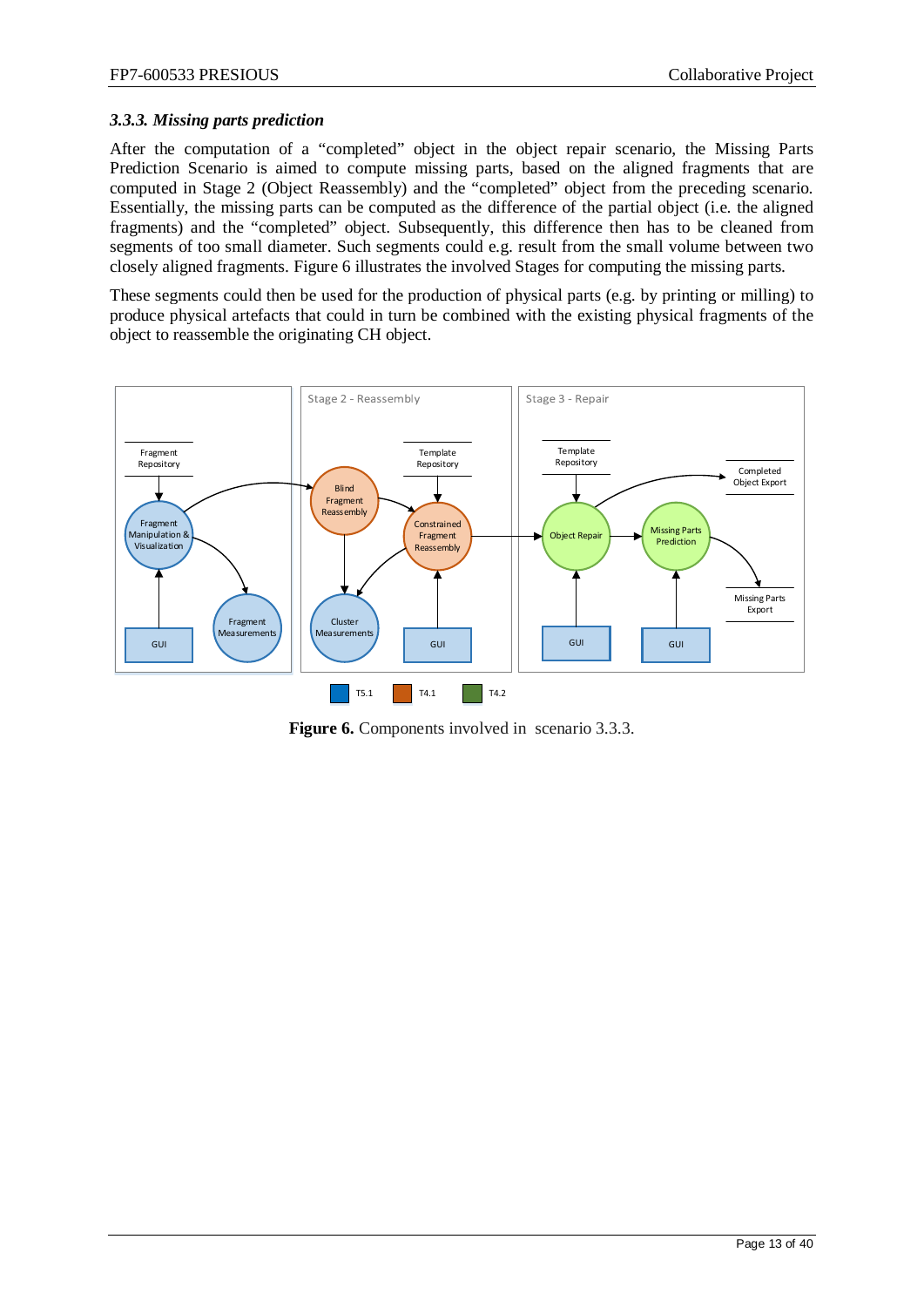#### <span id="page-13-0"></span>**4. EVALUATION PROCEDURES AND EXPERIMENTS**

In this section we define the evaluation procedures and experiments that will be performed per work package, giving the appropriate evaluation criteria. Each work package consists of a number of **components** to be tested. The evaluation criteria are applied per application scenario and per component.

#### <span id="page-13-1"></span>**4.1. Experiments for WP2 (Predictive 3D Digitization)**

In order to ensure the robustness of our system, it is essential to first ensure that each component of the pipeline works as expected. To this end, in the remainder of this section we present a set of experiments that test the functionality of each component separately. One exception to that is the evaluation of the retrieval stage, which although comprises two distinct components, one for the extraction of 3D descriptors and one for the matching of the query objects with the repository objects, will be evaluated as a whole. Finally, we present a set of experiments that evaluate the functionality of the complete system.

#### <span id="page-13-2"></span>*4.1.1. Retrieval Component Evaluation*

The task of this component is to retrieve from a database a ranked list of objects that have similar characteristics/features as the input object.

#### **Input Data:**

- Real partial queries, acquired by scanning pottery objects with the use of the Breuckmann scanner. The pottery objects used as queries are copies of representative objects of the Hampson collection and have been specifically constructed for this purpose.
- Artificial partial queries, created either with plain slicing or viewpoint-dependant slicing of template 3D objects from the Hampson collection. In the latter case, the partial queries will be similar to a range scan.

Further categorization of the input data result from the following considerations:

- The employed partial queries, either real or artificial, may or may not include distinctive object parts (e.g. handles of a bowl).
- The employed partial queries may or may not comprise disjoint parts.
- Queries could either be represented as a mesh or as a point cloud.

The artificial queries will have various degrees of partiality, indicatively ranging from 25% to 40%, with a step of 5%. In the case of real scanning, partiality will be determined by the scanner field-ofview.

#### **Output Data:** A ranked list of objects.

**Evaluation Data (Ground truth):** To validate the correctness of the retrieval component we will use as ground truth the classification of the pottery database, which is described in Section 3.1.

**Validation Method:** Validation will be performed by taking into account the type of the partial query:

- Given a partial query artificially created from an existing complete object in the database, the retrieval should return a ranked list, where the top position is held by the corresponding complete object, followed by objects of the same class.
- Given a partially scanned query of a pottery object, the retrieval component should return objects of the same class.

The retrieval performance will be assessed by means of precision-recall (P-R) plots and five quantitative measures: nearest neighbor (NN), first tier (FT), second tier (ST), E-measure (E) and discounted cumulative gain (DCG). For every query object that belongs to a class, recall denotes the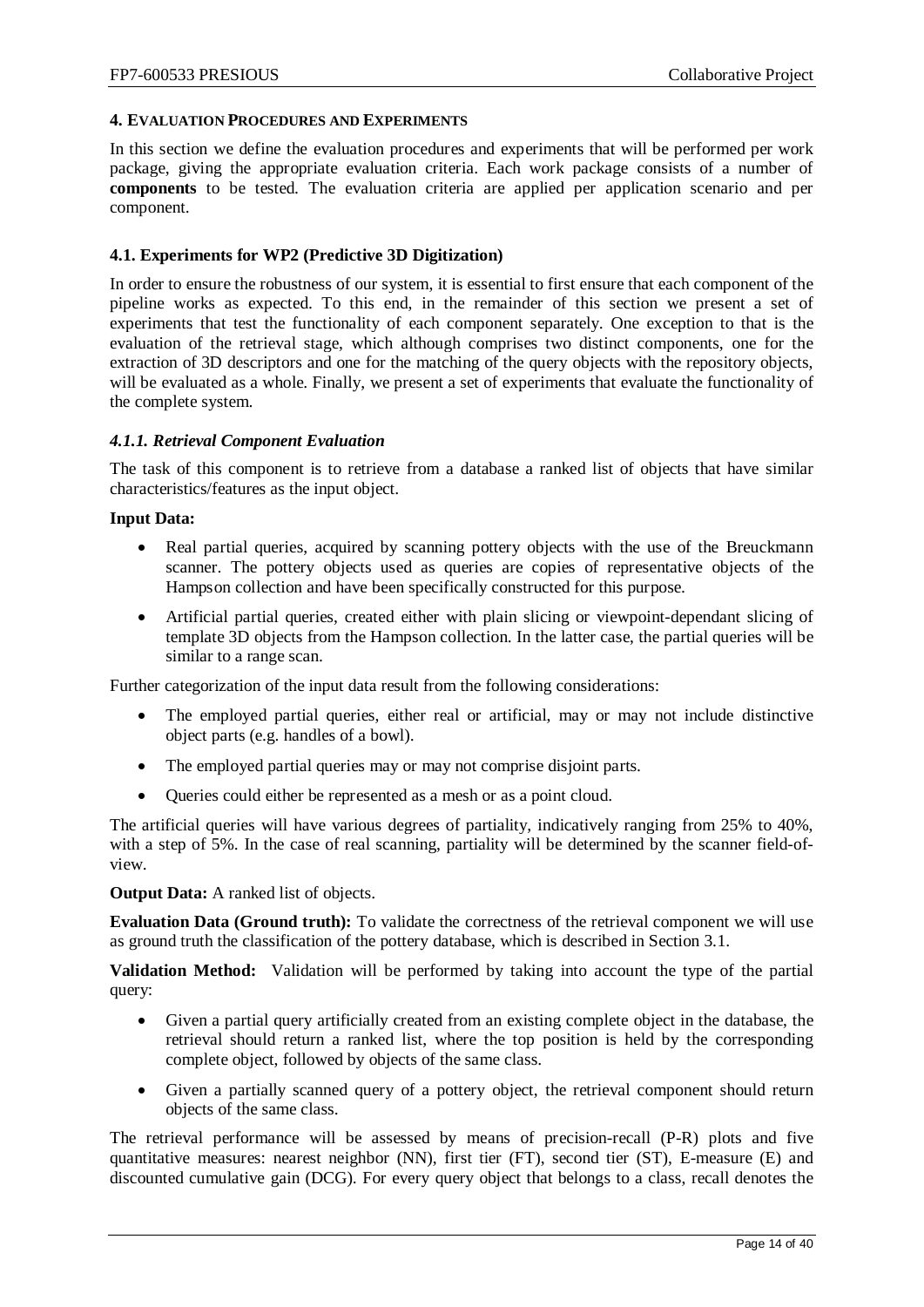percentage of models of the class that are retrieved and precision denotes the proportion of retrieved models that belong to the class over the total number of retrieved models. The maximum score is 100% for both. NN is the precision at the first object of the retrieved list, when C objects have been retrieved, where C is the number of relevant objects to the query. In a similar fashion, ST is the precision when 2C objects have been retrieved. E-measure combines precision and recall metrics into a single number and the DCG statistic weights correct results near the front of the list more than correct results later in the ranked list under the assumption that a user is less likely to consider elements near the end of the list. In addition to these retrieval performance measures, high precision timers will be used for assessing execution time of the retrieval component.

**Relevant tools:** The retrieved ranked lists will be visualized as thumbnails, along with the quantitative measures mentioned. Each thumbnail could be further inspected in its 3D form via a 3D mesh or point cloud viewer.

# <span id="page-14-0"></span>*4.1.2. Registration Component Evaluation*

The task of this component is to correctly align two input objects. The first mesh will be transformed in order to be aligned with the second one.

**Input Data:** Two meshes. For this synthetic test, the first mesh for this experiment will be a subset of the second mesh, randomly positioned in space. This methodology ensures that we have a well-defined and known ground truth solution.

**Output Data:** The transformation (rotation, translation, scale) that aligns the two objects.

**Evaluation Data (Ground truth):** The ground truth solution in this experiment is the original position of the first mesh.

**Validation Method:** To validate the correctness of this component we will compare the ground truth solution with the solution proposed by the algorithm. When the ground truth is known in advance, this can be performed by directly examining the two transforms. In this case, the components of the transforms should be nearly (within an expected error range) identical. In the general case, where the ground truth is unknown or difficult to determine, the solution can be verified by calculating the minimum, maximum, average and/or median distances between the transformed meshes. In the ideal case, these measures should be near zero. Finally, the results can also be inspected visually, in order to ensure the correctness of the results.

**Relevant tools:** For the visual inspection of the aligned meshes we will use a 3D mesh viewer. The exact error (distance) measurements will be provided by the software modules developed for T2.2.

#### <span id="page-14-1"></span>*4.1.3. Deformation and Detail Imprinting Component Evaluation*

This component deforms an input mesh (source), in order to match a second mesh (target). The deformation should be performed in such a way that minimises the distance between the source and the target, but also it should not create excessive stretching/distortion on the source mesh. Since both the source and target meshes are expected to have outliers, holes and other imperfections from fuzzy measurements, the local deformation procedure will not enforce interpolation of the target mesh by the surface of the source mesh, since this can lead to highly distorted results.

Furthermore, this deformation stage will potentially involve the imprinting or in-painting of geometric details to the template object, in order to match the appearance of the input scanned data.

**Input Data:** Two meshes, source and target.

**Output Data:** The deformed mesh or a non-rigid transformation that leads to the result.

**Validation Method:** To validate the correctness of this component, we will directly measure the minimum, maximum, average and/or median distances between the two meshes. Ideally all these measures should be near zero, thus the source interpolates the target data. Furthermore we will measure the distortion of the source mesh after the deformation. The distortion should be uniform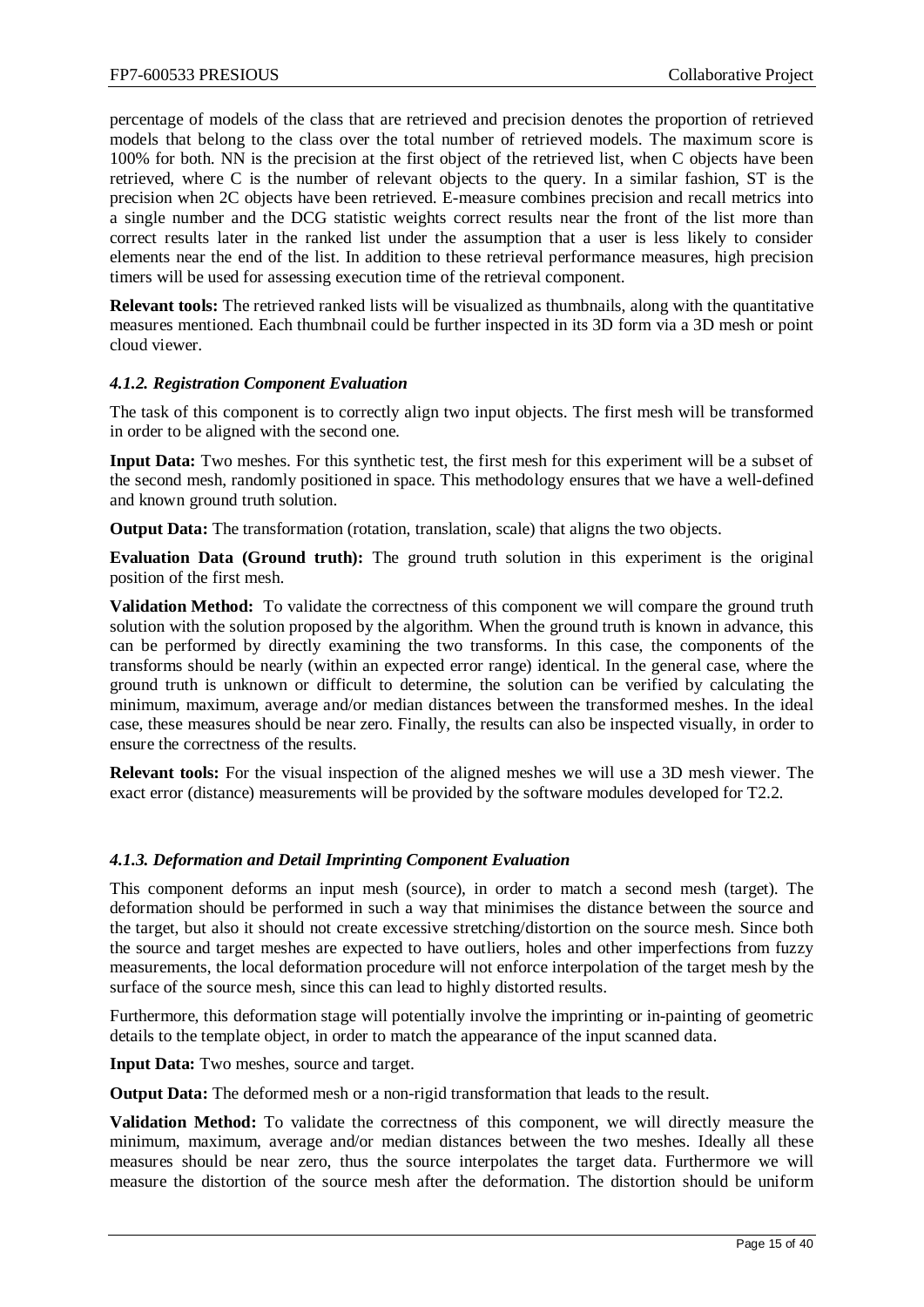around the mesh, without many peaks. Finally, the results can also be inspected visually, in order to ensure the correctness and the quality of the solution.

**Relevant tools:** For the visual inspection of the aligned meshes we will use a 3D mesh viewer. The exact distance and distortion measurements will be provided by the software modules developed for T2.2.

# <span id="page-15-0"></span>*4.1.4. Blending Component Evaluation*

This component combines two or more meshes to one continuous mesh without any discontinuities. In our pipeline, this component will take the predicted/deformed surface and it will merge it with the initial input scan data.

**Input Data:** Two or more meshes.

**Output Data:** The final combined mesh.

**Validation Method:** The output mesh should be smooth and continuous. Ideally, we should be able to mathematically prove that the blending method ensures the continuity of normals  $(C<sup>1</sup>$  continuity) and the continuity of curvature  $(C^2$  continuity) in the generated mesh. If this is not possible, another way to validate the quality of the results is to detect and measure the discontinuities on the final mesh. Finally, the results can also be inspected visually, in order to ensure the correctness and the plausibility of the solution.

**Relevant tools:** For the visual inspection of the aligned meshes we will use a 3D mesh viewer. The exact continuity measurements will be provided by the software modules developed for T2.2.

#### <span id="page-15-1"></span>*4.1.5. Complete Pipeline Evaluation*

This experiment evaluates the validity of the complete system. We will start scanning a physical 3D object, the partial scans at various stages of completion will be fed to our system, the output will be recorded and will be compared to finished scanned object.

**Input data:** Partial scans at 25%, 50%, 75% completion. The percentages mentioned here are indicative.

**Output data:** The predicted object for each stage of completion.

**Evaluation Data (Ground truth):** The complete (finished) scan.

**Validation Method:** The output of our algorithm (predicted scan), should match the ground truth (finished scan). We will examine whether this is true at various stages of scan completion. To measure if the two meshes match, we will measure the minimum, maximum, average and/or median distance between the two surfaces. Initially we expect that the distance (prediction error) will be large, but it should gradually converge to zero, as the scanning procedure advances and the algorithm is fed with more data. The rate of this convergence is also a measure for the performance of our method. Finally, the results can also be inspected visually, in order to ensure the correctness and the plausibility of the solution.

**Relevant tools:** For the visual inspection of the aligned meshes we will use a 3D mesh viewer. The exact distance and distortion measurements will be provided by the software modules developed for T2.2.

#### <span id="page-15-2"></span>*4.1.6. Evaluation Criteria*

**Correctness:** The correctness of the results will be validated by a direct comparison against the ground truth. In the experiments described in 4.1.1, the retrieval performance will be quantified by means of precision-recall (P-R) plots and five quantitative measures: nearest neighbor (NN), first tier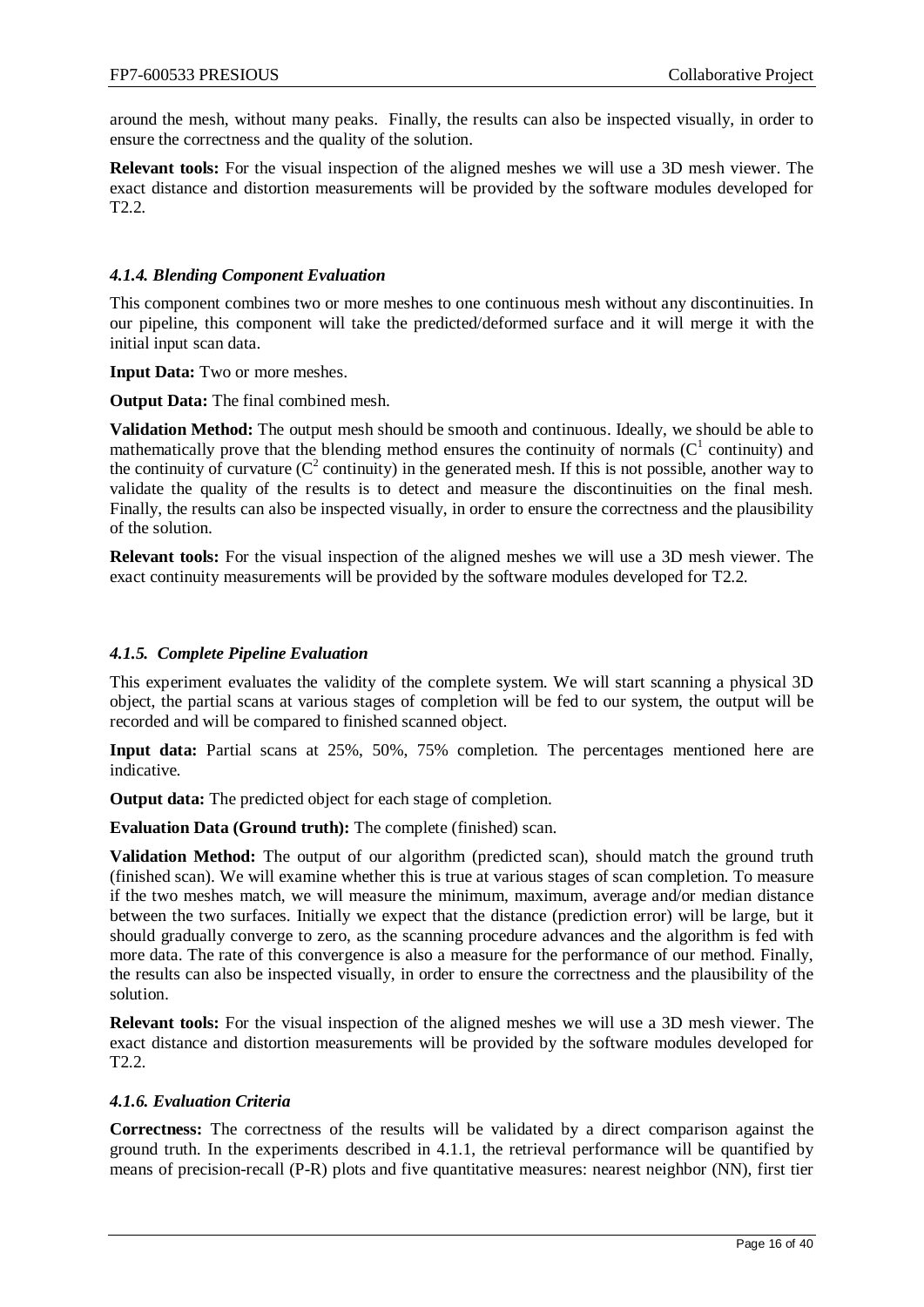(FT), second tier (ST), E-measure (E) and discounted cumulative gain (DCG). In the experiments described in 4.1.2-4.1.4, the distance between the ground truth and the given solution will be measured as the minimum, maximum, average and/or median distance between the two meshes.

**Objective Quality:** For the experiments where we don't have a ground truth solution, we have described exact measures of the quality of the results (distance, distortion, continuity). For more details the interested reader is referred to the description of each experiment.

**Subjective Quality (Plausibility):** The subjective and therefore qualitative acceptance of a result as realistic and seemingly correct under inspection by an expert.

**Speed:** Total execution time, measured for the complete system and for each component separately. High precision timers will be used for this task.

**Scalability:** The impact on the algorithmic complexity of a method of the linear increase of one of the problem's parameters, such as number of data tokens, solution granularity etc. Expressed in theoretical complexity notation and validated through experiments (actual measurements).

**Robustness:** The ability to tolerate errors introduced in the input of an algorithm. It also involves the reproducibility if the results under different starting conditions for the same input set. It affects all algorithms developed.

**User Intervention:** The amount of time, gestural syntax and level of skills required for a user to provide (manual) input to a process. The smaller the user interaction, the more automated is the process.

Table 4.1.6 summarizes the connection between the above criteria and the experiments described.

|                                     | Correctness | Objective<br>Quality | Subjective Quality | <b>Speed</b> | Scalability | Robustness | User intervention |
|-------------------------------------|-------------|----------------------|--------------------|--------------|-------------|------------|-------------------|
| <b>Retrieval Evaluation</b>         |             |                      |                    |              |             |            |                   |
| <b>Alignment Evaluation</b>         |             |                      |                    |              |             |            |                   |
| <b>Local Deformation Evaluation</b> |             |                      |                    |              |             |            |                   |
| <b>Mesh Blending Evaluation</b>     |             |                      |                    |              |             |            |                   |
| <b>Complete Pipeline Evaluation</b> |             |                      |                    |              |             |            |                   |

**Table 4.1.6.** Mapping of evaluation criteria to the predictive digitisation experiments.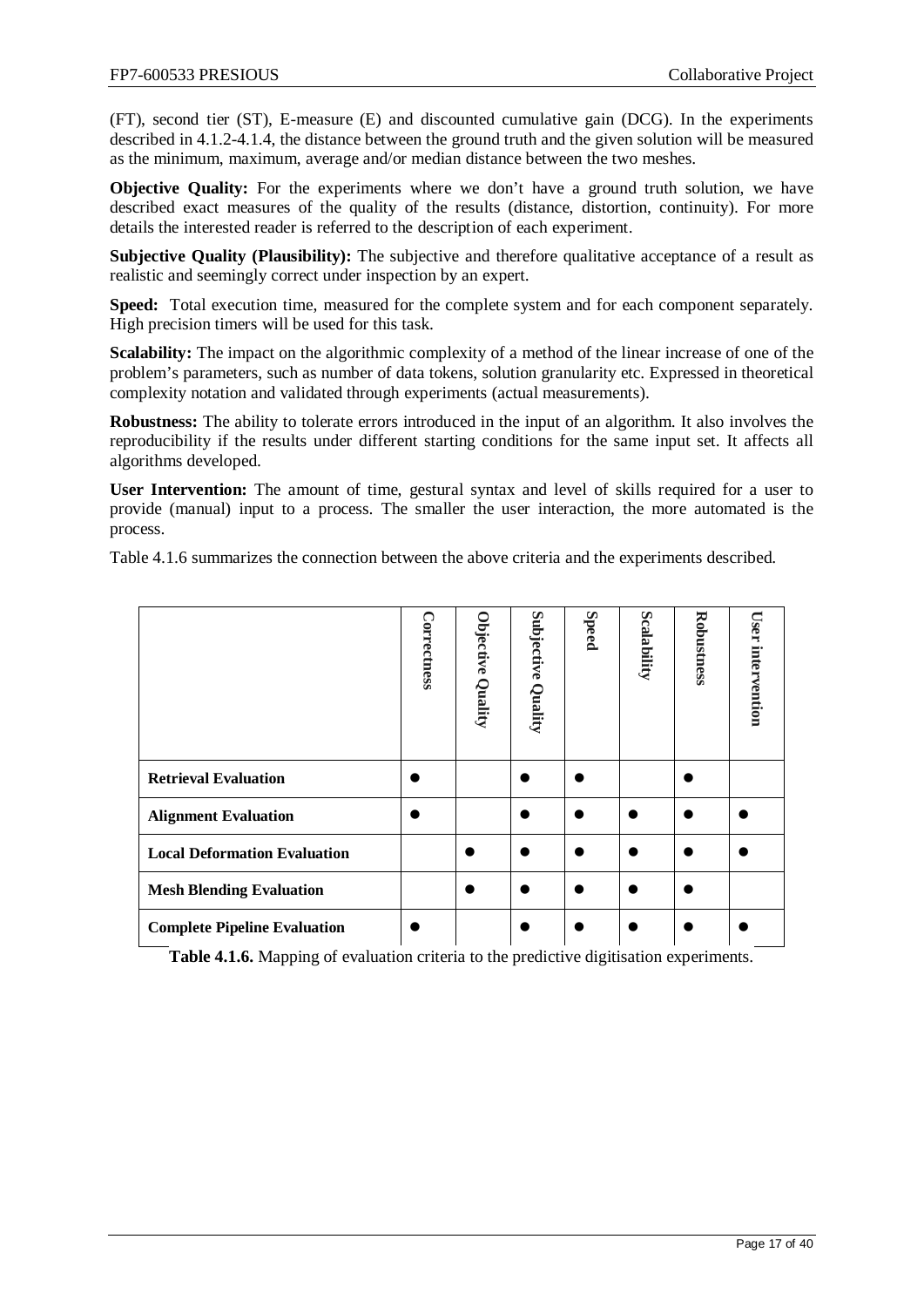# <span id="page-17-0"></span>**4.2. Experiments for WP3 (Object degradation prediction)**

The experiments planned for WP3 follow and are based on the application scenaria defined above. The geometrical and physicochemical measurements on actual erosion can only be taken once, while the erosion simulator can be run multiple times and might produce different results if it involves stochastic processes. Therefore the ground truth data from the differential scans and the accelerated aging chamber experiments may be compared against a statistical combination of several erosion simulator runs.

# <span id="page-17-1"></span>*4.2.1. Experiments based on application scenario E-GE*

**E-GE-1**: The first set of differential scan data from Nidaros Cathedral (obtained at the beginning of the project) are used as input to the erosion simulator which is parameterised and run for  $\sim$ 18 months (time of second differential scan) and ~36 months (time of third differential scan). The simulator output is geometrically compared against the second and third differential scans from Nidaros Cathedral.

**E-GE-2**: As **E-GE-1** but based on the differential scans of the Elefsis column.

**E-GE-3**: The surface geometry of the Nidaros slabs and Elefsis slabs is measured. The erosion simulator is parameterized and applied to the above data. The slabs are subjected to accelerated aging and their surface geometry is measured again. The measured values are compared against the erosion simulator output. This experiment is a safety net in case no measurable geometric erosion is obtained from the differential scans in **E-GE-1** and **E-GE-2**.

**Validation procedure**: The differential scans on Nidaros Cathedral and the Elefsis column as well as the geometrical scans before and after the accelerated aging on the probe slabs, are used as ground truths to validate the geometrical accuracy of the erosion simulator.

**Evaluation data (ground truth)**: differential scans on monuments or probe slabs.

**Relevant tools**: Differential Geometric Measurer (DGM): this piece of software aligns 3D meshes and measures the difference between them. It will be written at NTNU.

#### <span id="page-17-2"></span>*4.2.2. Experiments based on application scenario E-GESC*

**E-GESC-1:** Geometrical and physicochemical data is measured on the surface of the Nidaros slabs. The erosion simulator is parameterized and applied to the above data. The Nidaros slabs are subjected to accelerated aging and geometrical and physicochemical data is measured on the surface of the eroded Nidaros slabs. The measured values are compared against the erosion simulator output.

**E-GESC-2:** As **E-GESC-1** but based on the Elefsis slabs.

**Validation procedure**: accelerated aging on probe slabs (compare surface geometry and physicochemical data before / after, e.g. via surface chemical analysis).

**Evaluation data (ground truth)**: differential scans and physicochemical analysis of probe slabs before/after accelerated aging.

**Relevant tools**: DGM (see above). Stone Builder (SB): this piece of software will synthetically generate surface/volume physicochemical data of given stone types and map them onto the surface/volume of a 3D object. SEM, micro-CT.

#### <span id="page-17-3"></span>*4.2.3. Experiments based on application scenario E-GEVC*

**E-GEVC-1:** Geometrical and physicochemical data is measured on the surface/volume of the Nidaros slabs. The erosion simulator is parameterized and applied to the above data. The Nidaros slabs are subjected to accelerated aging and geometrical and physicochemical data is measured on the surface/volume of the eroded Nidaros slabs. The measured values are compared against the erosion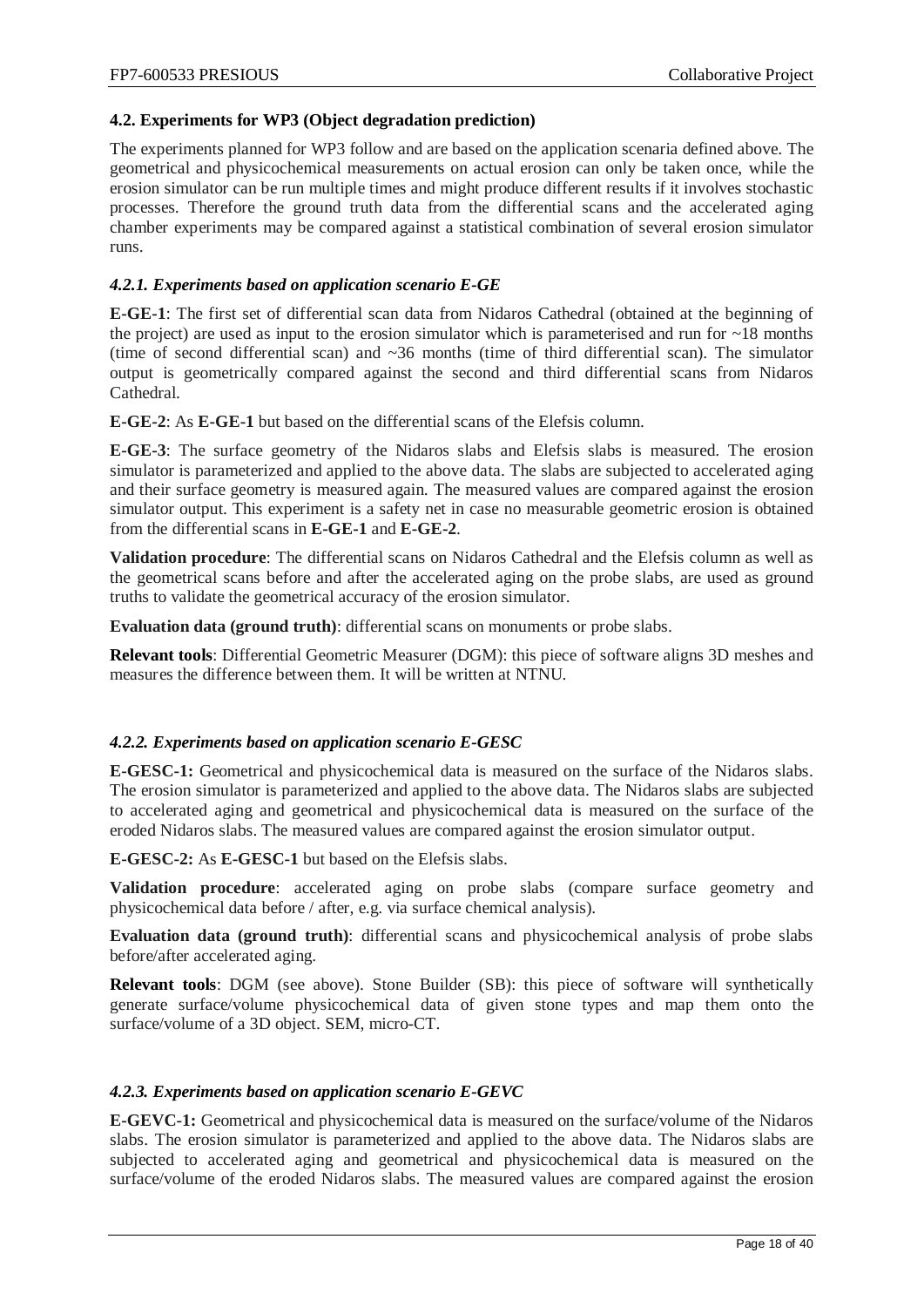simulator output. Note that physicochemical changes within the volume of the slabs can only be expected within a certain depth from the surface, which depends on porosity and chemical composition.

**E-GEVC-2:** As **E-GEVC-1** but based on the Elefsis slabs.

**Validation procedure**: accelerated aging on probe slabs (compare surface or volume geometry and physicochemical data before / after, e.g. via physicochemical characterization using SEM coupled with micro-CT).

**Evaluation data (ground truth)**: differential scans and physicochemical analysis of probe slabs before/after accelerated aging. The physicochemical analysis within the volume cannot be as accurate as the physicochemical analysis on the surface.

**Relevant tools**: DGM (see above). SB (see above). SEM, micro-CT.

# <span id="page-18-0"></span>*4.2.4. Evaluation Criteria*

The evaluation criteria for the above experiments follow:

- **C-WP3-1. Erosion prediction accuracy against geometric ground-truths.** Accuracy is defined as a measure of the deviation of the predicted erosion against the ground truth geometric data in physical units (surface distance measures).
- **C-WP3-2. Erosion prediction accuracy against physicochemical ground-truths.** Accuracy is defined as a measure of the deviation of the predicted chemical composition of the eroded object against the ground truth chemical composition in terms of chemical concentration and distribution.
- **C-WP3-3. Erosion prediction geometric robustness** (in the presence of noise, holes and spikes, missing data). Robustness will be measured from the geometric accuracy deviation resulting from variations in the amounts of noise, holes and spikes and missing data. These variations will be synthetically created on the input data.
- **C-WP3-4. Erosion prediction physicochemical robustness** (in the presence of noise, missing data). Robustness will be measured from the physicochemical accuracy deviation resulting from variations in the amounts of noise and missing data in the chemical composition. These variations will be synthetically created on the input data.
- **C-WP3-5. Erosion prediction tolerance against object geometric resolution and scale variations** (macro vs microscopic data). Tolerance will be estimated from the different geometric resolutions and scales of the input data obtained from differential scans on monuments and probe slabs. Different geometric resolutions will also be produced by aggregating the original geometric data.
- **C-WP3-6. Erosion prediction tolerance against object physicochemical resolution and scale variations** (macro vs microscopic data). Tolerance will be estimated from the different physicochemical resolutions and scales that will be acquired from probe slabs using SEM or micro-CT. Different physicochemical resolutions can also be derived by aggregating the original physicochemical input data.
- **C-WP3-7. Erosion prediction procedure complexity and absolute processing time evaluation.** The erosion prediction algorithm complexity will be determined and the processing times will be experimentally measured.
- **C-WP3-8. Synthetic stone builder global and local consistency against real stone materials.** The stone builder module is used to synthetically create physicochemical stone data. Its physicochemical consistency will be measured against known stone materials, both globally (macroscopically) and locally (microscopically).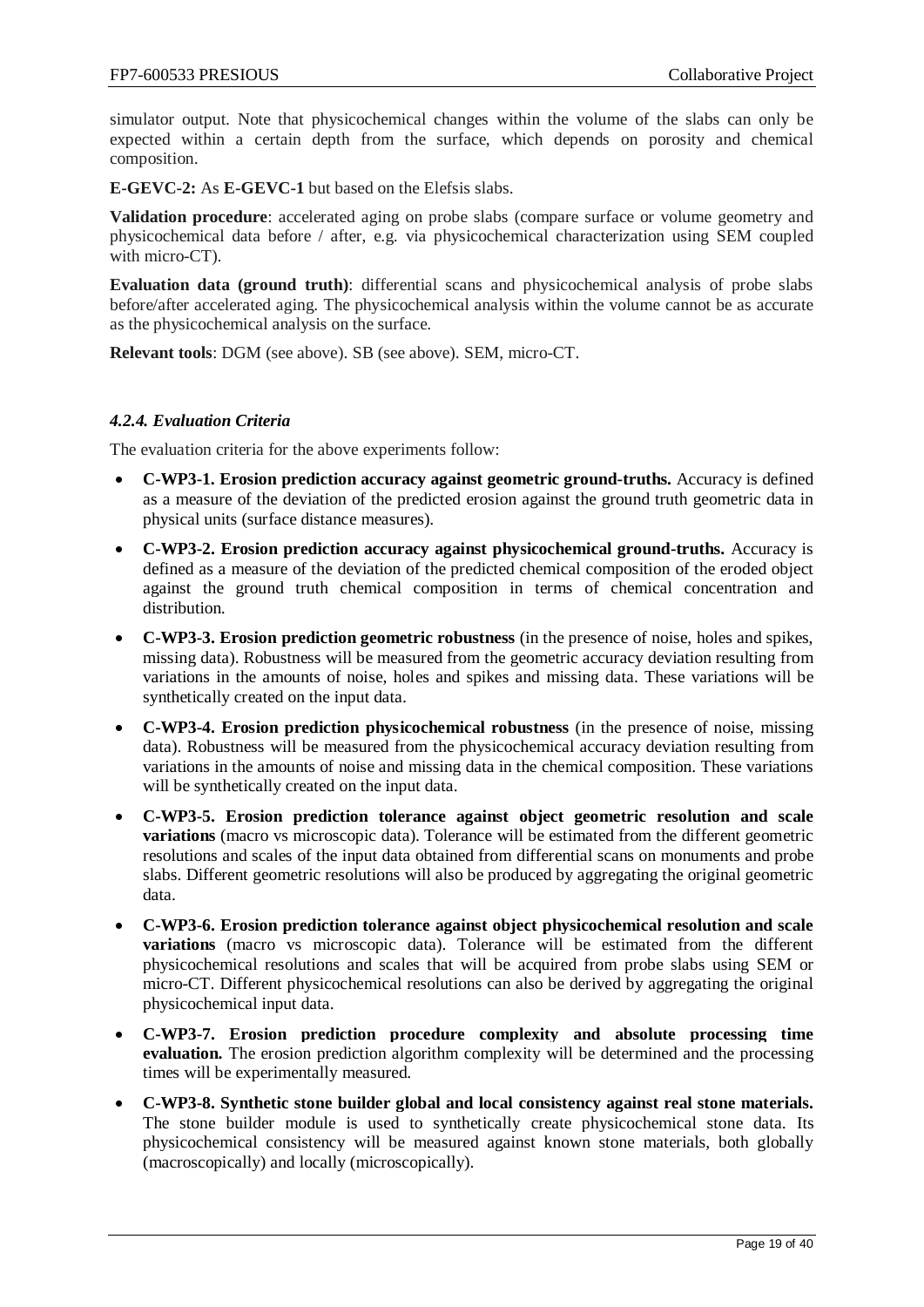|         | $\mathbf{C}$<br><b>WP3-1</b> | $C -$<br><b>WP3-2</b> | $C -$<br><b>WP3-3</b> | $C-$<br><b>WP3-4</b> | $\mathbf{C}$<br><b>WP3-5</b> | $\mathbf{C}$<br><b>WP3-6</b> | $C -$<br><b>WP3-7</b> | $\mathbf{C}$<br><b>WP3-8</b> |
|---------|------------------------------|-----------------------|-----------------------|----------------------|------------------------------|------------------------------|-----------------------|------------------------------|
| E-GE1   |                              |                       |                       |                      |                              |                              |                       |                              |
| $E-GE2$ |                              |                       |                       |                      |                              |                              |                       |                              |
| $E-GE3$ |                              |                       |                       |                      |                              |                              |                       |                              |
| E-GESC1 |                              |                       |                       |                      |                              |                              |                       |                              |
| E-GESC2 |                              |                       |                       |                      |                              |                              |                       |                              |
| E-GEVC1 |                              |                       |                       |                      |                              |                              |                       |                              |
| E-GEVC2 |                              |                       |                       |                      |                              |                              |                       |                              |

Table 4.2.4 shows the evaluation criteria applicable per experiment; the colour is a third dimension that shows the WP3 component to which they apply: stone builder=green, erosion simulator=blue.

**Table 4.2.4.** Mapping of evaluation criteria to the degradation experiments.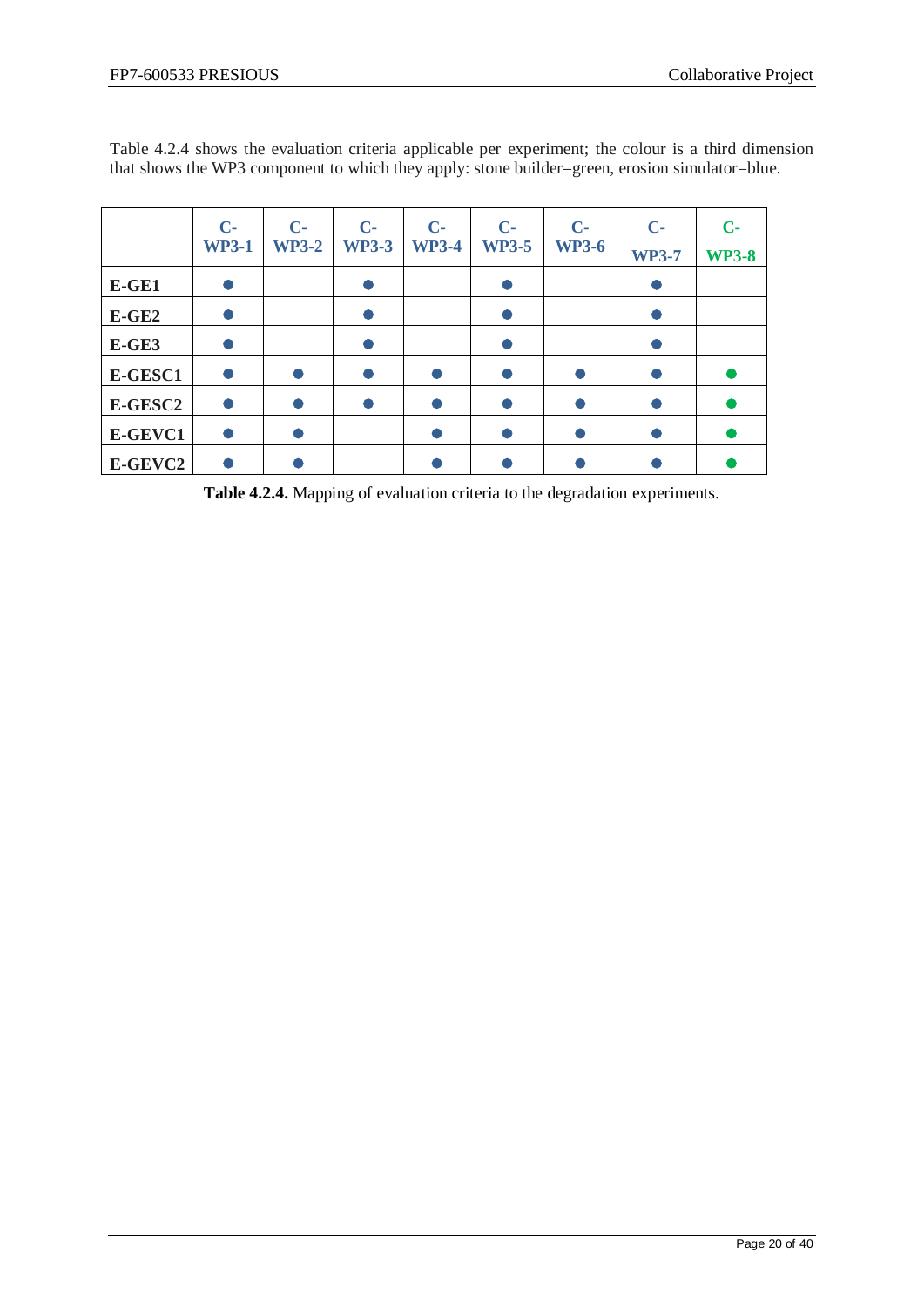# <span id="page-20-0"></span>**4.3. Experiments for WP4 (Object Repair)**

The experiments that we have designed for WP 4 are component-driven, since their focus is on testing the variety of underlying algorithms and not examine the user-centric procedure itself (this is part of WP5 evaluation). Therefore, in the following text, we start with establishing a generic set of evaluation criteria first. Subsequently, for both tasks (T4.1) and (T4.2), a set of module descriptions is provided. For each of these modules, we specify a subset of the previously introduced criteria that will be measured for the module's evaluation. In addition, the module descriptions provide specific details on how certain criteria can be measured for the given module.

# <span id="page-20-1"></span>*4.3.1. Evaluation Criteria*

# **General Effectiveness**

For each experiment in Stage 2 (Reassembly) and each processing step in Stage 3 (Object Repair and Missing Parts Prediction), general effectiveness establishes a basic, experimental measure of the fraction of input datasets, that actually lead to desired (i.e. valid) outputs for this experiment or processing step. Note that for individual experiments or processing steps, the evaluation of effectiveness can be further refined as described in subsequent criteria. Evaluation of general effectiveness implies that for each experiment / processing step a set of required input and output properties<sup>[2](#page-20-2)</sup> along with a list of actually used input datasets will be specified.

# **General Efficiency**

For each experiment or processing step related to the reassembly or repair scenario general efficiency relates to the resource consumption of an algorithm and will be determined both experimentally by measuring the runtime, memory consumption or other performance metric of a processing step across a range of input datasets, and theoretically, by evaluating the complexity of a given algorithm. The above measurements could then either be used directly as an absolute measurement (milliseconds / Megabytes) or relative scales when comparing alternate strategies (e.g. as done for the experiments for the reassembly stage). Resource consumption measurements are specific to the hardware (e.g. processor, amount of RAM installed, type of hard disk drive) and software platform (e.g. operating system, file system) that is used for testing. Hence experimental measurement implies a specification of those external test parameters. For a subset of experiments or processing steps, the evaluation of efficiency is further refined in subsequent criteria.

#### **General Robustness**

 $\ddot{\phantom{a}}$ 

General robustness is related to the effectiveness of an algorithm and specifically refers to the ability to tolerate errors introduced in the input of an algorithm. It also involves the reproducibility if the results under different starting conditions for the same input set. It affects all algorithms developed in the reassembly stage. For processing steps in the object repair stage, a set of refined criteria is provided below.

*Robustness against Missing Parts.* Many processing steps in the object repair stage operate on a set of aligned input fragments. While some larger parts might be already missing in the available test datasets, robustness of these processing steps can be evaluated more comprehensively by omitting additional fragments from the input. This extension of the input data set will be used to obtain additional effectiveness ratings for robustness against missing parts depending on the number and size of omitted fragments.

<span id="page-20-2"></span><sup>2</sup> more details concerning the design contracts of individual processing steps will be specified in D4.2 and D4.3 more details of the external design contract of the reassembly and repair stages will be specified in the system architecture specification D5.2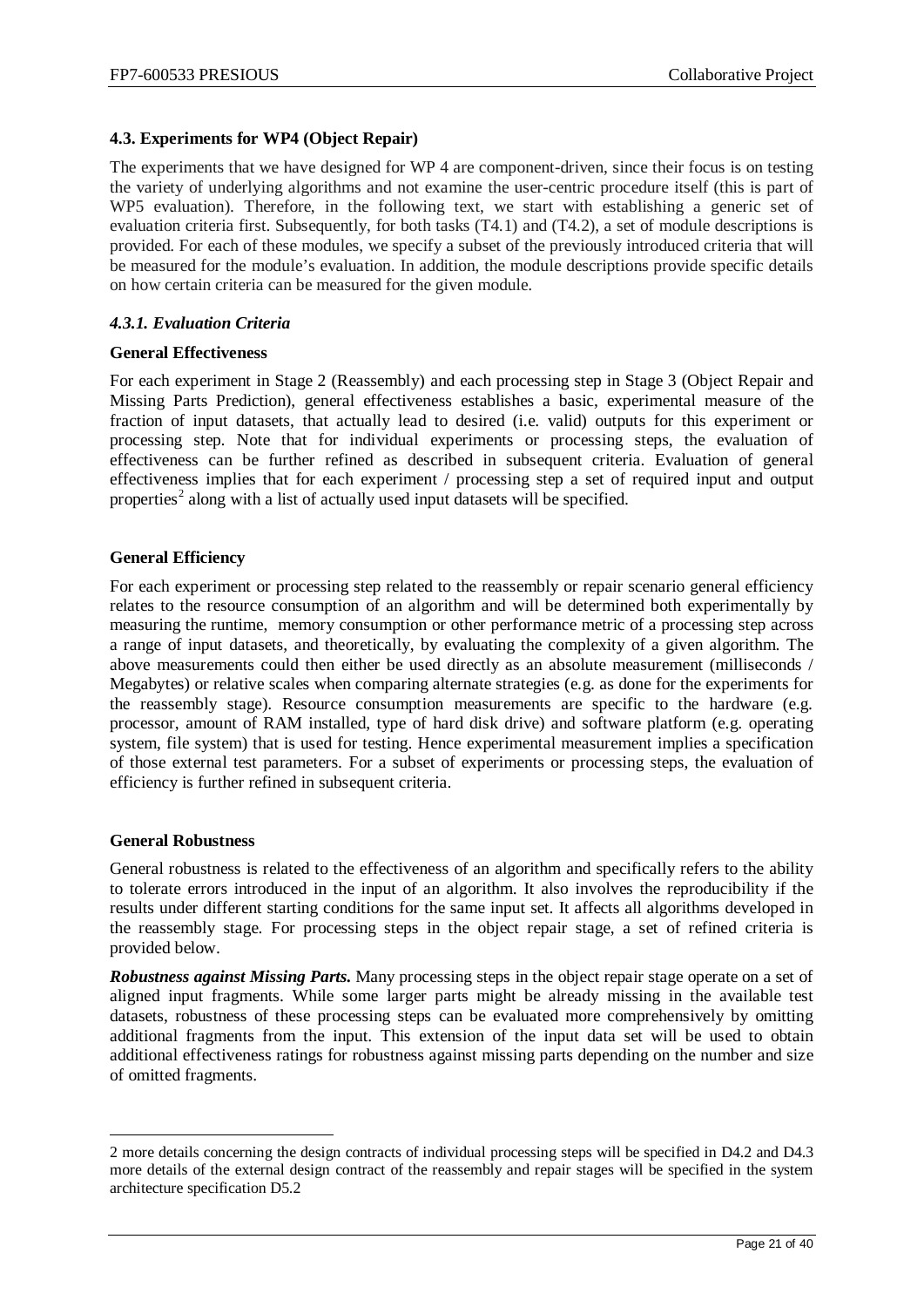*Robustness against Defects of Mesh Structure.* Many components in the WP4 pipeline directly operate on mesh data. However as stated in Part A of D4.1, the mesh structure itself could contain a broad range of defects, where each defect class could potentially impact further processing in different ways. Coarsely, defects of mesh structure can be divided into violation of manifoldness and the introduction of noise. The former includes defects such as singularities and, in a stricter sense, selfintersections and violations of watertightness such as gaps, holes and boundary edges. The latter includes aliasing, sharp feature-chamfering, topological noise (i.e. changes in shape genus) and "spatial" noise that could e.g. be introduced by numerical instabilities. Depending on the input requirements<sup>[3](#page-21-0)</sup> of individual processing steps, a selection of these defects will be artificially inserted into datasets to extend the available test data sets. These extended input data sets will then be used to obtain additional effectiveness ratings against specific mesh defect types.

**Scale & Resolution Invariance.** Scale and Resolution Invariance is a refinement of the robustness criteria. Many sources should in principle be exploitable for populating the various shape repositories used in the object repair stage. However different sources will provide digitized objects in nonuniform scale and resolution. Hence it is important that certain processing steps can simultaneously work with objects of different scale and resolution. To extend the available test data sets, scale and resolution of the available input data will be varied. The extended input data can in turn be used to determine additional effectiveness ratings. In addition to the general efficiency measures, it will be possible to better estimate the scalability of a processing step by using higher/lower resolution models to gain additional runtime and memory consumption measurements.

*Introduction of Mesh Defects***.** Introduction of Mesh Defects is a refinement of the effectiveness criteria but is not related to the previously mentioned robustness criteria. Instead of relating to defects in the input, this criteria is related to occurrence of defects in the algorithms output. Many processing steps in the repair stage directly modify the input meshes. All of those steps could potentially introduce new defects of the mesh structure. When evaluating effectiveness and depending on the output requirements of individual processing steps, this will be reflected in the effectiveness rating of a processing step as well as separate measurement concerning the fraction of inputs that result in outputs with defects in mesh structure. This implies that additional tests of the output will be conducted to detect these defects.

#### **Scalability**

Scalability refers to the algorithmic complexity of a method. That is, the relative increase of required computational time or overall runtime for a certain increase of the input problem, such as number of data tokens, solution granularity etc. Scalability will be assessed, where possible, by theoretical analysis (complexity notation) and validated through experiments (actual measurements).

#### **Discrimination**.

 $\overline{a}$ 

The ability to disambiguate between valid and invalid results by a safe margin in a systematic manner. Used in the matching procedures within the reassembly stage to verify a valid solution and determine the fault-tolerance of a method. A good algorithm should present a large metric deviation when comparing a correct solution to an invalid one, in comparison to the difference of measurements between two valid solutions.

#### **Retrieval Precision and Recall**

Several processing steps in the repair stage retrieve objects from a shape repository. Precision and Recall are well-known measurements of the fraction of false positives and negatives for a content-

<span id="page-21-0"></span><sup>3</sup> i.e. the design contract of the processing steps which will be reported in D4.2 and D4.3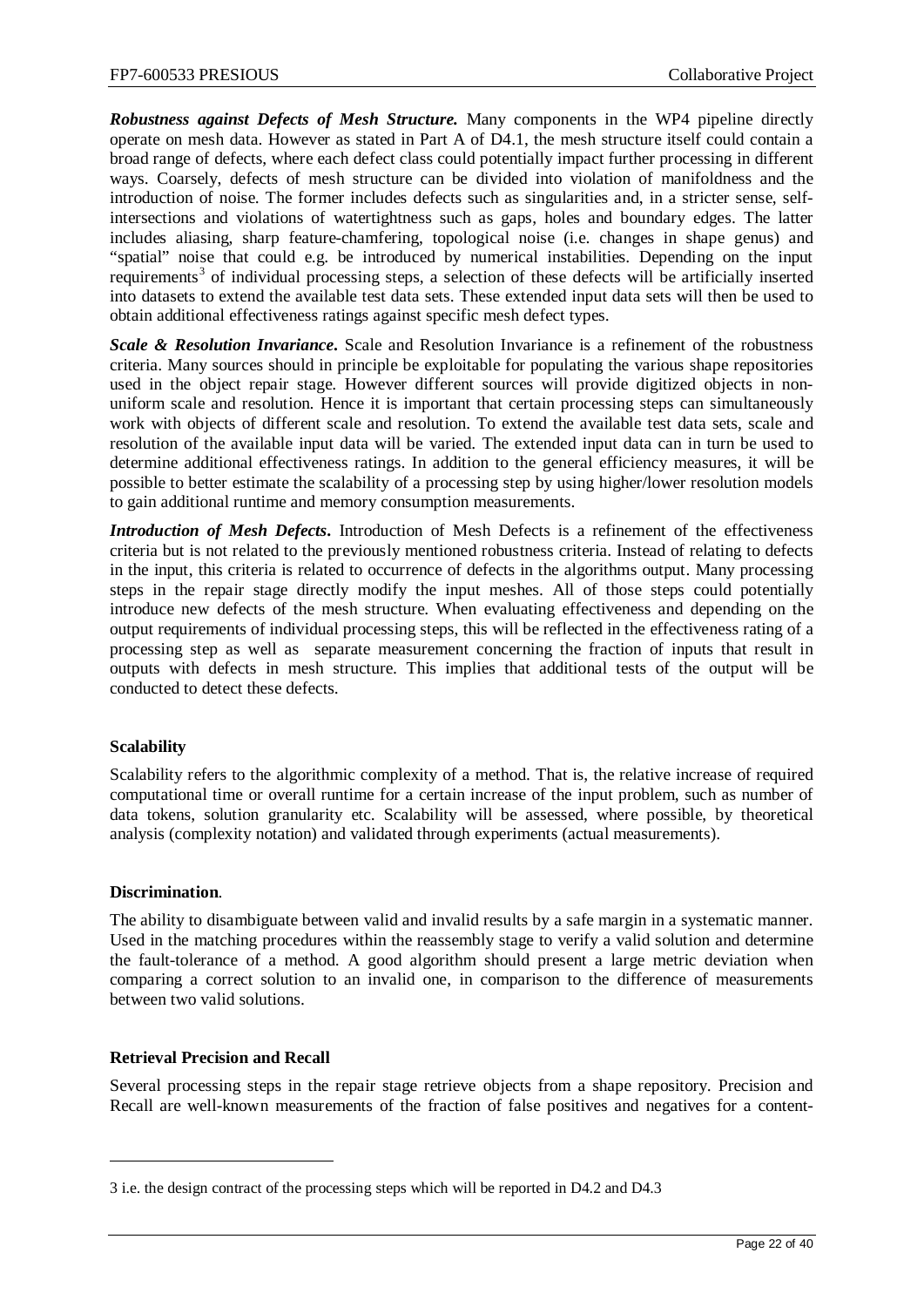based similarity search and will be experimentally determined for a specified list of queries and shapes in the repository.

# **User Input Requirements**

Relying on user input will often increase the effectiveness of a particular task and is a flexible way to indirectly support the exploitation of very specific domain knowledge for object repair and assembly. Yet, for certain complex and ill-posed problems, relying on user-input might in many cases be the only way to actually address the problem. However, this might negatively impact the efficiency as well as the applicability of an approach. Gathering user input is likely to slow down the workflow, let alone the differences in individual, user-specific inclinations and preferences that lead to problems when multiple users are involved. When evaluating the user input requirements of a processing step, the number of required and optional user interactions per execution will be stated.

# <span id="page-22-0"></span>*4.3.2. Fragment Reassembly Experiments*

# *(Stage 2, Task 4.1)*

Experiments in this section are designed in a progressive manner, from smaller problem scale to larger and from simpler to complex and more general cases. Four exemplary cases are defined, decomposing the reassembly into a focused pairwise matching experiment [\(0\)](#page-22-1), two multipart experiments with a single target object and multiple target objects respectively [\(4.3.2.2,](#page-24-0) [4.3.2.3\)](#page-25-0) and one with heavily degraded objects, requiring additional guidance apart from the contact surfaces themselves [\(4.3.2.4\)](#page-25-1). The following table summarizes the connection between the above criteria and the experiments described in the subsections of [4.3.2.](#page-22-0) The generic criteria are specialized according to the experiment requirements and goals, where necessary.

|                                                                                                                 | General<br>Effectiveness | General Efficiency | Scalability | Discrimination | Robustness | Plausibility | Requirements<br>User Input |
|-----------------------------------------------------------------------------------------------------------------|--------------------------|--------------------|-------------|----------------|------------|--------------|----------------------------|
| 0 Table 4.3.1. Mapping of general<br>evaluation criteria to the<br>reassembly experiments.<br>Pairwise Matching |                          |                    |             |                |            |              |                            |
| 4.3.2.2 Reassembly of a Single<br>Object                                                                        |                          |                    |             |                |            |              |                            |
| 4.3.2.3 Reassembly of Mixed<br>Objects                                                                          |                          |                    |             |                |            |              |                            |
| 4.3.2.4 Reassembly of Heavily<br>Damaged Fragments                                                              |                          |                    |             |                |            |              |                            |

<span id="page-22-1"></span>**Table 4.3.1.** Mapping of general evaluation criteria to the reassembly experiments.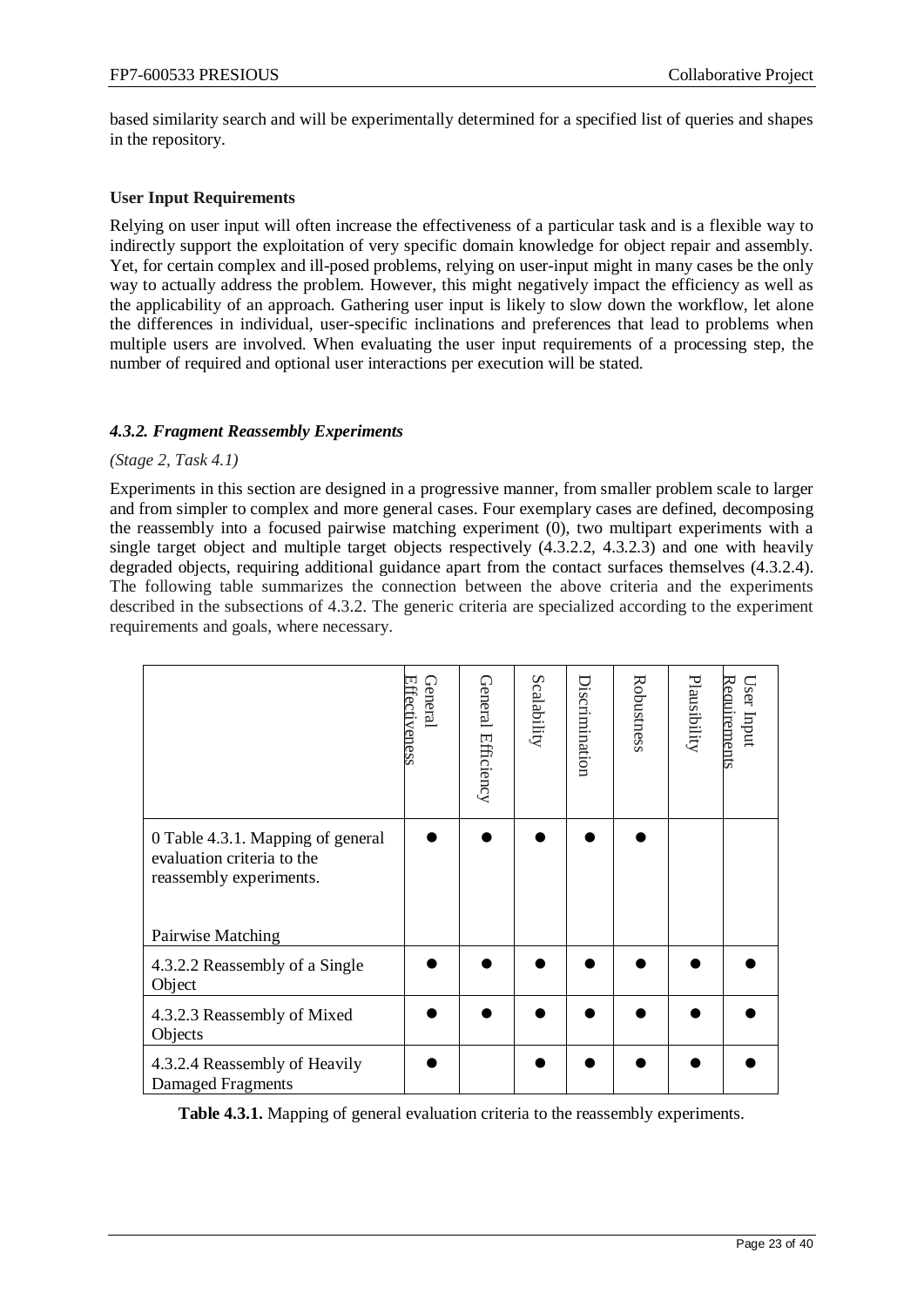# *4.3.2.1. Pairwise Matching*

In this test, we focus on the basic algorithmic performance of our core techniques for the discovery of plausible combinations of fragment poses for the alignment of two fragments, regardless of them belonging to the same object or not. This is a generic test that evaluates the convergence speed, the plausibility of the set of provided solutions and the discrimination ability of correct and invalid poses.

This experiment maps to all three evaluation scenaria of objective O3.

**Evaluation Procedure**. The fragments are pre-processed to segment and classify their surfaces into *intact* and potentially *fractured regions* or *facets*. As intact regions are considered those surface patches that belong to the non-fractured part of a fragment, i.e. they (should) belong on the exterior of the final, reassembled object. The fractured regions consist of those polygons that have been marked as candidates for matching with the corresponding fractured regions of other fragments. A single fragment may have more than one fractured surface (see [Figure 7\)](#page-23-0). The fragment pre-processor is responsible for segmenting the fragments and classifying the segments accordingly, as an offline process. Bear in mind that the pre-processing stage, although important, is non critical in the sense that it allows for false positive detection of fragmented surfaces and only rejects parts of the fragment that are trivially smooth and/or flat. This surface classification is only used to drive the pairwise matching in a more focused set of potential solutions.



<span id="page-23-0"></span>Figure 7. A pre-processed fragment. The surface is split into segments (facets), each classified as fractured or intact. The combinations of the fractured facets of two fragments comprise the input to the pair-wise matching procedure.

The matching procedure itself examines all combinations of facets of the two fragments at hand and outputs a set of values for the *matching distance*, inter-fragment *penetration volume* and *relative pose transformations* per facet pair. The tighter a match is, without having any fragment penetration, the better. However, it is also important to identify how well were the two fragments aligned under a resulting pose transformation. Important additional criteria are the discrimination power of an invalid facet match against a correct one, since these scores will drive the multi-part matching of the reassembly, and also the convergence speed and robustness of the pose estimation. The method should also scale well with respect to the geometric complexity of the given 3D models.

For the fragment matching, general effectiveness is derived via the amount of penetration between two fragments, their relative alignment and residual gap between them. Penetration assesses how much a fragment penetrates another during their mutual alignment in the reassembly stage. It is measured in volume units (mm<sup>3</sup>). Smaller penetration means better alignment. This metric is used in both the pairwise matching experiment and the entire set of multi-part (reassembly) tests. In the latter case, apart from measuring the aggregate pairwise error, it also indicates how the alignment error is propagated along the fragment graph of a reassembly solution.

The fragment alignment is a qualitative measure indicating the correctness of fragment pose (rotational part) in the fragment matching and reassembly stage. It can be validated by visual inspection of a pair of fragments against a "ground-truth" manual alignment or visual consistency with the reassembled shape. For shape-guided reassembly, it is also possible to derive a set of quantitative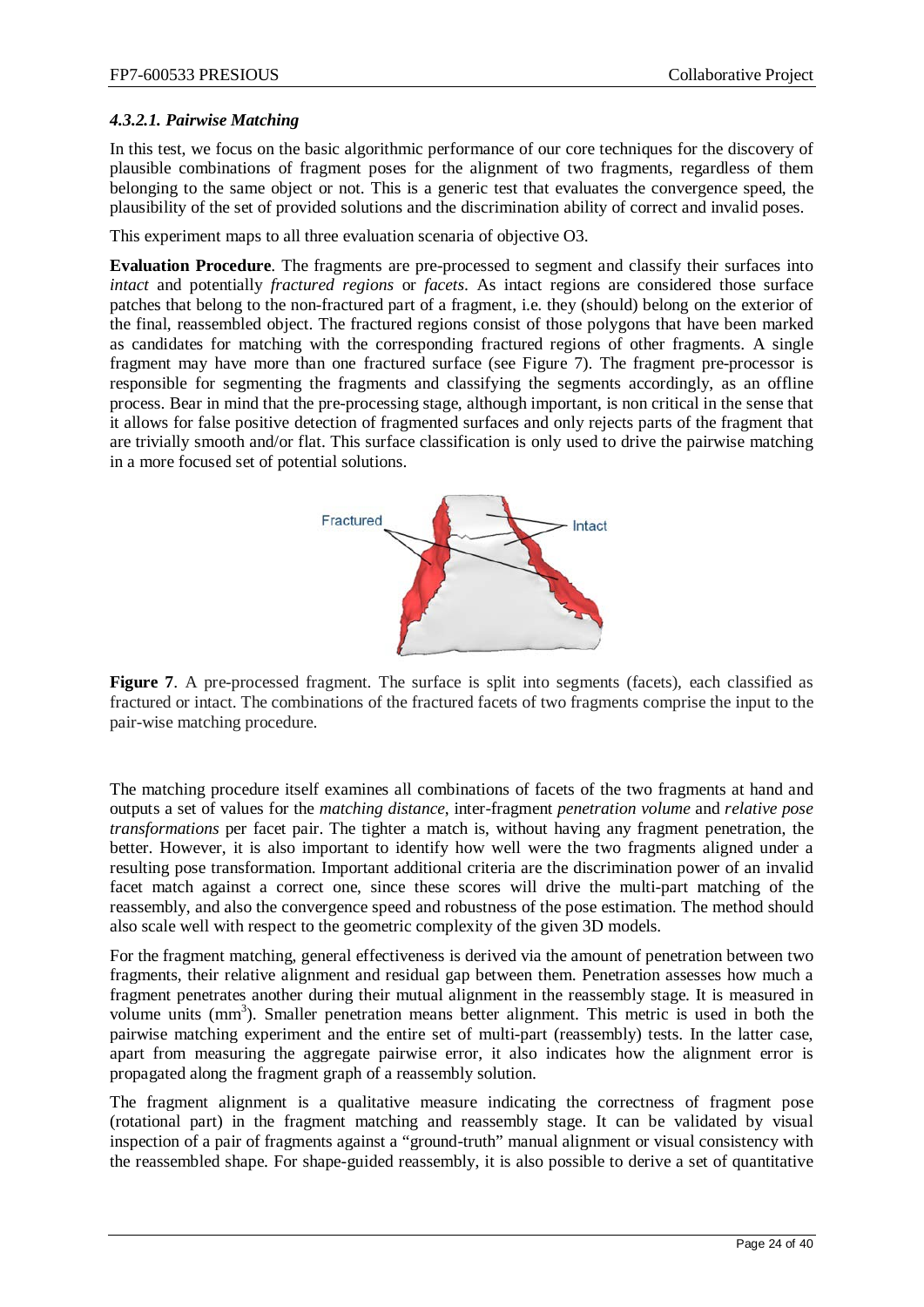metrics with respect to the overall shape, but this is specific to the implementation of the algorithm(s) and cannot be determined at this time.

The measurement of residual gap between two fragments is a quantitative aspect of the correctness criterion that can be applied to both the reassembly and the object repair stages. It measures the point to point aggregate distance (integral, i.e. residual volume) among the contact surfaces of two or more fragments.

**Input**. The segmented and classified facets of two 3D objects (fragments). These are exported by the fragment pre-processor in a ready-to-use custom format for the reassembly purposes.

**Expected Result**. A ranked list of matching scores, one per facet combination.

**Relevant Tools**. The quality of the results can be a) measured (penetration, fragment distance, i.e. contact gap) and b) visually inspected using one of the following: the stand-alone matching utility GUI (custom software), the resulting transformed objects when loaded into MeshLab or any other mesh viewer, the virtual workspace of T5.1 (only available at the final stages of the integration). Measurements are at least provided as output of the stand-alone matching utility. The prevailing score between two fragments can be also read through the GUI of the virtual repair and measurement platform of WP5*.*

# <span id="page-24-0"></span>*4.3.2.2. Reassembly of a Single Object*

The next assembly test after the pairwise matching in terms of increasing complexity is the multi-part joining of fragments belonging to a single entity. The final object needs not be complete, but both cases should be evaluated.

This experiment maps to all three evaluation scenaria of objective O3.

**Evaluation Procedure**. The user initializes a reassembly set with fragments that are known to belong to a single final (reassembled) object and the method tries to optimize the fragment combinations and their relative pose so that the final object is correctly represented by the pairwise rigid transformations, with as minimum inter-fragment penetration as possible and without skipping a part. The final solution should be plausible, which is easy to validate through comparison with a manually provided alignment of the pieces. Important factors are the robustness of the procedure in terms of alignment, noise tolerance, fragment degradation and penetration, as well as the scalability of the method itself with respect to the number of fragments presented.

Essentially, for each reassembly solution, a graph is built, potentially containing many islands. In this particular case however, where only one object is present, a single graph should be the result of the process. The robustness of the method is evaluated here as its capability to properly group the fragments correctly and without leaving isolated islands in the solution.

**Input.** The set of fragments to be used for the reassembly. Pre-evaluated combinations of fractured facets are used whenever available, or in the opposite case, they are calculated on the fly. The latter is hardly necessary however, since all the parts in a collection are known and can be processed offline.

**Expected Result**. A ranked list of proposed reassembly solutions, each one given as a set of object transformations (per fragment) and a set of "links" between fragments. The ranked list may be empty or contain a single graph, depending on the strictness of the quality settings.

**Relevant Tools**. The quality of the results can be a) measured (total penetration, total fragment distance, graph integrity) and b) visually inspected using one of the following: the resulting transformed objects when loaded into MeshLab or any other mesh viewer, the virtual workspace of T5.1 (only available at the final stages of the integration).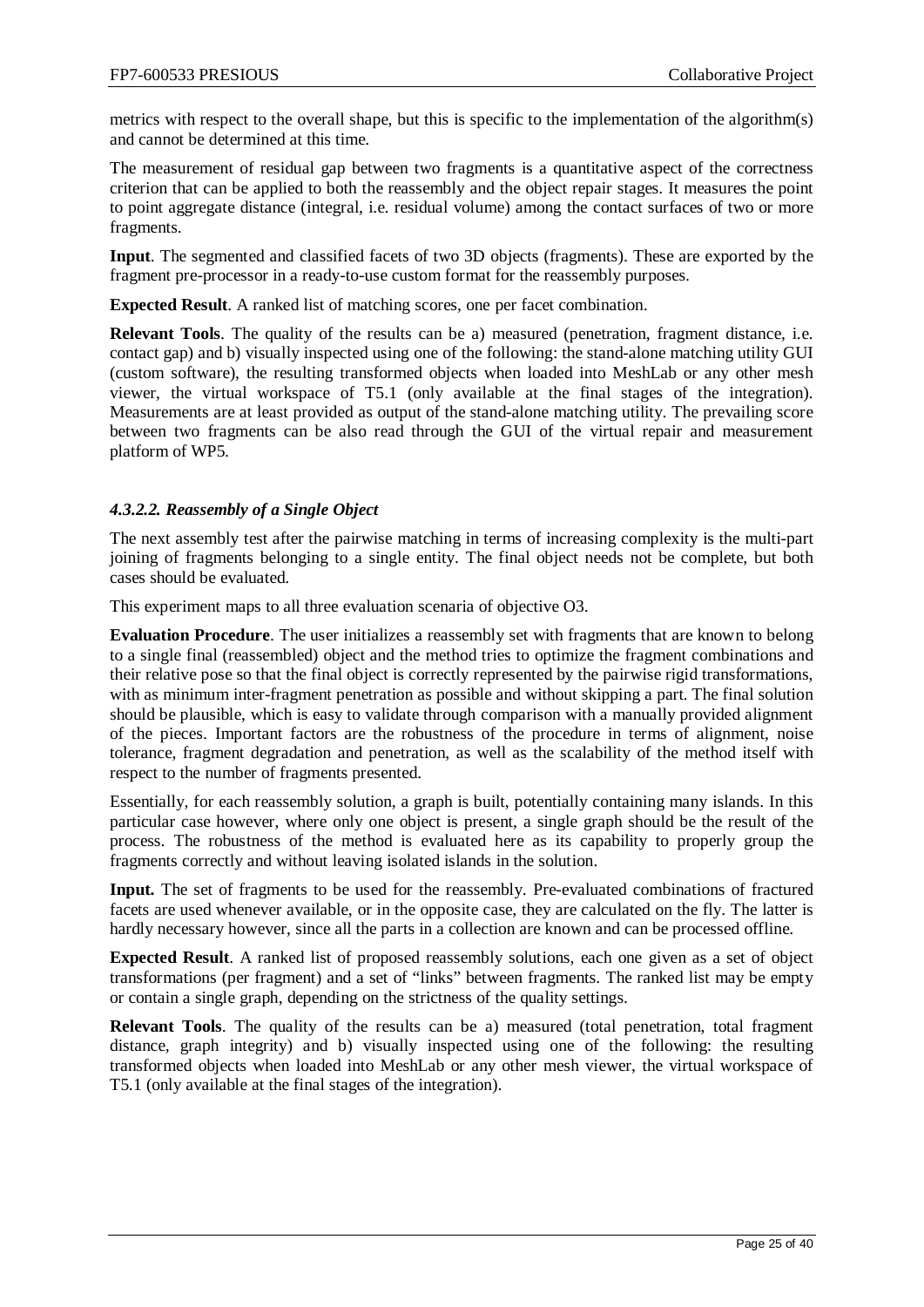# <span id="page-25-0"></span>*4.3.2.3. Reassembly of Mixed Objects*

The generalization of the multi-part matching is the reassembly of more than one objects in a single reassembly set. For this mixed set of objects, there should be no guarantee about the number of final objects or the fact that all fragments actually contribute to a valid cluster. This test realizes a typical scenario of a large database of objects that have not been categorized by experts. This is the third reassembly test with respect to difficulty ranking.

This experiment maps to the first two evaluation scenaria of objective O3 [\(3.3.1,](#page-9-0) [3.3.2\)](#page-10-0).

**Evaluation Procedure**. The user initializes a reassembly set with fragments that are known to belong to more than one reassembled object. Similar to the single-object reassembly, the final solution should be plausible, which is easy to validate through comparison with a manually provided alignment of the pieces. Additionally to the factors of the single-object reassembly case, the mixed object reassembly is tested for its discrimination capability. In contrast to the former, this test should result to clusters of fragments and potentially isolated fragments as well.

**Input.** The set of fragments to be used for the reassembly.

**Expected Result**. A ranked list of proposed reassembly solutions (could also be empty or with a single solution, depending on the quality requirements), each one given as a set of object transformations (per fragment) and a set of "links" between fragments.

**Relevant Tools**. The quality of the results can be a) measured (total penetration, total fragment distance, graph integrity) and b) visually inspected using one of the following: the resulting transformed objects when loaded into MeshLab or any other mesh viewer, the virtual workspace of T5.1 (only available at the final stages of the integration).

#### <span id="page-25-1"></span>*4.3.2.4. Reassembly of Heavily Damaged Fragments*

In the presence of surface degradation and damage, the fragments may lose many of their distinctive features on the fractured surfaces (smoothed) or their contact surface may become significantly reduced. This test (fourth in terms of difficulty) is designed to evaluate a) the limits of the fracturebased reassembly algorithms and b) alternative methods proposed as part of T4.1 for addressing these hard cases, which are frequent in real-world situations, nevertheless. The present test as well as the next (disjoint fragments) are the ones that actually demonstrate the novel aspects of the new approaches taken in PRESIOUS for the reassembly topic. In the presence of severe deterioration, the matching algorithms developed so far (background work) fail. The limits of our new, improved fracture-based matching methods are examined and we employ shape-guided matching techniques to detect matches where the contact surface between two fragments becomes unreliable.

This experiment maps to all evaluation scenaria of objective O3.

**Evaluation Procedure**. The user initializes a reassembly set with fragments that have been previously inspected and are found not to match perfectly, due to their eroded and/or damaged (broken) state. Small pieces of material between them may be entirely missing, forming gaps and reducing their contact surface. The criteria and factors are similar to the other multi-part experiments.

**Input.** The set of fragments to be used for the reassembly.

**Expected Result**. A ranked list of proposed reassembly solutions, each one given as a set of object transformations (per fragment) and a set of "links" between fragments. The ranked list may be empty or contain a single graph, depending on the strictness of the quality settings.

**Relevant Tools**. The results can be practically evaluated only visually, since the gaps formed between the pieces do not allow for objective measurements. Later on, we may propose particular metrics that could be used, according to the specific algorithms designed for this task. Visual inspection will be enabled via a third-party software such as MeshLab or via the user interface of the virtual workspace of T5.1 (only available at the final stages of the integration).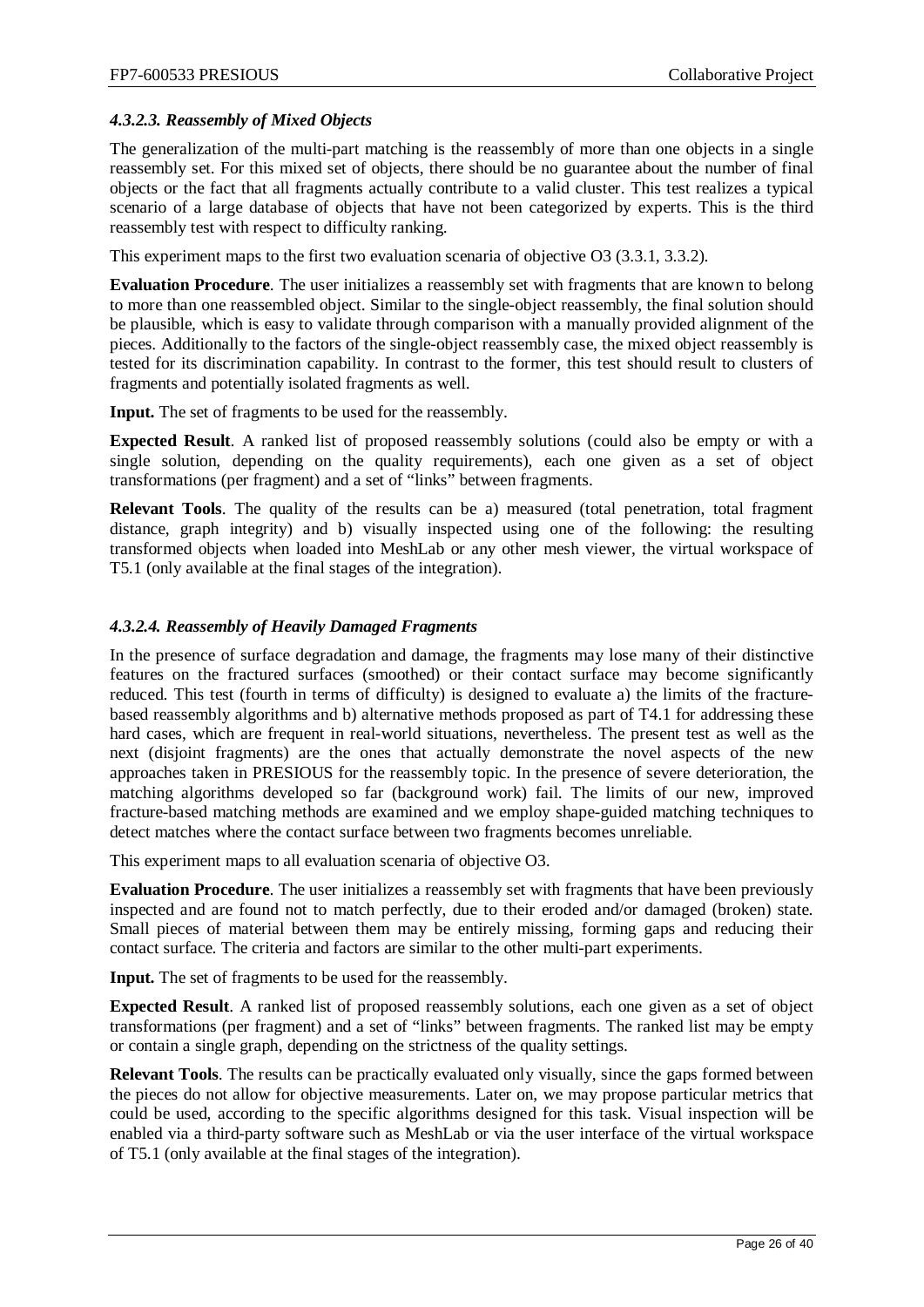# <span id="page-26-0"></span>*4.3.3. Object Completion Stage*

#### *(Stage 3, Task 4.2)*

The Object Completion Stage (Stage 3) directly follows the Reassembly Stage (Stage 2) and corresponds to T4.2. Given a partially reassembled object, access to external shape repositories and user input, a completed object and a set of missing parts is computed. [Figure 8](#page-27-0) provides an overview of the current, preliminary design of the object repair pipeline that is structured into eight processing steps. Table 1 summarizes the application of evaluation criteria to the individual processing steps. For each step a more detailed description along with is provided in the following subsections.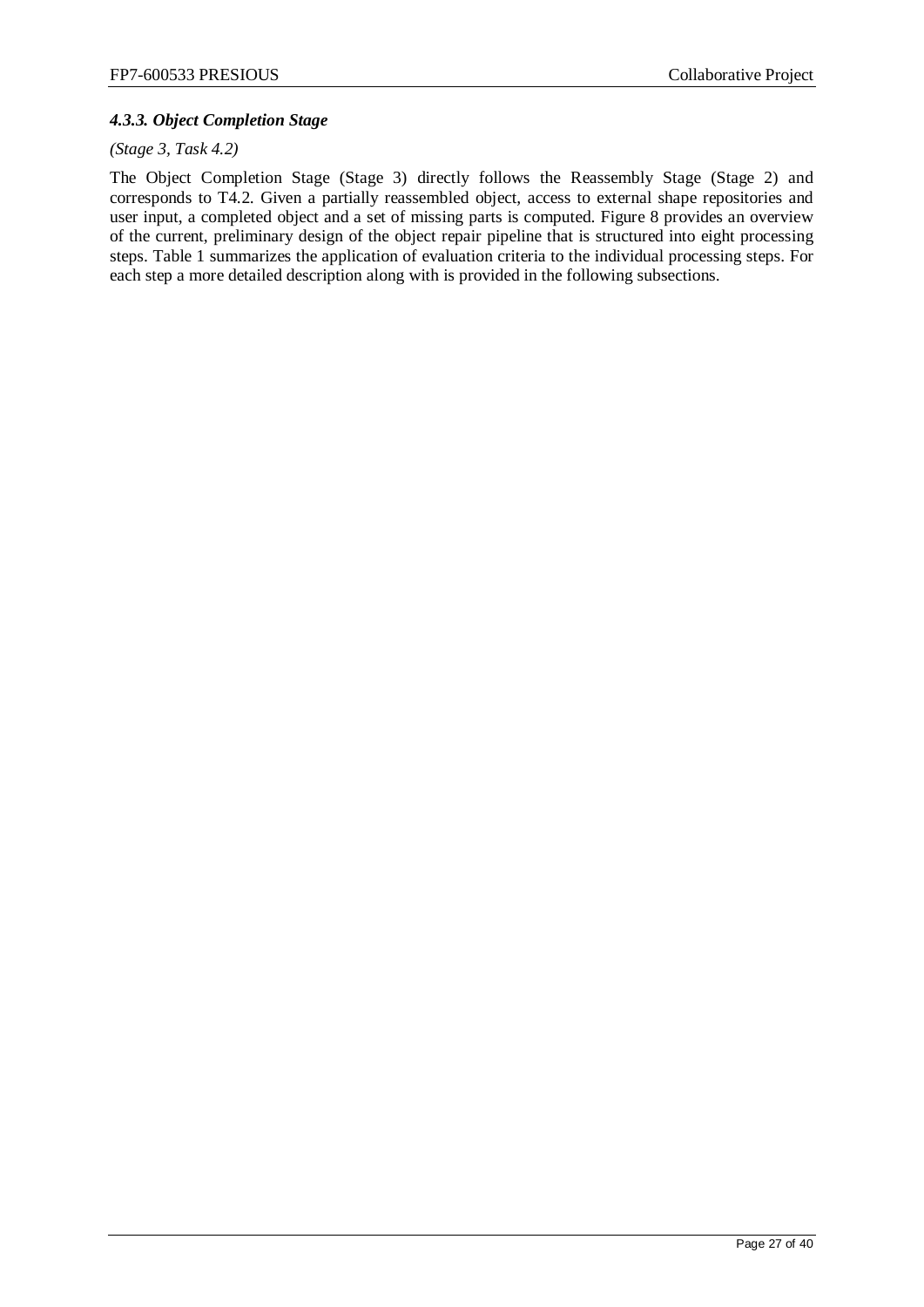

<span id="page-27-0"></span>**Figure 8**. Preliminary design of the Stage 3 pipeline at M12.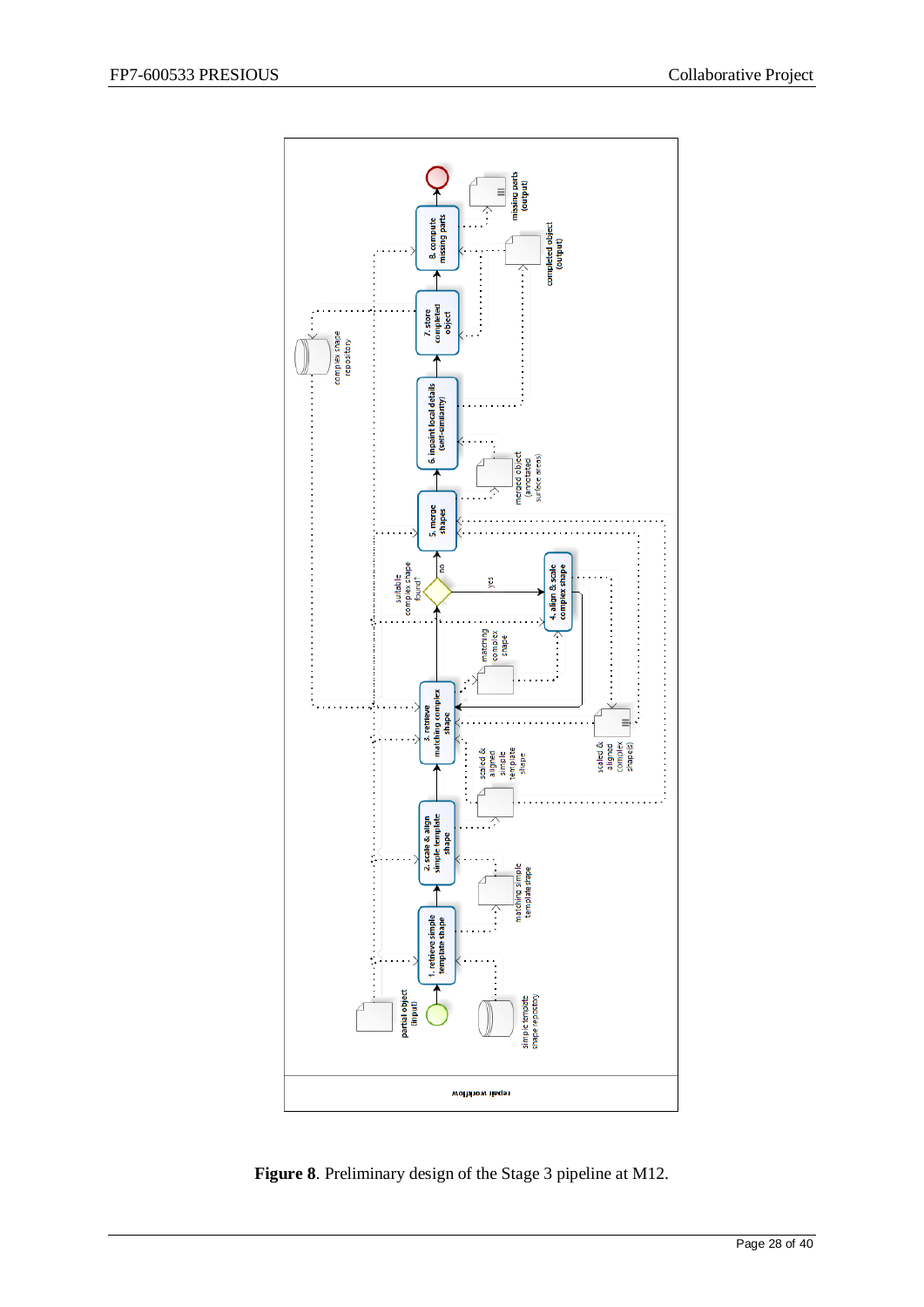|                                                             | Simple<br><b>Template</b><br><b>Retrieval</b> | <b>Scale</b><br>&<br>Align<br><b>Simple</b><br>Template | <b>Complex</b><br>Shape<br><b>Retrieval</b> | <b>Scale</b><br>&<br>Align<br><b>Complex</b><br>Shape | Merge<br><b>Shapes</b>           | Inpaint<br>Local<br><b>Details</b>     | <b>Store</b><br>Completed<br>Shape | <b>Missing</b><br><b>Parts</b><br><b>Export</b> |
|-------------------------------------------------------------|-----------------------------------------------|---------------------------------------------------------|---------------------------------------------|-------------------------------------------------------|----------------------------------|----------------------------------------|------------------------------------|-------------------------------------------------|
| General<br><b>Effectiveness</b>                             | X                                             | X                                                       | X                                           | X                                                     | X                                | X                                      | Χ                                  | $\times$                                        |
| General<br><b>Efficiency</b>                                | X                                             | $\times$                                                | X                                           | X                                                     | X                                | $\times$                               | X                                  | $\times$                                        |
| Robustness /<br><b>Missing Parts</b>                        | X                                             | $\times$                                                | X                                           | X                                                     |                                  | $\times$                               |                                    |                                                 |
| Robustness /<br>Weathering                                  | X                                             | $\times$                                                | X                                           | X                                                     |                                  | $\times$                               |                                    |                                                 |
| Robustness /<br><b>Mesh Defects</b>                         | noise                                         | noise                                                   | noise                                       | noise                                                 |                                  |                                        |                                    |                                                 |
| <b>Defect</b><br>Mesh<br><b>Introduction</b>                |                                               |                                                         |                                             |                                                       | noise<br>$+$<br>non-<br>manifold | noise<br>$\ddot{}$<br>non-<br>manifold |                                    | noise<br>$+$<br>non-<br>manifold                |
| <b>Scale</b><br>ı<br><b>Resolution</b><br><b>Invariance</b> | X                                             | $\times$                                                | X                                           | X                                                     |                                  | X                                      |                                    |                                                 |
| <b>Precision</b><br>Recall                                  | $\times$                                      |                                                         | X                                           |                                                       |                                  |                                        |                                    |                                                 |
| Input $X$<br>User<br><b>Requirements</b>                    |                                               | X                                                       | X                                           | X                                                     |                                  | X                                      |                                    | X                                               |
| Generality<br><b>Applicability</b>                          | $\sf X$                                       | X                                                       | X                                           | X                                                     |                                  | $\times$                               |                                    | X                                               |

**Table 4.3.2**. Application of evaluation criteria (rows) to object repair processing steps (columns)

# *4.3.3.1. Primitive Shape Retrieval*

Given the partial object, that is provided by the preceding stage, the Simple Shape Retrieval step queries a repository of primitive shapes with the partial object in order to retrieve a simple shape [\(Figure 9\)](#page-29-0) that is on a global level similar to the overall shape of the completed object. This step assumes that completed objects are, in their overall shape, similar to at least one of the primitive shapes contained in the repository. Furthermore, it relies on a heuristic classification of the partial objects fragments surface into exterior and contact surface that is established in the preceding stage (Stage 2). It has not yet been decided if this classification should at some point be customizable by the user. The simple shape retrieval might internally modify the partial object input in arbitrary ways to perform multiple queries and subsequently compare their result rankings to settle on a template shape. It is also possible that a list of template candidates is presented to the user which then provides the final choice.

For evaluation, precision and recall will be determined for a specified set of partial objects and a simple template shape repository. Scale and Resolution independence is crucial for this step since partial objects will have a vastly higher resolution than template shapes. Yet the retrieval has to establish similarity measures that are largely invariant to difference in resolution to compare such objects. In addition this step is evaluated for scale / resolution invariance as well as robustness against missing parts, degradation and mesh defects in the form of noise.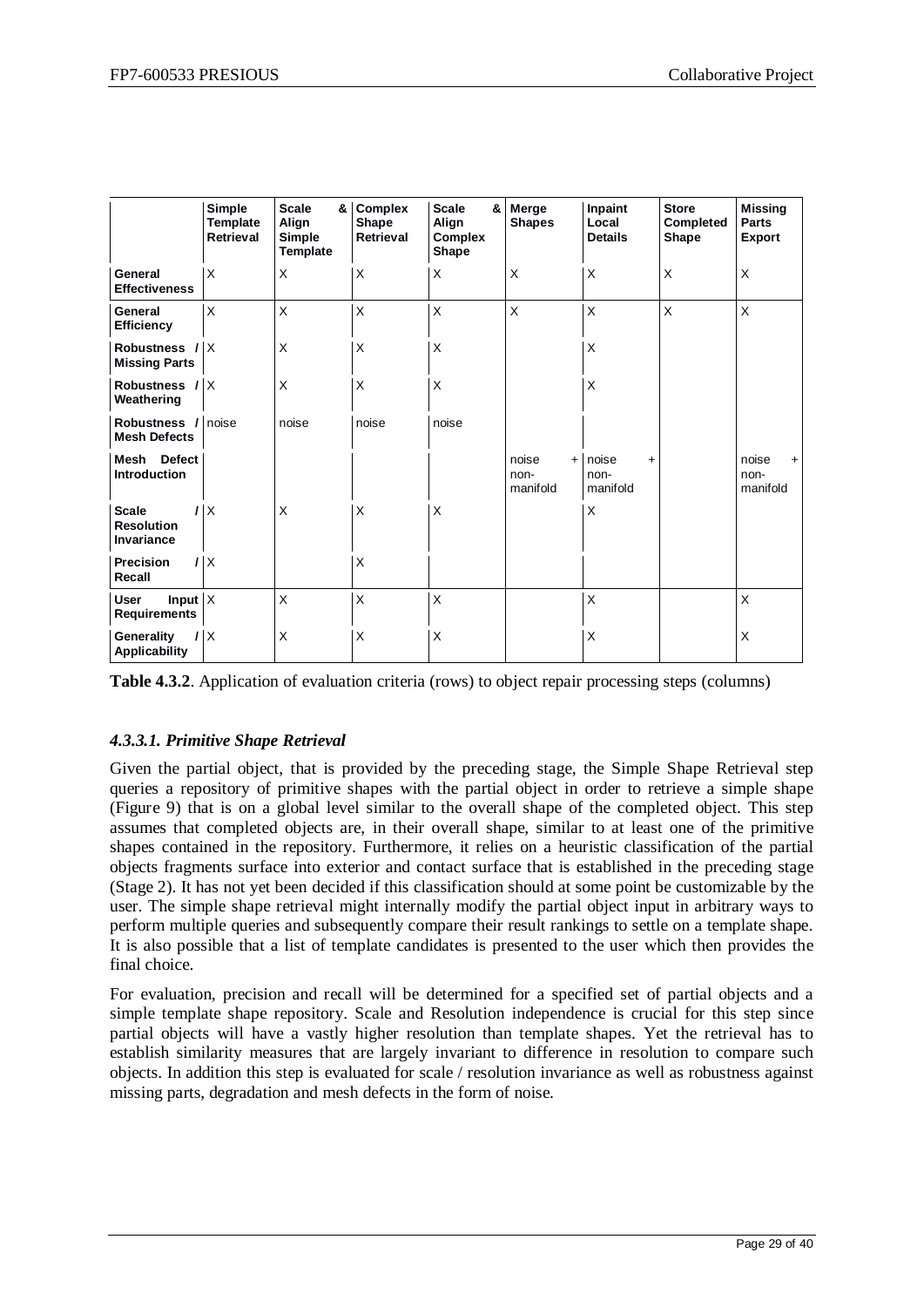

<span id="page-29-0"></span>**Figure 9.** Left: Mock-up of a Partial object classified into exterior and fractured areas highlighted in yellow and red. Right: A matching simple template shape for the partially reassembled tombstone.

# *4.3.3.2. Primitive Shape Alignment and Scaling*

After a simple template shape has been retrieved, its scale and rotation in coordinate space is very unlikely to match those of the partial object. Hence the Simple Shape Alignment and Scaling step is required to compute a transformation for the template shape to adjust its size and orientation. [Figure](#page-29-1)  [10](#page-29-1) illustrates an alignment for the partial object and template shape shown in the previous subsection.

For evaluation, the actually computed transformation of the algorithm will be compared to an externally (manually) determined optimal scaling and alignment. Furthermore, given an algorithm based on an iterative approach, its convergence behaviour will be examined as well. Similar to the evaluation of the previous step, additional fragments will be omitted from the partial object and small scale defects could be artificially added by using the decay prediction components from WP3. Further evaluation criteria will be scale / resolution invariance, user input requirements and robustness to noise.



<span id="page-29-1"></span>**Figure 10.** A mock-up of the aligned partial object (yellow / red) and the previously retrieved simple template shape (green).

#### *4.3.3.3. Complex Shape Retrieval*

In the Complex Shape Retrieval step, the aligned template shape and the partial object are used to retrieve more complex shapes such as digitized fragments of CH objects [\(Figure 11\)](#page-30-0). The retrieval will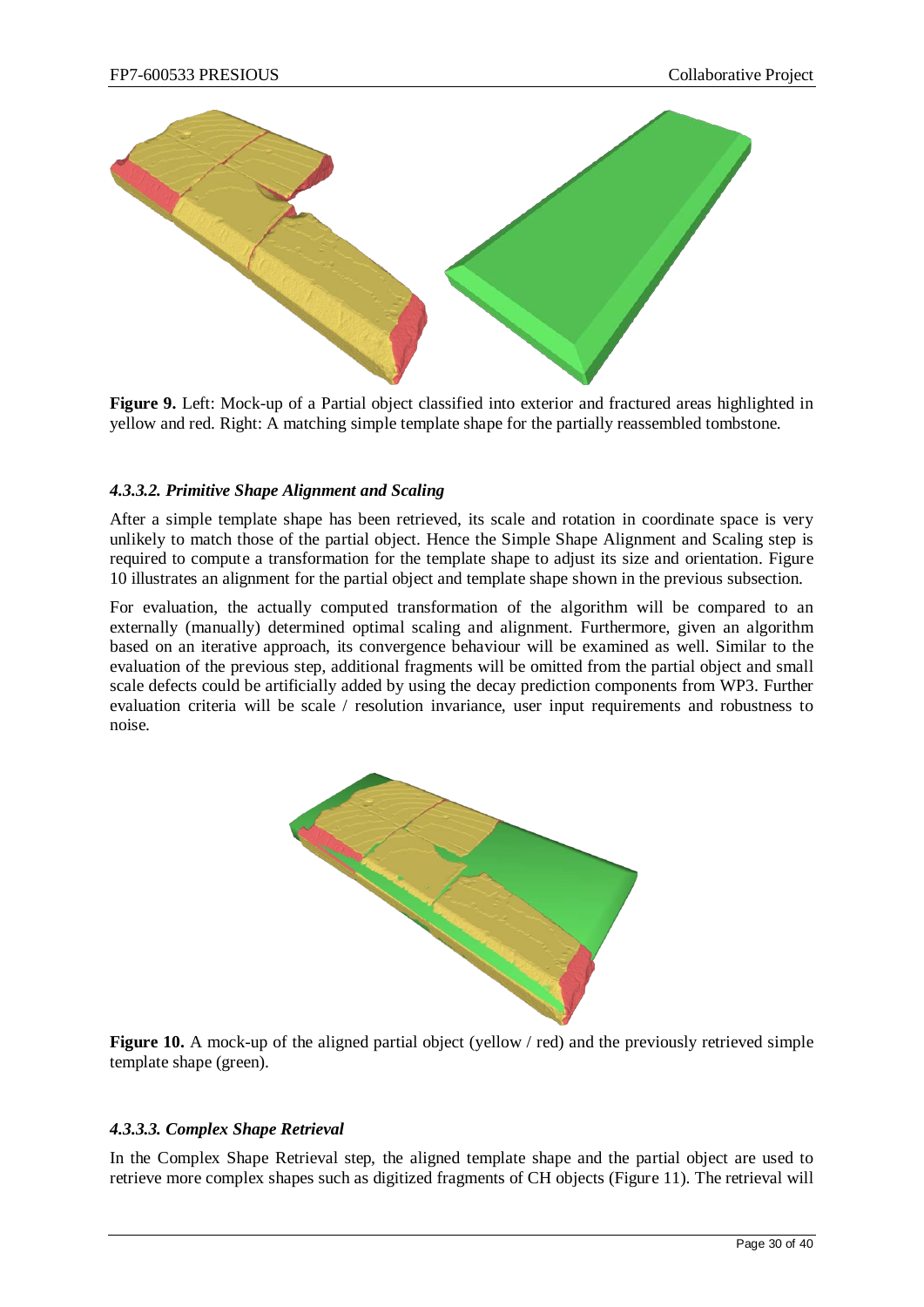respect local characteristics of the exterior surface of the partial object as well as the fractions of the aligned template volume that do not intersect with the partial object. As with the simple template shape retrieval, it is expected that the various input shapes are internally modified during the processing step and that multiple queries will be performed and used to establish an overall ranking of the results. Again user input might be gathered to select a suitable shape out of a candidate list.

As shown in the pipeline diagram [\(Figure 8\)](#page-27-0), the Complex Shape Retrieval is part of a control flow loop that also includes the Scaling and Alignment of Complex Shapes.



<span id="page-30-0"></span>**Figure 11.** A mock-up of a retrieved complex shape, note that the surface is heuristically classified into possible exterior (blue) and contact surface (purple)

The complex shape retrieval step is executed several times until no further matching complex objects can be retrieved. However it has to be determined how the case should be handled if the remaining template volume is separated into several parts by the subtraction of previously aligned shapes. This will probably lead to user input requirements, where a user has to select or further edit one of the remaining sub-volumes.

For evaluation, precision and recall will be determined using a specified list of input shapes consisting of aligned template, partial object pairs that are combined with one or more complex shape (i.e. fragments). Invariance to noise and differences to resolution and scale are important as well. Similar to the Simple Template Shape Retrieval, robustness to missing large parts and degradation will be evaluated.

# *4.3.3.4. Scaling and Alignment of Complex Shapes*

After a matching complex shape has been retrieved in the previous step, it has to be fitted to a part of the volume of the template shape that does not intersect with the partial object or previously aligned complex shapes [\(Figure 12\)](#page-31-0).

As with the complex shape retrieval, it has not been determined yet how this step should handle cases in which the template volume is separated into several volumes by extruding previously aligned shapes. Analogical to the scaling, it is expected, that some form of user input will be required to address this problem.

The alignment approach is basically similar to the alignment of partial object and simple template shape. This assumes that the surface of the complex shape can be heuristically classified into external and contact surface (i.e. the breaking edges).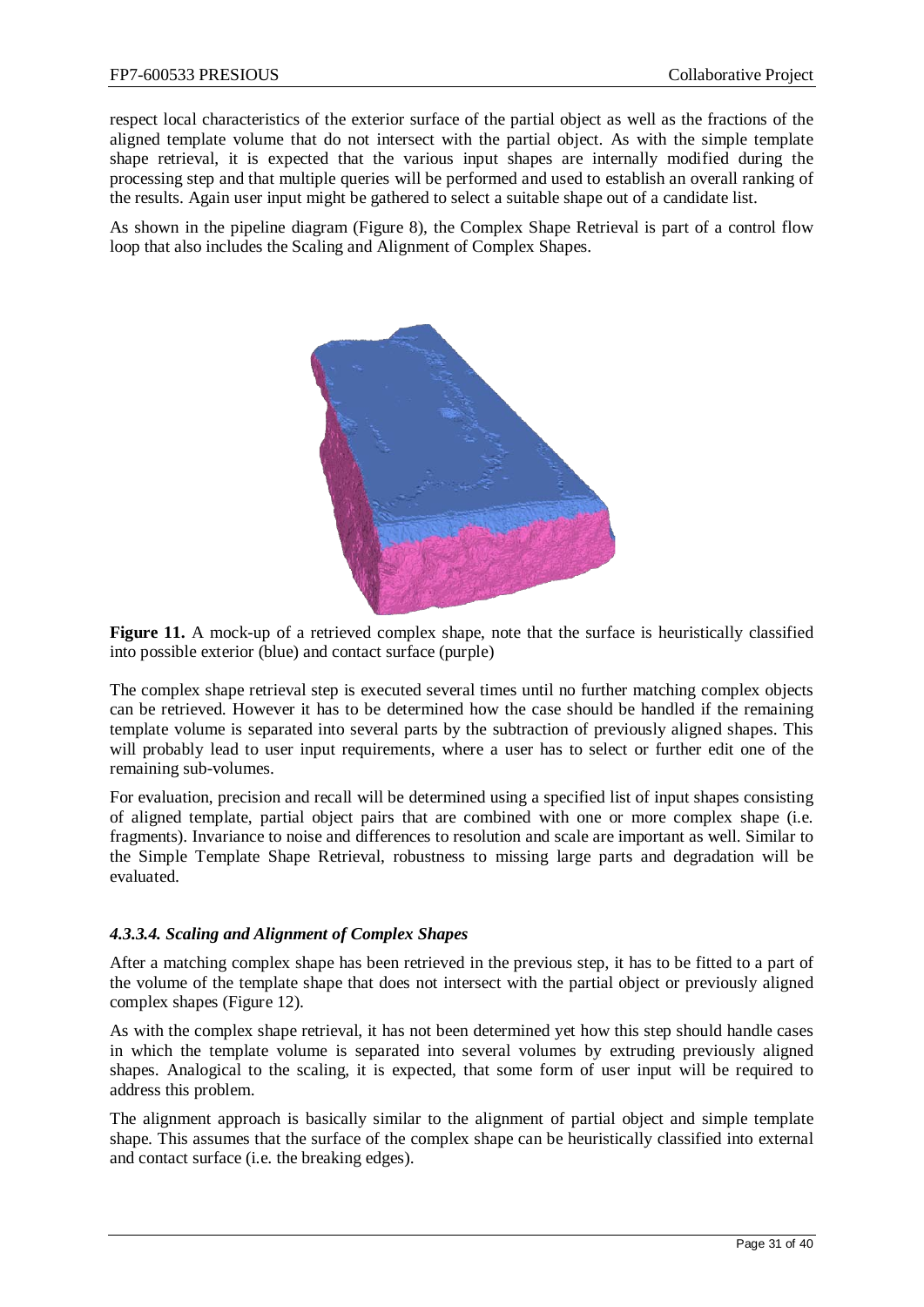For evaluation, the same criteria as with the template shape scaling and alignment will be applied. The quality of computed solutions will be determined against manually created solutions.



<span id="page-31-0"></span>**Figure 12**. A mock-up of the aligned complex shape (blue, purple), partial object (yellow, red) and simple template (green)

# *4.3.3.5. Shape Merging*

In this step, all previously aligned shapes are merged into a single shape.

Evaluation will focus on determining whether the result is a valid, piecewise linear 2-manifold<sup>[4](#page-31-1)</sup>. In addition the result will be evaluated for introduction of other non-critical defects of the mesh structure such as changes in genus, noise as well as deviation of the total volume of the resulting shape against the union of the volumes of all aligned input shapes by comparing this output to an externally computed reference shape.

#### *4.3.3.6. Local Detail Inpainting*

 $\overline{a}$ 

After aligned shapes have been merged and annotated, surface areas stemming from the simple template shape as well as contact surfaces (i.e. fracture edges) will be inpainted using surrounding areas that belong to the external surface of the partial object as well as the external surface of other aligned complex shapes. [Figure 13](#page-32-0) showcases a completed object after inpainting. If, however, the areas that are automatically selected for inpainting are too large or if the source area features highly convoluted surface patches, a fully automated approach might not be able to achieve adequate results. Hence user input that manually determines source and target areas might be required. The actual inpainting approach will likely be based on one of the iterative approaches referenced in part A of D<sub>4.1</sub>.

Evaluation will focus on the introduction of mesh defects, especially self-intersection, singularities, and water-tightness.

<span id="page-31-1"></span><sup>4</sup> This includes tests for singularities, self-intersections, boundaries and water-tightness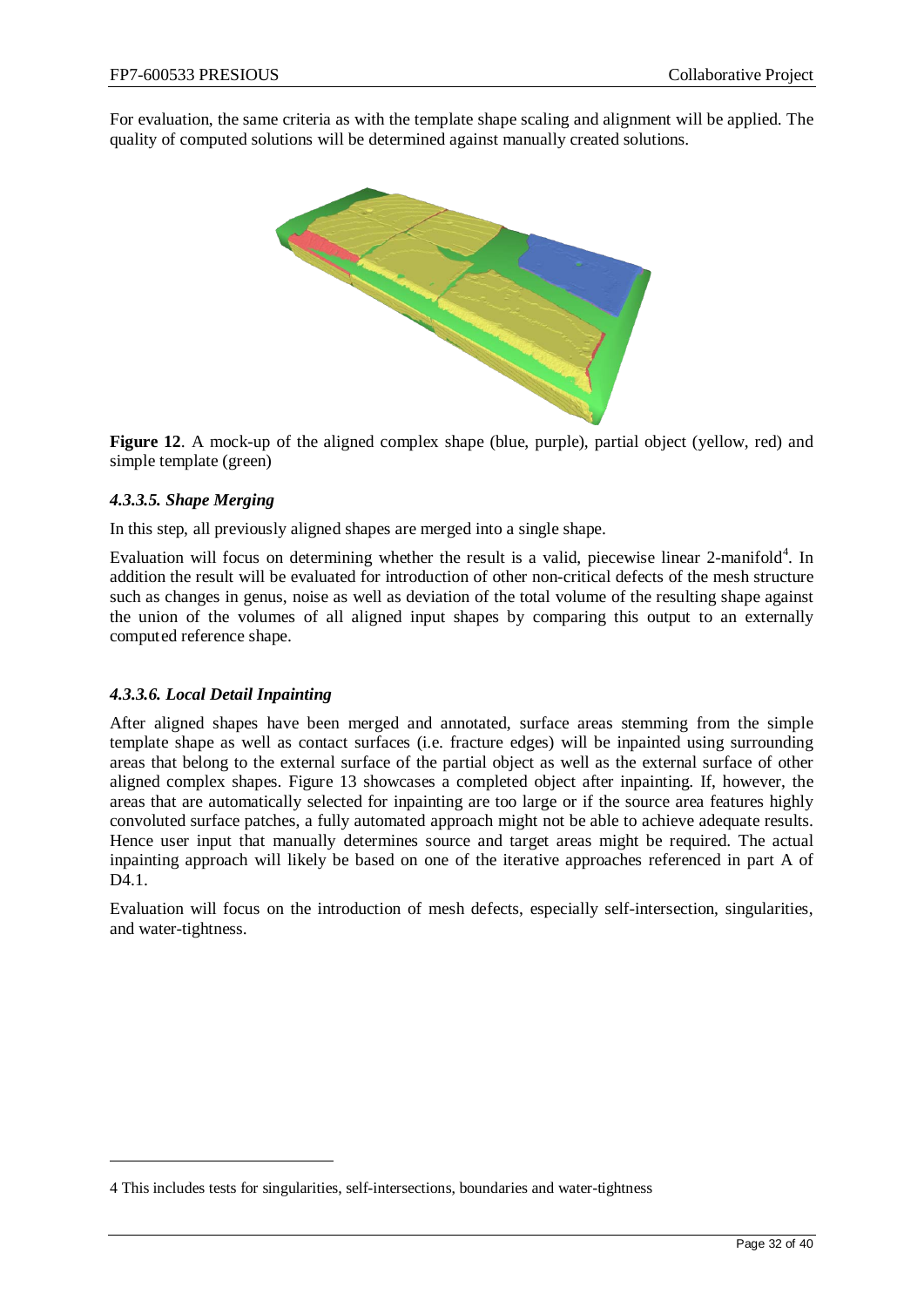

**Figure 13.** A mockup of the tombstone after merging and inpainting.

# <span id="page-32-0"></span>*4.3.3.7. Completed Shape Storage*

The output of the inpainting step is considered to be a completed object. This completed object will be stored in the complex shape repository. It has to be determined whether completed objects will be artificially decomposed into fragments again to provide a better basis for reuse as complex shapes in the completion of other partial objects. However it is expected that if such a decomposition will be used, it will be conducted externally and not within the object completion pipeline.

Technically this step does not change the mesh data, hence its evaluation will be limited to simple effectiveness and efficiency measures for storing a completed object.

# *4.3.3.8. Missing Parts Computation and Export*

As stated above, the completed object has already been computed in previous steps. The missing parts are essentially considered to resemble the difference of the completed object and the partial object that was provided as an input at the beginning of the object repair pipeline. Similar to the shape merging step, computation will most likely be based on a volumetric representation of the completed and partial object shapes. In most cases, the extrusion will lead to several disconnected volumes. For shape export, each of the resulting volumes will be converted to a mesh. The export step will not consider specific hardware limitations of 3D printers or milling machines such as limited spatial resolution and limits on the minimum shape diameter that must be adhered to in order to obtain stable parts.

Evaluation will focus on the introduction of mesh-defects, with emphasis on singularities and water tightness. In addition the extrusion of the completed object by the partial object input will be computed externally to measure the output for introduction of noise and deviations in the volume of the parts.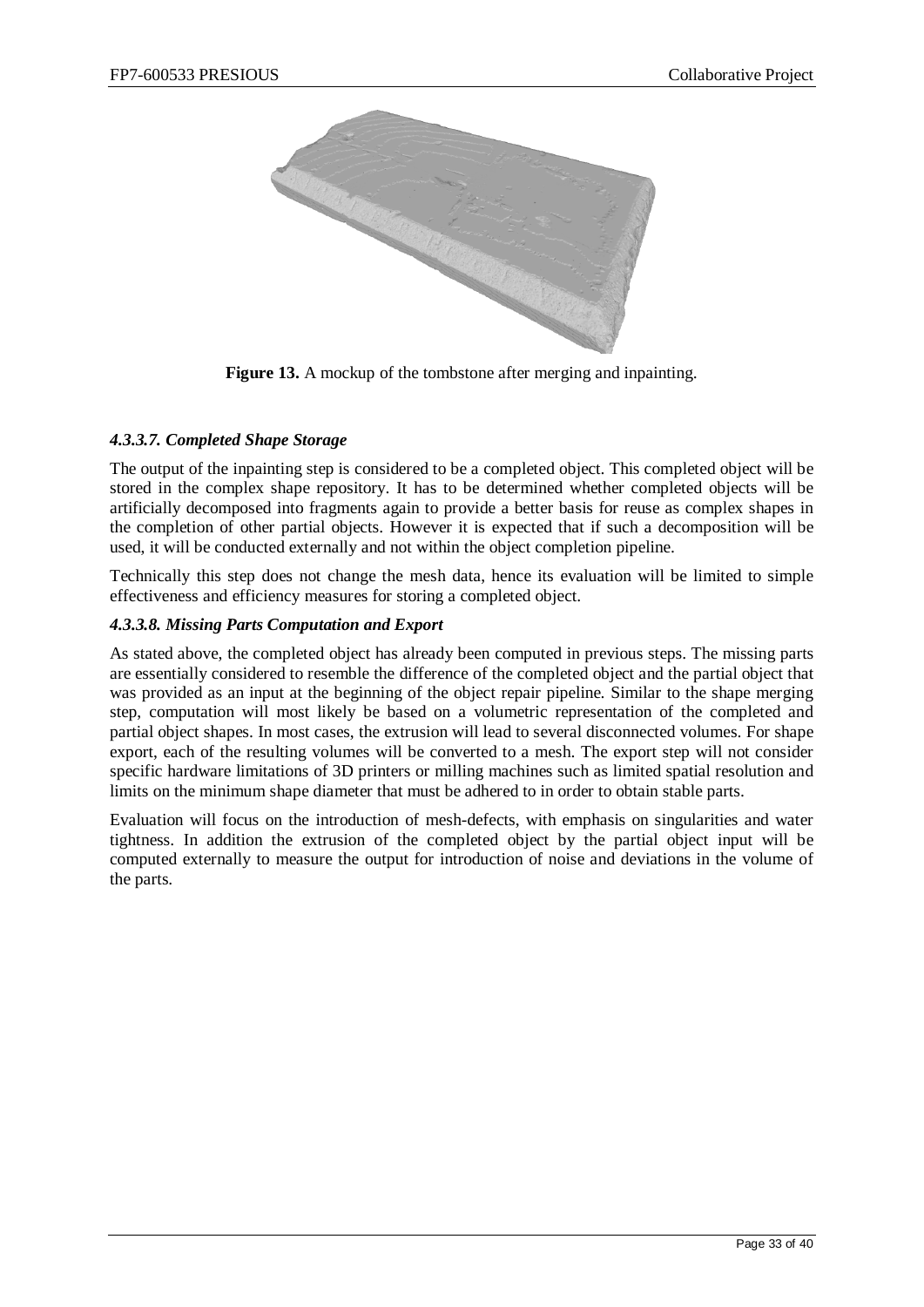#### <span id="page-33-0"></span>**4.4. Experiments for WP5 (Integrated Systems)**

This section covers the evaluation of the Subsystems delivered as D5.3 and D5.7. The evaluation of the integrated systems has a different focus compared to that of the work packages targeting the scientific objectives of the project. It must:

- a) Ensure the operational state of the delivered systems
- b) Validate that the envisioned scenaria using the two platforms can be implemented
- c) Demonstrate that the final tools and underlying workflows involved make a significant contribution to the objectives of the project, indicating a clear benefit from using them.

With the above in mind, the following general criteria must be met for the two platforms, which are further specialized in the following sections. The evaluation experiments are directly mapped to the envisioned scenaria described in detail in Section [3.](#page-6-0)

#### <span id="page-33-1"></span>*4.4.1. General Evaluation Criteria*

#### **Effectiveness**

In simple terms, this boils down to answering the questions: "why should somebody use the solution provided by the platform" to perform the designated tasks and, in consequence, "how the currently established workflow is improved or otherwise affected by the use of the platform". The effectiveness must be clearly indicated by measuring performance, measuring potential improvements wrt to previous results by similar procedures, indicating new results that could not be previously achieved etc.

#### **Usability**

The usability of a system refers to the ease of use, completeness of functionality, interface and available options, the clarity of mapping the most common workflows and tasks to comprehensive functions etc. In some cases, where performance measurements also include and imply the user interaction with the application, the usability also affects the effectiveness of the system.

#### **Responsiveness**

For interactive tasks, this is a sub-criterion of the usability, requiring the timely or progressive feedback of an operation to avoid stalling the system. Lengthy processes should not withhold the entire system and have to progress in the background, so that other tasks can be completed simultaneously.

#### **Automation level**

For some tasks involved in the workflows of the two systems, it is important to maintain a high level of automated operation, without requiring constant input from the user. Failure to meet this, may also result in a poor effectiveness. Some tasks however, may require additional input and this is not objectionable as long as it corresponds to choices requiring semantic knowledge that cannot be deduced from the data being processed.

#### **Completeness**

The proposed systems must at least map to the scenaria proposed in this report, delivering all the functionality required to fulfill the described tasks, also described in the Description of Work.

#### **Generality**

This is the ability of the platforms to be configured properly to work for diverse scenaria and/or other application domains. This is important in order to prove that the designed methods, workflows and systems are worth exploiting further, and is also a link to the exploitation plan.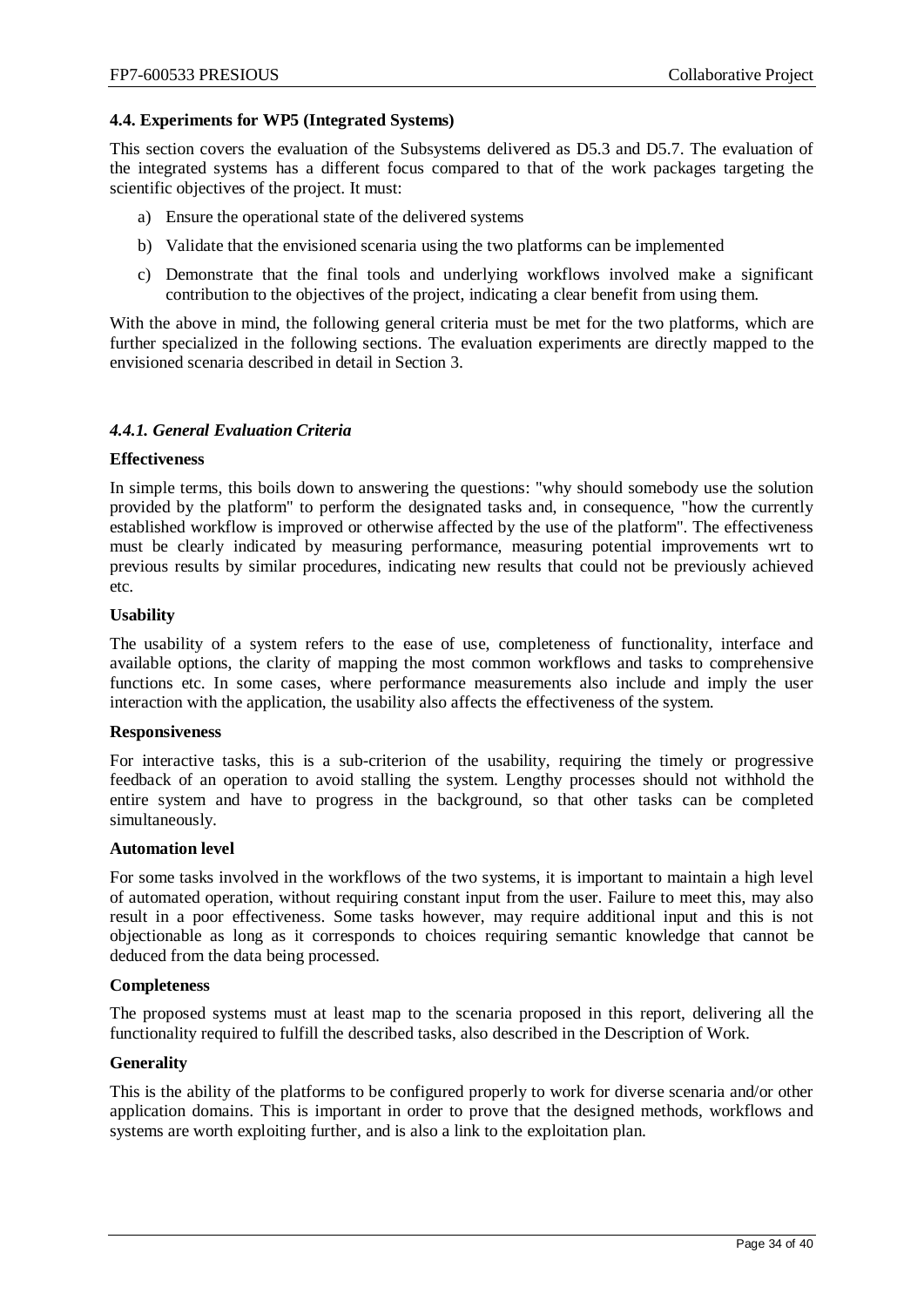# **Robustness**

Since deliverables of WP5 that are being evaluated are software platforms, these have to be stable and provide repeatable results; where random processes are involved, 'repeatability' will refer to similarity according to some statistical measure. This criterion should not be confused with commercial software stability, since it refers to prototypes, which are not production-grade pieces of software.

# **Plausibility**

All tasks involved in the Virtual Repair and Measurement Workspace have no easily quantifiable indicators with respect to the quality and usefulness of the end result. Validation by an expert may be required in all cases, via visual inspection.

# <span id="page-34-0"></span>*4.4.2. Virtual Repair and Measurement Workspace Experiments*

The experiments for testing the Virtual Repair and Measurement Workspace (VRMW) are driven by the scenaria [3.2.1,](#page-8-0) [3.2.2,](#page-8-1) [3.2.3,](#page-8-2) [3.3.1,](#page-9-0) [3.3.2](#page-10-0) and [3.3.3.](#page-12-0) Additionally, since there is a common core of collection management tools that transcends the VRMW scenaria, for 3D object manipulation, management and visualization, the evaluation guidelines and experiments for these are presented separately, first.

|                                                                                 | Plausibility | Robustness | Generality | Completeness | Automation level | Responsiveness | Usability | Effectiveness |
|---------------------------------------------------------------------------------|--------------|------------|------------|--------------|------------------|----------------|-----------|---------------|
| 4.4.2.1 Collection Management<br><b>Tools</b>                                   |              |            |            |              |                  |                |           |               |
| 4.4.2.2 Object Erosion: Surface<br>Geometry Only                                |              |            |            |              |                  |                |           |               |
| 4.4.2.3 Object Erosion: Surface<br>Geometry and surface<br>physicochemical data |              |            |            |              |                  |                |           |               |
| 4.4.2.4 Object Erosion: Surface<br>Geometry and volume<br>physicochemical data  |              |            |            |              |                  |                |           |               |
| 4.4.2.5 Shape-guided reassembly                                                 |              |            |            |              |                  |                |           |               |
| 4.4.2.6 Object Repair                                                           |              |            |            |              |                  |                |           |               |
| 4.4.2.7 Missing parts prediction                                                |              |            |            |              |                  |                |           |               |

**Table 4.4.1.** Mapping of general evaluation criteria to the VRMW experiments.

#### <span id="page-34-1"></span>*4.4.2.1. Collection Management Tools*

The fragments of objects to be reassembled or entire objects for which erosion is to be simulated may be organized in collections or they may be loaded as an unsorted and unified collection into the virtual workspace. Objects are in general loaded as collections, appended to those already opened in the VRMW, or imported individually. It is imperative that the user interface provides all tools necessary for searching, filtering, organizing (e.g. group-selecting by collection), exploring, and manipulating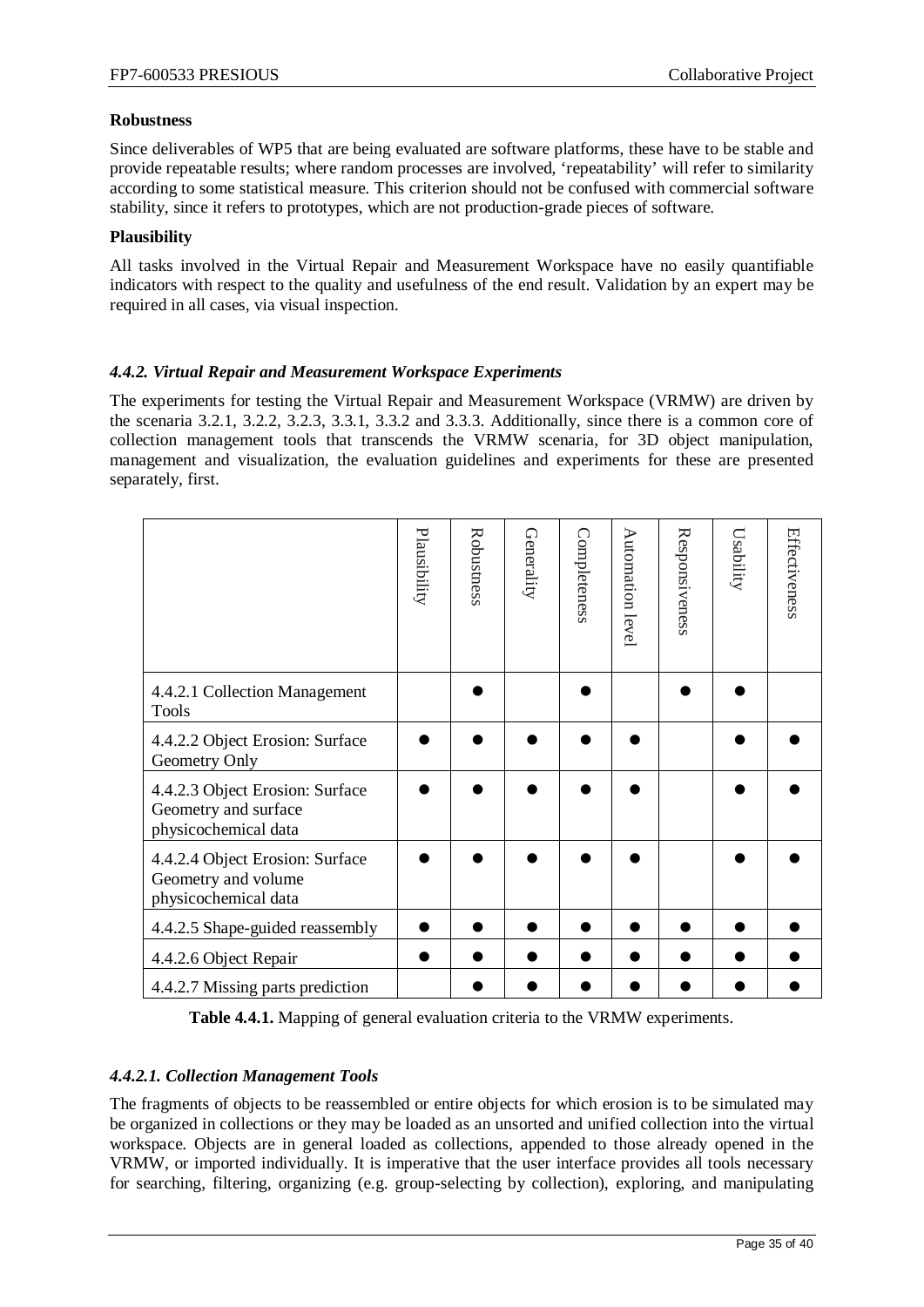the individual pieces similar to the way they would be laid out on a physical workspace. The same holds for the results of the procedures hosted in the VRMW, i.e the eroded versions of given objects, part assemblies and repaired models.

The layout of the application must allow for both free-style experimentation / inspection and tabular/hierarchical entity management (two views). Any information conveyed by the objects must be also accessible (annotations). If the objects are pre-classified by some criterion, there should be a functionality to select similar objects or search by keyword the entire set.

The system has to be responsive enough to allow for interactive control of the environment and the displayed models. Additionally, according to the DoW, the objects must be presented to the user in the best representation possible, according to the recorded data (e.g. textures, detail, realistic materials etc), while achieving interactive rendering times where the object size allows this. This means that the system must provide all necessary mechanisms for graceful quality degradation, if the graphics subsystem cannot handle the amount of data simultaneously shown. The (3D) virtual workspace should provide all the necessary cues for intuitive spatial positioning of the assemblies and the collections in general, including measurement grids, shadows (for quick visual spacing distance-toreference plane measurements) as well as adequate lighting for visual feature discrimination and general inspection.

Standard rigid transformation functionality (e.g. gizmos, gestures and/or shortcuts) must be available for the easy manipulation of the objects, in order to be able to "virtually test" them and compare them against others. Users could also benefit from alignment aids and snapping tools.

For the inspection of the collection, there must be a set of controls available to reposition the view (focus) on a selected item or group of objects and be able to rotate the camera around the interest point (also modifiable).

According to the DoW and in order to facilitate the comparison of the scale of various object features, measurement tools should be available in the workspace, either as user-manipulated tools or as automatic dimensioning aids.

#### <span id="page-35-0"></span>*4.4.2.2. Object Erosion: Surface Geometry Only*

The erosion scenaria are described in section 3.2 and their internal evaluation in section 4.2. Here, we describe the evaluation of the erosion module as part of the integrated VRMW. According to the Description of Work, the first version of the integrated system (M24) should concentrate on providing the GUI of the VRMW to support the erosion procedures, a working set of import/export tools, connectivity with the data sources, collection management tools, logging, reporting and basic object manipulation in the three-dimensional environment. Primary criteria for this first version of the reassembly mechanisms should be the usability and robustness.

For the final platform version, all functionality detailed in the DoW should be present and the erosion module will be evaluated using its full functionality. With respect to the criteria mentioned in section [4.4.1,](#page-33-1) the following details apply here:

Effectiveness: Short of waiting for the duration of a physical erosion process (typically in the tens or hundreds of years), the physical alternative to the erosion simulator is the accelerated aging chamber. The effectiveness of the erosion simulator will thus be measured by comparing the time, workload and cost of using the erosion simulator (including 3D scanning time) against using physical or accelerated aging. Note that physical accelerated aging cannot be applied to actual Cultural Heritage fragments and this should be taken into account in assessing the effectiveness of the erosion simulation.

Usability: The erosion simulator should not require heavy interaction with the user. After selecting the object to be eroded, its physicochemical parameters and the environment parameters (e.g. average annual rainfall), the offline task of the erosion simulator should commence. Upon notification of completion the user should be able to visualize the eroded object, to perform measurements on it and to store it appropriately. The ease and intuitiveness involved in using the erosion simulator will be rated.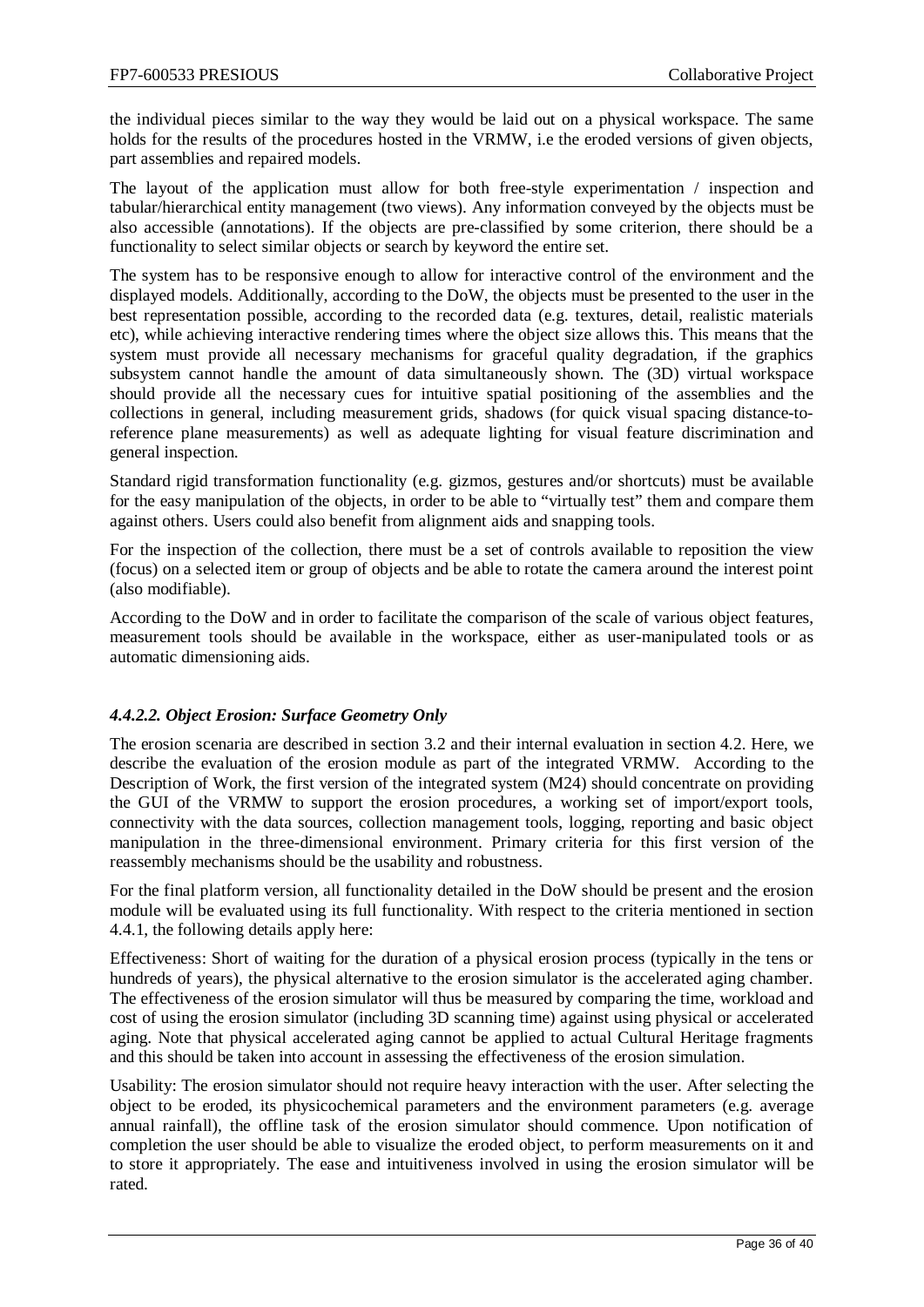**Responsiveness**: This will not be evaluated as the erosion simulator is not expected to offer real-time response. A progress indicator will be provided.

**Automation level**: Once the object to be eroded has been selected and the erosion parameters have been input (object physicochemical and environment parameters), the erosion simulator should be totally automatic. This is particularly important since the erosion simulation may require considerable time, and user interaction cannot be expected.

**Completeness**: The data input functionality to allow object selection and erosion parameter specification should be complete to fulfill the scenario. The data output functionality to allow visualization, measurement and storage of the eroded object should also be present.

**Generality**: The erosion simulator should be applicable to any properly digitized object (of specific stone types) as well as to a range of physicochemical and environment parameters. The simulator will at least be applicable to two specific types of stone, those mainly found at the Nidaros and Elefsis sites.

**Robustness**: Given the same initial object and erosion parameters, the erosion simulator should produce a statistically similar eroded result. Since random processes will likely be involved, the results are expected to vary within a statistical range.

**Plausibility**: The system will be evaluated by both an expert user (from the development team) and a field specialist. The former will provide an assessment of the technical side of the result (e.g. quality of resulting mesh, quality of visualization) while the latter will be an archaeologist who will provide an additional assessment of the results of the erosion simulator.

# <span id="page-36-0"></span>*4.4.2.3. Object Erosion: Surface Geometry and surface physicochemical data*

Same as 4.4.2.2.

#### <span id="page-36-1"></span>*4.4.2.4. Object Erosion: Surface Geometry and volume physicochemical data*

Same as  $4.4.2.2.2$ 

#### <span id="page-36-2"></span>*4.4.2.5. Shape-guided reassembly*

The experiment procedure description for the reassembly is detailed in the respective scenario (section [3.3.1\)](#page-9-0). According to the Description of Work, the first version of the integrated system (M24) should concentrate on providing the GUI of the VRMW to support the reassembly activities, a working set of import/export tools, connectivity with the data sources, collection management tools, logging, reporting and basic object manipulation in the three-dimensional environment. Primary criteria for this first version of the reassembly mechanisms should be the usability, responsiveness and robustness.

For the final platform version, all functionality detailed in the DoW should be present and the reassembly pipeline will be evaluated using its full functionality. With respect to the criteria mentioned in section [4.4.1,](#page-33-1) the following details apply here:

**Effectiveness**: Can the automatic reassembly improve the workflow of an archaeologist, conservator, anthropologist or any other expert related to the fragmented parts? In particular, the system should improve the ability to locate matches among fragments, accelerate the procedure, help identify clusters of fragments for large pieces that would be physically difficult to compare, and perform accurate positioning. For loosely coupled fragments, it is important to also evaluate the plausibility of the provided solution(s), with respect to the specialist's interpretation of the assembly. Since the shapeguided aspects of the reassembly are novel and we also take a new approach to the entire shape matching paradigm, a concrete measure of the improvements realized is the publication of papers regarding the reassembly system as a whole.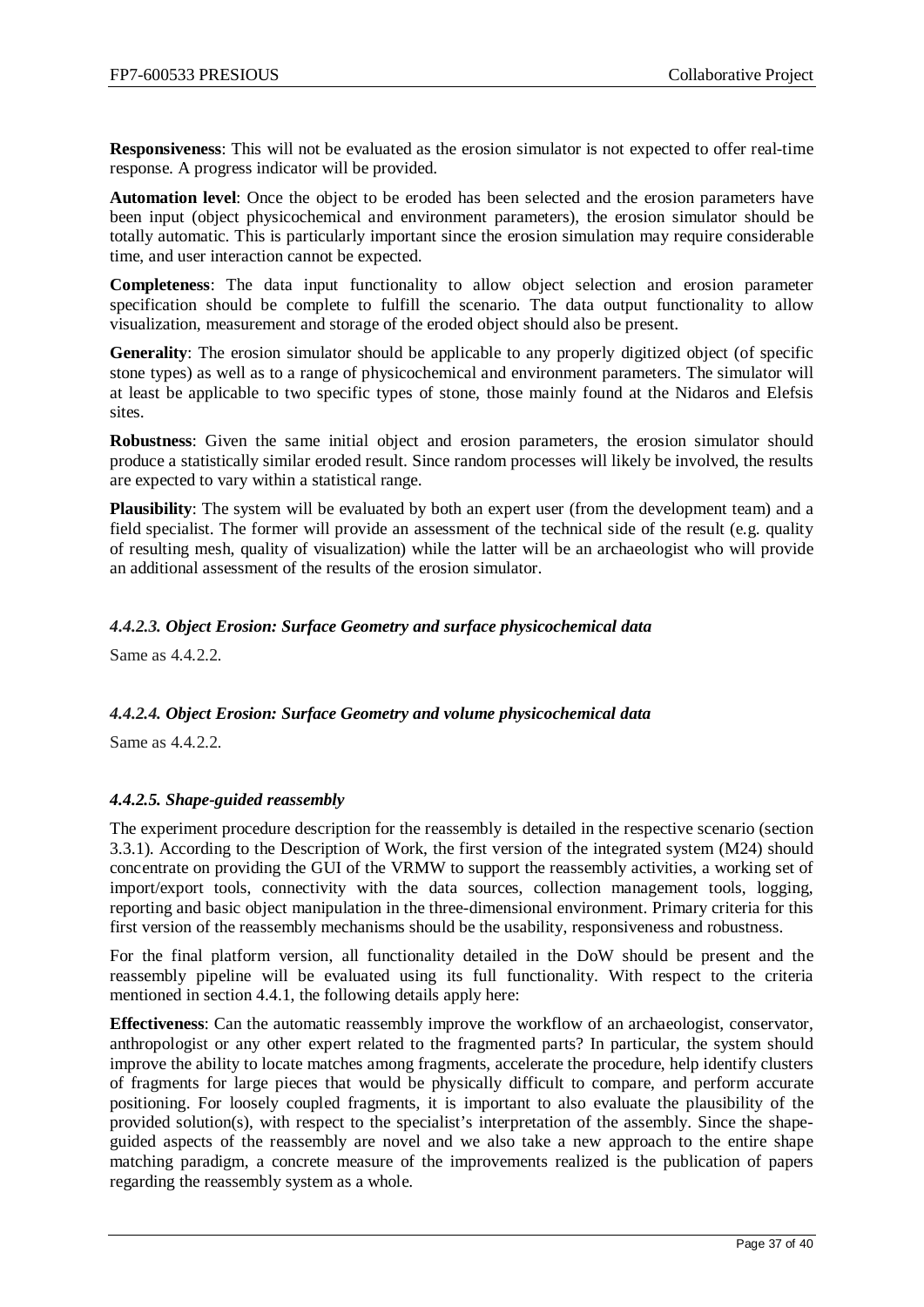**Usability**: The reassembly procedure should not require heavy interaction with the user, since that would impair the system's contribution (see also automation level). Therefore, the pre-assembly operations for hard constraint placement, collection organization and reassembly initiation should be straightforward. If multiple options are presented to the user at some stage of the reassembly, requiring feedback, this should be a very intuitive procedure, with an easy-to-use optional rotation mechanism and immediate visual feedback. Visual aids should be also provided in the case where external features and additional shapes are used for guiding the reassembly. Special highlighting of the guide object and/or the tracked features should be provided to help the user assert the validity of the currently selected option.

**Responsiveness**: The user interacts with the 3D objects in the VRMW to set up a reassembly session via a mouse/gesture driven interface. This means that all actions performed by the user at this stage should have an immediate feedback. For the computational procedures of the reassembly, these should be initialized in the background to allow the user to explore the workspace or operate on other parts simultaneously.

**Automation level**: The reassembly should be as automated as possible. Typically, and for small collections, there should be no interaction at all. Additional input in the form of a choice indication or a hard constraining of two parts is not objectionable since it typically corresponds to semantic knowledge of the specialist about the fragments.

**Completeness**: Obviously, the VRMW should provide all widgets and options to perform all tasks described in the scenario.

**Generality**: It is paramount to show that the solution is not content-specific. To this end we will test the system with additional third-party collections and datasets obtained from public repositories.

**Robustness**: Following the same constraints and procedures in the reassembly initialization and the subsequent choices during the reassembly session, the system should provide a repeatable result.

**Plausibility**: The system will be evaluated by both an expert user (from the development team) and a field specialist. The latter will be an archaeologist / architect (our test repository mainly consists of architectural parts, for now), who will provide an additional assessment of the reassembly workflow, ease of use and plausibility of the results.

# <span id="page-37-0"></span>*4.4.2.6. Object repair*

The object repair scenario is described in section 3.3.2 and their internal evaluation is part of section 4.3.1 and 4.3.3. Here, we describe the evaluation of the object repair module as part of the integrated VRMW. According to the Description of Work, the first version of the integrated system (M24) should concentrate on providing the GUI of the VRMW to support the repair procedures, a working set of import/export tools, connectivity with the data sources, collection management tools, logging, reporting and basic object manipulation in the three-dimensional environment. Primary criteria for this first version of the reassembly mechanisms should be the usability and robustness.

For the final platform version, all functionality detailed in the DoW should be present and the repair module will be evaluated using its full functionality. With respect to the criteria mentioned in section [4.4.1,](#page-33-1) the following details apply here:

**Effectiveness**: Can the repair module improve the workflow of an archaeologist, conservator, anthropologist or any other expert related to a partially reassembled model? In particular the subsystem should improve the ability to combine a digitized and aligned set of fragments into a single mesh representation of the object. For the repair scenario this also includes the repair of physical defects[5](#page-37-1) that are located on exterior surface patches of the fragments. According to the perception of the user the resulting model should consist of a single piece and should feature less defects than the

 $\overline{a}$ 

<span id="page-37-1"></span> $<sup>5</sup>$  see D4.1 for detailed defect specification</sup>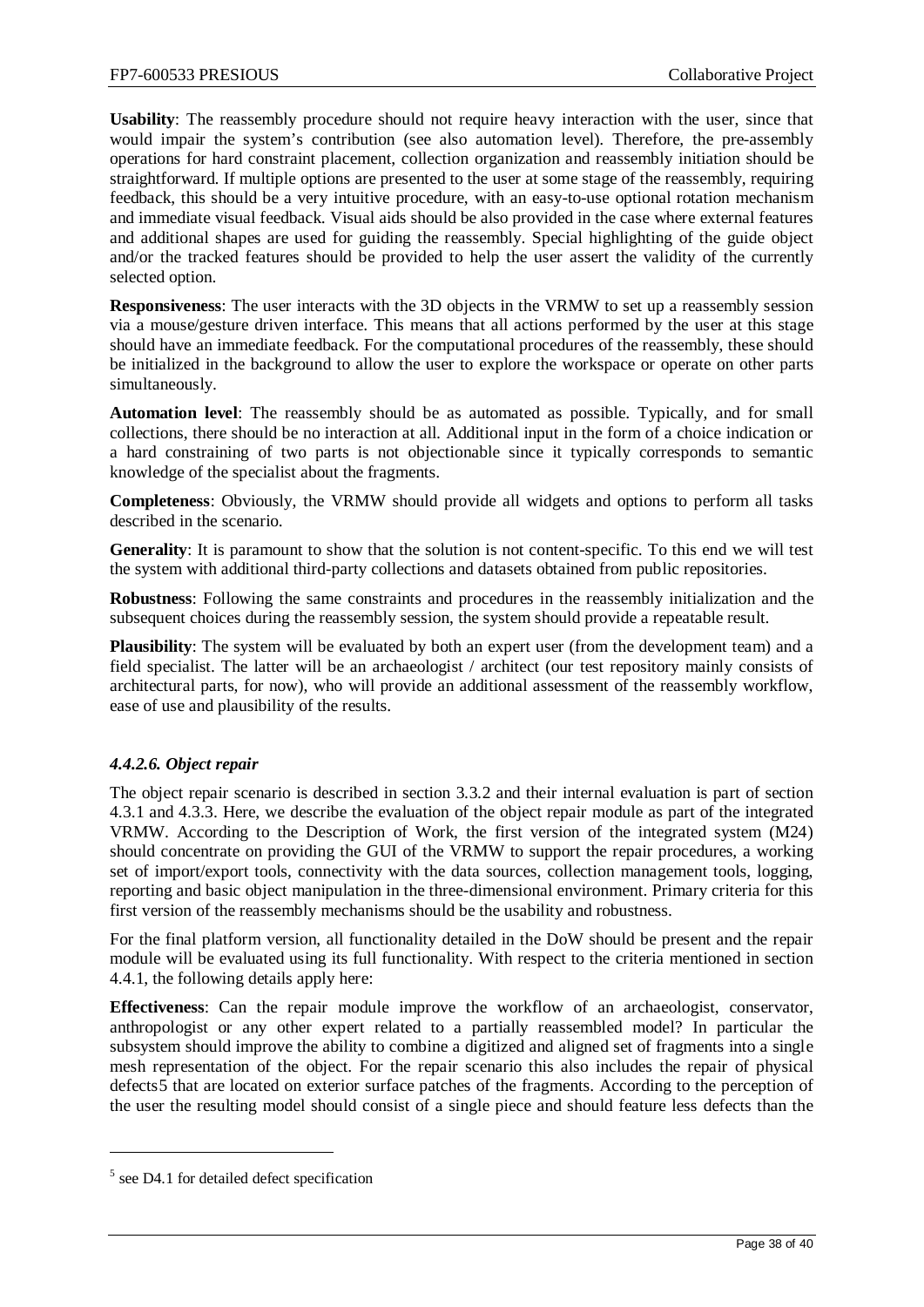input fragments. Note that for assessing effectiveness of the object repair it has to be taken into account, that it might not be meaningful or even possible to alter the physical object at all as this could e.g. be counter-productive for archival or further research on the physical CH object. In such cases the digitally repaired model could also provide a basis for more efficient production of physical object that resemble the restored object.

**Usability:** Generally, the repair scenario should aim for a high level of automation to effectively increase the systems contribution and value to end users. However it might not in all cases be possible to achieve a completely automated workflow. E.g. the repair subsystem will not be able to assess semantic details that are known to the user, hence the system should to a certain extent feature facilities for user based selection of template shape candidates or selection of defective surface areas. Also due to the computational complexity and stability of certain alignments in the object repair stage, usability of the system might be improved by allowing the user to manually provide additional constraints for alignment computation.

**Responsiveness:** The user interacts with the 3D objects in the VRMW to set up a repair session via a mouse/gesture driven interface. This means that all actions performed by the user at this stage should have an immediate feedback. For the computational procedures of the reassembly, these should be initialized in the background to allow further interact with UI during computationally expensive operations.

**Automation level:** As already indicated for the Usability criteria, the repair should be as automated as possible. Typically, for a partial object with only few large parts missing and a sufficient amount of exterior surface that is not affected too heavily by small-scale surface degradation, the amount of required user input should be limited to just a few user interactions with very limited complexity.

**Completeness:** As for the other subsystems, the VRMW should provide all necessary widgets and options to perform the tasks described in the repair scenario.

**Generality:** It is important to determine and clearly state to which types of objects the repair subsystem can be applied to. On the one hand this can be assessed through a theoretical analysis of the entire repair pipeline. On the other hand we will try obtain suitable third party data for additional practical testing of the repair subsystem.

**Robustness:** Given the same data and user input as well as an identical shape repository, the system should provide the same results across several executions. In addition, the subsystem should be as invariant as possible against shifts in scale, small-scale defects, digitization noise and even missing large parts in the input.

**Plausibility:** Besides requiring formally specified input and output criteria, the effectiveness criteria and measurement does not capture the subjective quality of the individual repair results to full extent. As concluded in D4.1 repairing digitized CH Objects is an ill-posed problem due to incomplete information on the missing parts. In turn, establishing a generic and formal definition of the plausibility of an object reassembly or completion can be regarded as an ill-posed problem as well. Thus, we will rely on human provided ground truth for assessing plausibility of repair results.

In  $[6]$  $[6]$  $[6]$  user studies were conducted, where a group of voluntary users directly rated the plausibility of generated models versus initial models in a double-blind test. In context of the object repair subsystem, a similar study could be conducted in which a set of non-fragmented models and a set of repair results are presented to CH domain experts. For each model in the sets the CH domain expert has to provide a rating whether the objected presented on screen is a result of the repair subsystem or just a digitized model of a physical object without significant defects. By this approach, the evaluation could incorporate implicit domain knowledge and intuitive classifications made by domain experts during the visual inspection. In an ideal case, the ratio of true and false classified models should be the

<span id="page-38-0"></span> $\ddot{\phantom{a}}$ 6 Chaudhuri et al. *Probabilistic reasoning for assembly-based 3D modeling*. Proceedings [SIGGRAPH '11](http://www.siggraph.org/s2011/) ACM SIGGRAPH 2011 papers Article No. 35